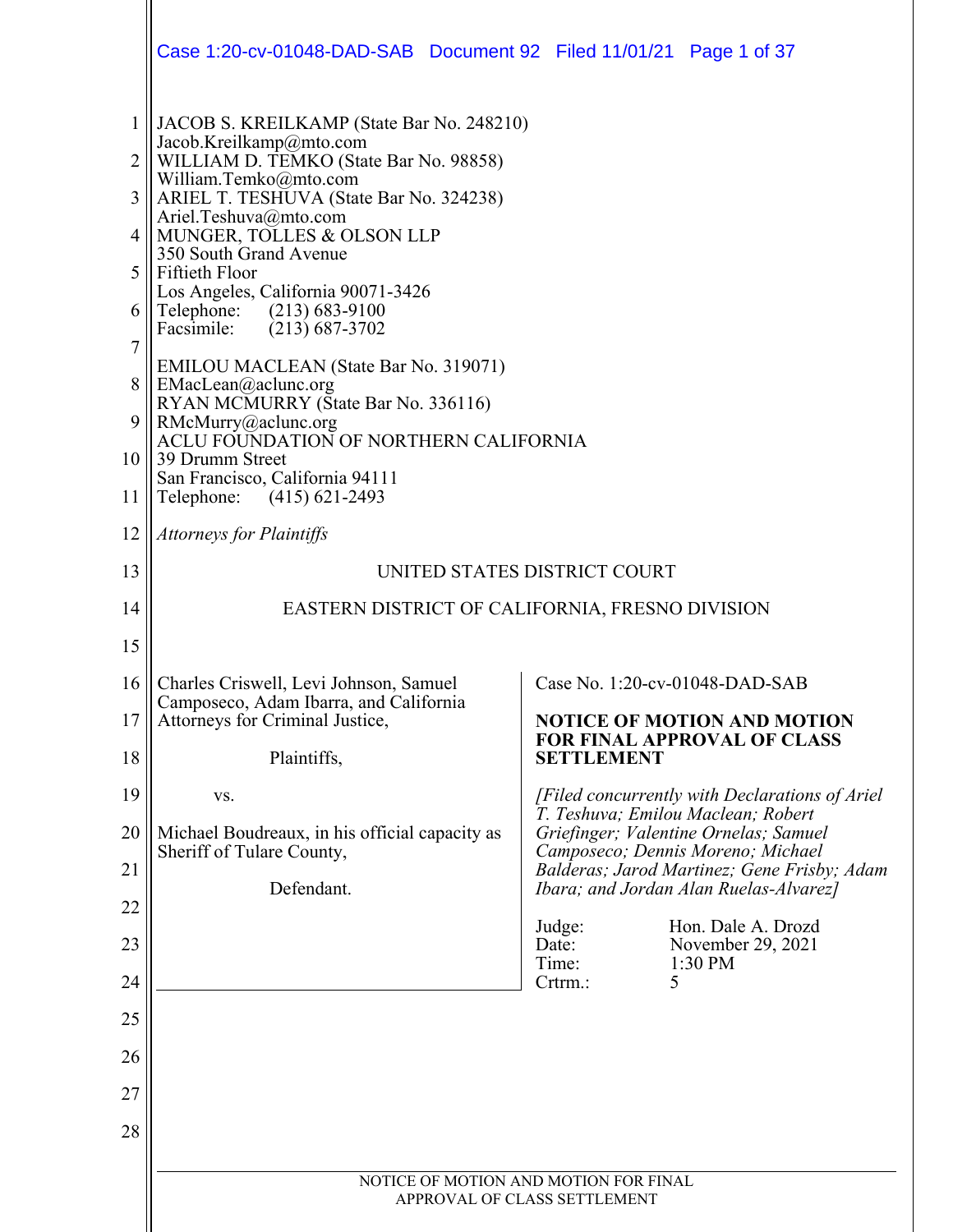| $\mathbf{1}$   | TO ALL PARTIES AND THEIR COUNSEL OF RECORD:                                                          |  |  |
|----------------|------------------------------------------------------------------------------------------------------|--|--|
| $\overline{c}$ | PLEASE TAKE NOTICE THAT that on November 29, 2021, or on such date as may be                         |  |  |
| 3              | specified by the Court, in the courtroom of the Honorable Dale A. Drozd, United States District      |  |  |
| 4              | Court Judge for the Eastern District of California, located at 2500 Tulare Street, Fresno, CA        |  |  |
| 5              | 93721, Plaintiffs Samuel Camposeco, Adam Ibarra and California Attorneys for Criminal Justice,       |  |  |
| 6              | hereby move for an order granting final approval of the terms of the proposed class action           |  |  |
| $\overline{7}$ | settlement as fair, reasonable, and adequate. Defendant does not oppose final approval of the        |  |  |
| 8              | settlement.                                                                                          |  |  |
| 9              | This Motion is based upon this Notice of Motion, the Memorandum of Points and                        |  |  |
| 10             | Authorities in support thereof, the attached declarations and exhibits, and all of the papers and    |  |  |
| 11             | pleadings on file in this action, and any further evidence presented to the Court at the time of the |  |  |
| 12             | hearing.                                                                                             |  |  |
| 13             | Respectfully submitted,                                                                              |  |  |
| 14             | DATED: November 1, 2021<br>MUNGER, TOLLES & OLSON LLP                                                |  |  |
| 15             |                                                                                                      |  |  |
| 16             | By:<br>/s/ Ariel T. Teshuva                                                                          |  |  |
| 17             | ARIEL T. TESHUVA<br><b>Attorneys for Plaintiffs</b>                                                  |  |  |
| 18             |                                                                                                      |  |  |
| 19             |                                                                                                      |  |  |
| 20             |                                                                                                      |  |  |
| 21             |                                                                                                      |  |  |
| 22             |                                                                                                      |  |  |
| 23             |                                                                                                      |  |  |
| 24             |                                                                                                      |  |  |
| 25             |                                                                                                      |  |  |
| 26             |                                                                                                      |  |  |
| 27             |                                                                                                      |  |  |
| 28             |                                                                                                      |  |  |
|                | NOTICE OF MOTION AND MOTION FOR FINAL<br>APPROVAL OF CLASS SETTLEMENT                                |  |  |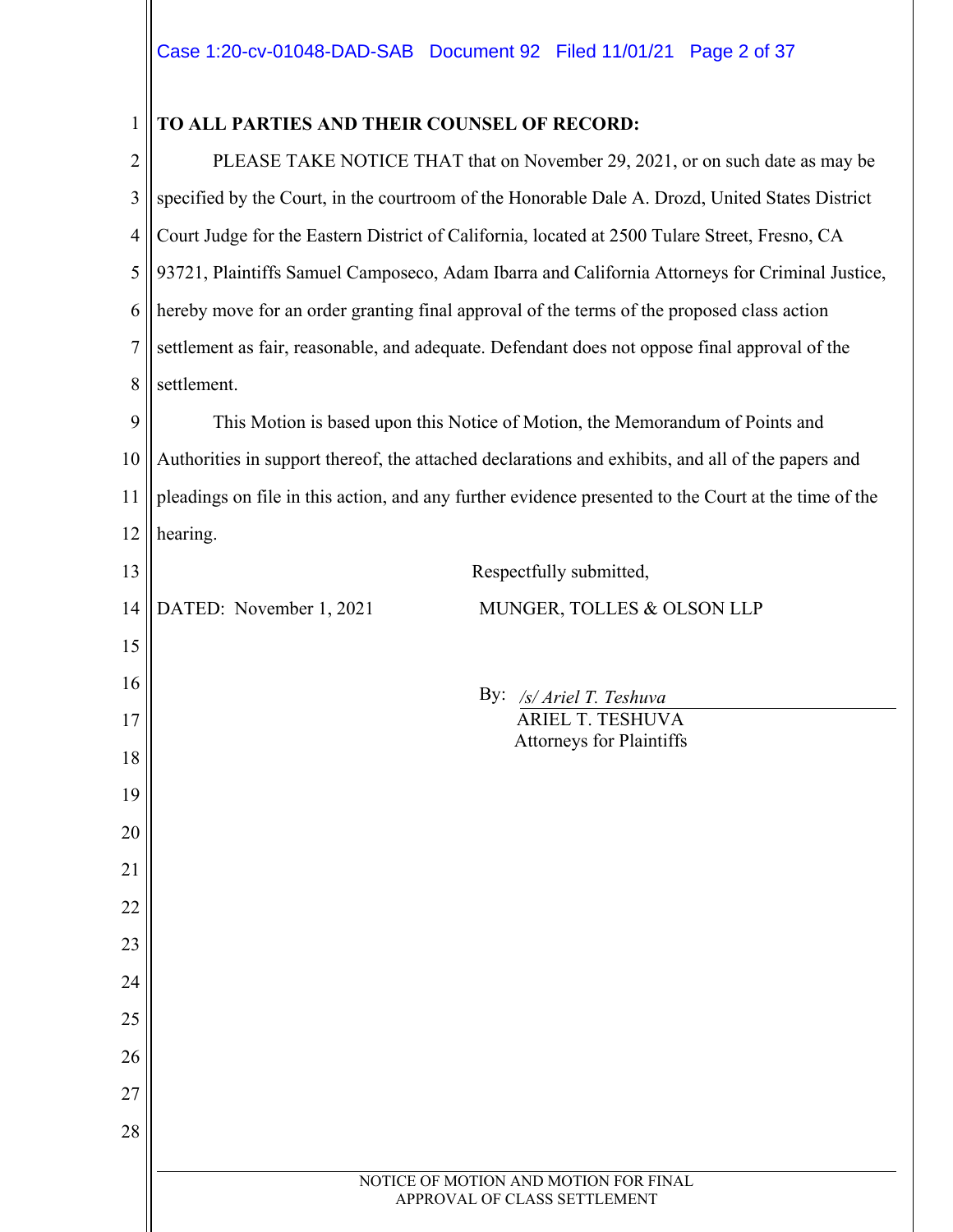| 1              |      |                 | <b>TABLE OF CONTENTS</b>                                                  |
|----------------|------|-----------------|---------------------------------------------------------------------------|
| $\overline{2}$ |      |                 | Page                                                                      |
| 3              | Ι.   |                 |                                                                           |
| 4              | II.  |                 |                                                                           |
| 5<br>6         |      | A.              | Plaintiffs Sued, and Successfully Obtained a Temporary Restraining Order, |
| 7              |      | <b>B.</b>       | The Court Denied Plaintiffs' Motion for Preliminary Injunction But Noted  |
| 8              |      | $C$ .           | Plaintiffs Filed a Supplemental Complaint Based on Defendant's            |
| 9<br>10        |      | D.              | After Lengthy, Arm's-Length Negotiations, the Parties Reached Settlement, |
| 11             |      | E.              | Another Outbreak of COVID-19 Has Engulfed the Jails-and Defendant         |
| 12<br>13       | III. |                 |                                                                           |
| 14             |      | A.              |                                                                           |
| 15             |      | <b>B.</b>       |                                                                           |
| 16             |      | C.              |                                                                           |
| 17             |      | D.              |                                                                           |
| 18             |      | E.              |                                                                           |
| 19             | IV.  |                 | THE COURT SHOULD GRANT FINAL APPROVAL OF THE SETTLEMENT 17                |
| 20             |      | A.              |                                                                           |
| 21             |      | <b>B.</b>       | The Relief Provided by the Settlement Is Fair, Reasonable, and Adequate19 |
| 22             |      |                 | Class Representatives and Class Counsel Have Adequately<br>1.             |
| 23             |      |                 | 2.                                                                        |
| 24             |      |                 | All Class Members Are Treated Equitably under the Settlement. 21<br>3.    |
| 25<br>26       |      |                 | 4.<br>Relief is Adequate Given the Costs, Risks, and Delay of Trial and   |
| 27             |      | $\mathcal{C}$ . |                                                                           |
| 28             |      | D.              | The Proposed Attorneys' Fees Are Reasonable Under the Circumstances23     |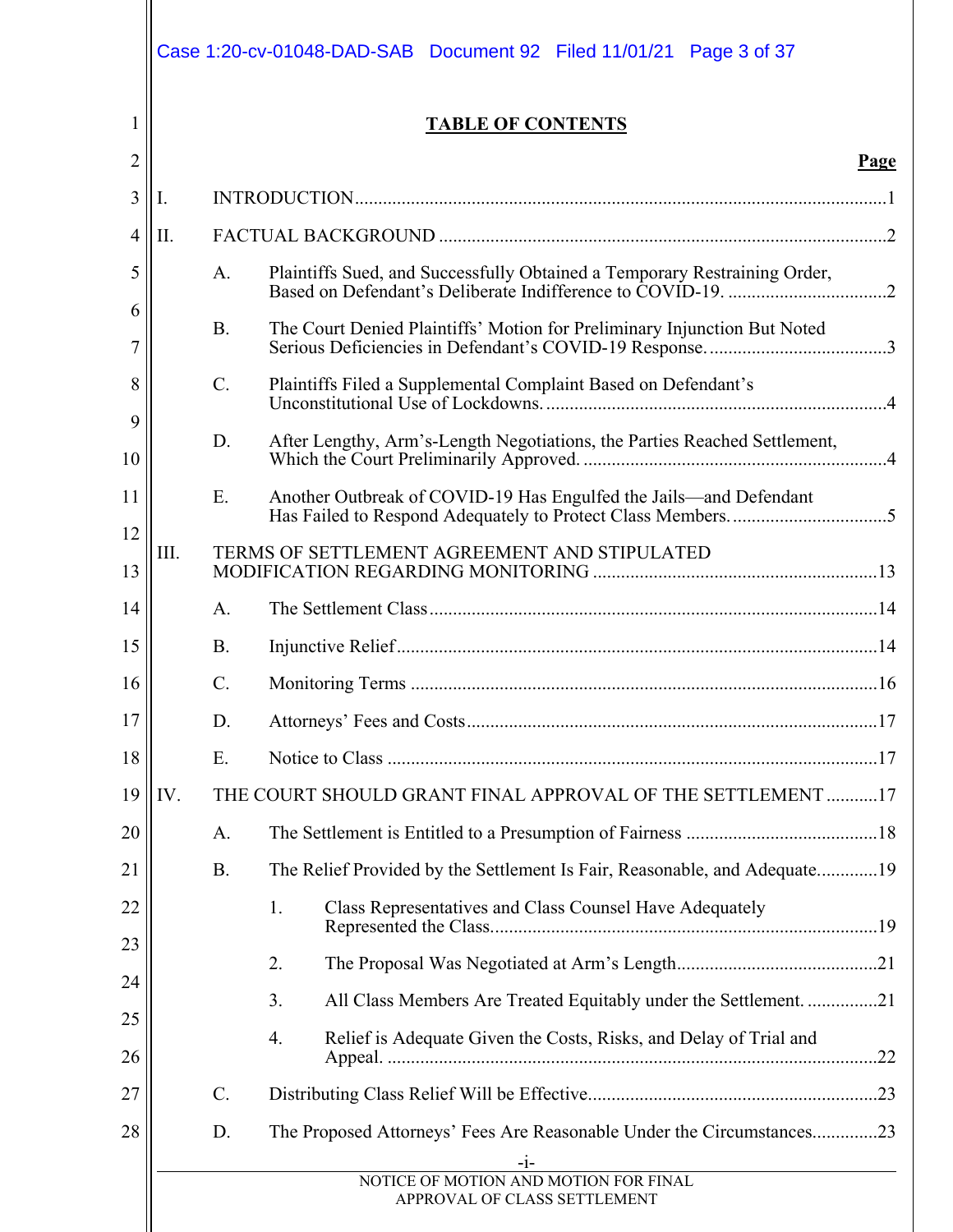|                | Case 1:20-cv-01048-DAD-SAB  Document 92  Filed 11/01/21  Page 4 of 37                                                                        |
|----------------|----------------------------------------------------------------------------------------------------------------------------------------------|
| 1              | <b>TABLE OF CONTENTS</b>                                                                                                                     |
| $\overline{2}$ | (Continued)<br>Page                                                                                                                          |
| 3              | V.<br>THE COURT SHOULD APPROVE THE SETTLEMENT DESPITE THE                                                                                    |
| 4              | UNDERSTANDABLE CONCERNS REGARDING DEFENDANT'S RESPONSE                                                                                       |
| 5              | A.                                                                                                                                           |
| 6              | <b>B.</b><br>Class Counsel Shares the Objectors' Concerns Regarding Defendant's                                                              |
| 7              | $C$ .                                                                                                                                        |
| 8              | To the Extent that the Objectors Raise Concerns Regarding the Terms of the<br>Settlement Agreement, Those Concerns Should Not Preclude Final |
| 9              | VI.                                                                                                                                          |
| 10             |                                                                                                                                              |
| 11             |                                                                                                                                              |
| 12             |                                                                                                                                              |
| 13             |                                                                                                                                              |
| 14             |                                                                                                                                              |
| 15             |                                                                                                                                              |
| 16             |                                                                                                                                              |
| 17             |                                                                                                                                              |
| 18             |                                                                                                                                              |
| 19<br>20       |                                                                                                                                              |
| 21             |                                                                                                                                              |
| 22             |                                                                                                                                              |
| 23             |                                                                                                                                              |
| 24             |                                                                                                                                              |
| 25             |                                                                                                                                              |
| 26             |                                                                                                                                              |
| 27             |                                                                                                                                              |
| 28             |                                                                                                                                              |
|                | $-ii-$<br>NOTICE OF MOTION AND MOTION FOR FINAL                                                                                              |
|                | APPROVAL OF CLASS SETTLEMENT                                                                                                                 |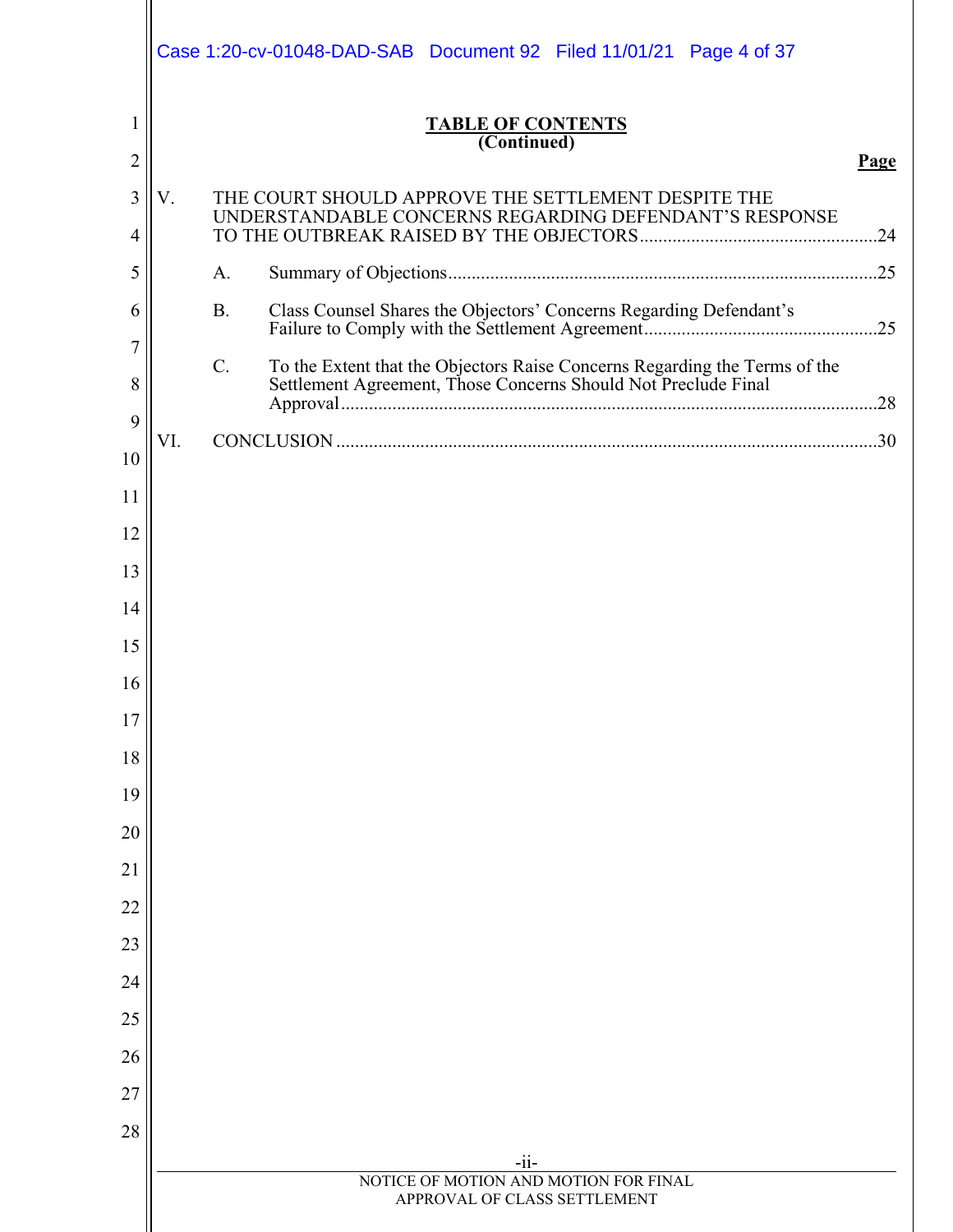|                | Case 1:20-cv-01048-DAD-SAB  Document 92  Filed 11/01/21  Page 5 of 37                                |
|----------------|------------------------------------------------------------------------------------------------------|
| 1              | <b>TABLE OF AUTHORITIES</b>                                                                          |
| $\overline{2}$ | Page                                                                                                 |
| 3              | <b>FEDERAL CASES</b>                                                                                 |
| 4              | Ahlman v. Barnes,                                                                                    |
| 5              | In re Bluetooth Headset Products Liability Litigation,                                               |
| 6              |                                                                                                      |
| $\overline{7}$ | City of Colton v. American Promotional Events, Inc.,                                                 |
| 8              | Class Plaintiffs v. City of Seattle,                                                                 |
| 9              |                                                                                                      |
| 10             | Coburn v. City of Sacramento,                                                                        |
| 11             | No. 2:19-CV-00888-AC, 2020 WL 7425345 (E.D. Cal. Dec. 18, 2020)17, 22                                |
| 12             | Criswell v. Boudreaux,<br>No. 1:20-CV-01048-DAD-SAB, 2020 WL 5235675 (E.D. Cal. Sept. 2, 2020)25, 27 |
| 13             | Cruz v. Sky Chefs, Inc.,                                                                             |
| 14             |                                                                                                      |
| 15             | Duvall v. Dallas Cnty., Tex.,                                                                        |
| 16             |                                                                                                      |
| 17             | Ellis v. Naval Air Rework Facility,                                                                  |
| 18             | Fraley v. Facebook, Inc.,                                                                            |
| 19             |                                                                                                      |
| 20             | Garcia v. Los Angeles Cnty. Sheriff's Dep't,                                                         |
| 21             |                                                                                                      |
| 22             | Lareau v. Manson,                                                                                    |
| 23<br>24       | Linney v. Cellular Alaska P'ship,<br>No. C-96-3008 DLJ, 1997 WL 450064 (N.D. Cal. July 18, 1997),    |
| 25             | Mejia v. Walgreen Co.,                                                                               |
| 26             | No. 2:19-CV-00218 WBS AC, 2020 WL 6887749 (E.D. Cal. Nov. 24, 2020)19                                |
| 27             | In re NASDAQ Market-Makers Antitrust Litig.,                                                         |
| 28             |                                                                                                      |
|                | $-111-$<br>NOTICE OF MOTION AND MOTION FOR FINAL<br>APPROVAL OF CLASS SETTLEMENT                     |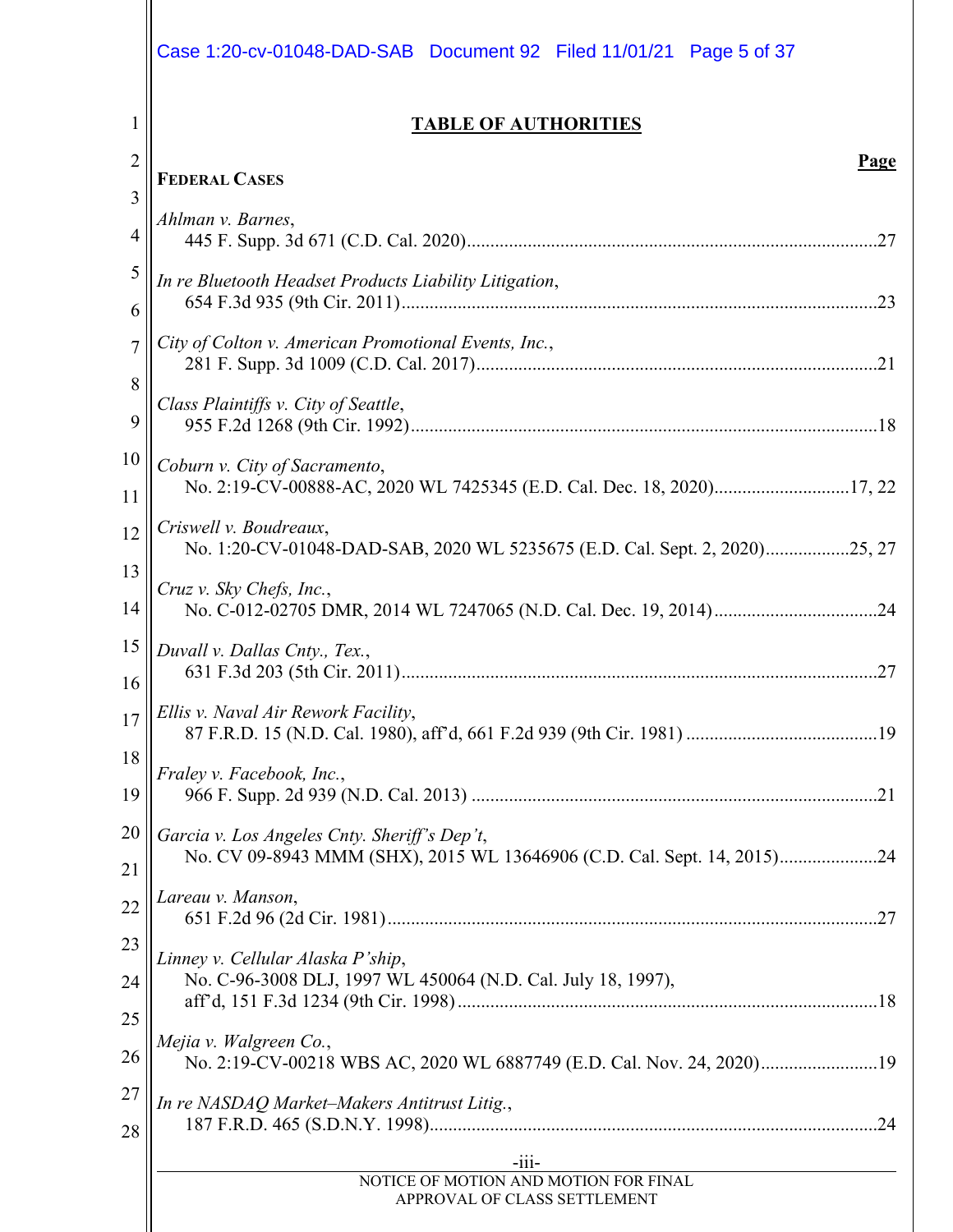|                     | Case 1:20-cv-01048-DAD-SAB  Document 92  Filed 11/01/21  Page 6 of 37                           |
|---------------------|-------------------------------------------------------------------------------------------------|
| 1<br>$\overline{2}$ | <b>TABLE OF AUTHORITIES</b><br>(Continued)<br>Page                                              |
| 3<br>4<br>5         | Nat'l Rural Telecomms. Coop. v. DIRECTV, Inc.,<br>Nunez v. BAE Sys. San Diego Ship Repair Inc., |
| 6<br>7              | Officers for Justice v. Civil Serv. Comm'n,                                                     |
| 8<br>9<br>10        | Plata v. Newsom,<br>Rodriguez v. W. Publishing Corp.,                                           |
| 11<br>12            | Stinson v. City of New York,                                                                    |
| 13<br>14            | In re Syncor ERISA Litig.,                                                                      |
| 15<br>16            | In re Tableware Antitrust Litig.,<br>U.S. v. Chevron U.S.A., Inc.,                              |
| 17<br>18            | W. v. City of New York,                                                                         |
| 19<br>20            | White v. Experian Info. Solutions, Inc.,                                                        |
| 21                  | <b>FEDERAL STATUTES</b>                                                                         |
| 22<br>23            |                                                                                                 |
| 24                  |                                                                                                 |
| 25<br>26            |                                                                                                 |
| 27<br>28            |                                                                                                 |
|                     | $-1V-$<br>NOTICE OF MOTION AND MOTION FOR FINAL<br>APPROVAL OF CLASS SETTLEMENT                 |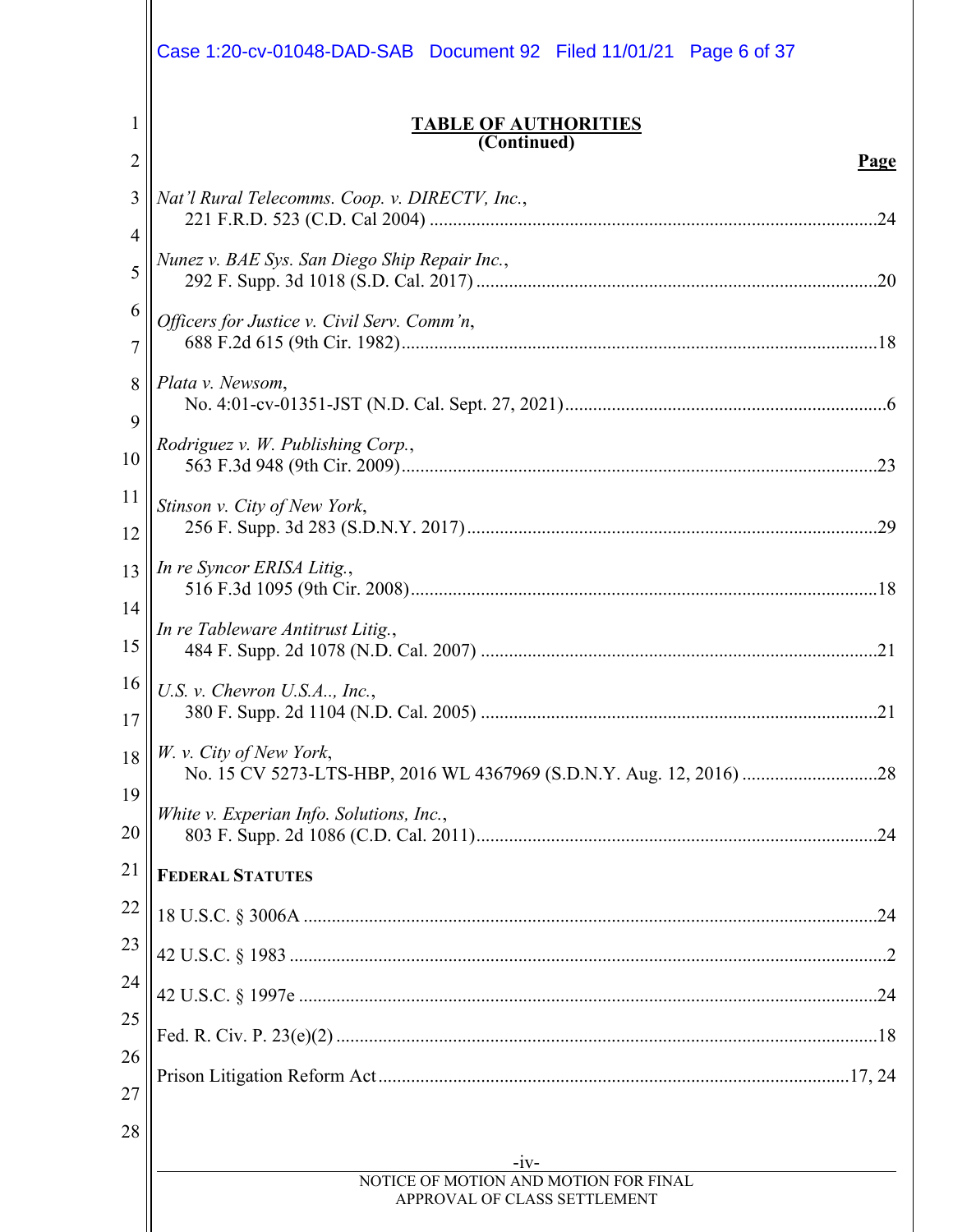|                | Case 1:20-cv-01048-DAD-SAB  Document 92  Filed 11/01/21  Page 7 of 37                                                                                                                                                                        |
|----------------|----------------------------------------------------------------------------------------------------------------------------------------------------------------------------------------------------------------------------------------------|
| 1              | <b>TABLE OF AUTHORITIES</b>                                                                                                                                                                                                                  |
| $\overline{c}$ | (Continued)<br>Page                                                                                                                                                                                                                          |
| 3              | <b>CONSTITUTIONAL PROVISIONS</b>                                                                                                                                                                                                             |
| 4              |                                                                                                                                                                                                                                              |
| 5              |                                                                                                                                                                                                                                              |
| 6              | <b>OTHER AUTHORITIES</b>                                                                                                                                                                                                                     |
| 7<br>8         | Criminal Justice Act Guidelines, Ch. 2, § 230.16 Hourly Rates and Effective Dates<br>in Non-Capital Cases, https://www.uscourts.gov/rulespolicies/judiciary-<br>policies/cja-guidelines/chapter-2-ss-230-compensation-and-expenses#a230 1624 |
| 9<br>10        | Thomas J. Aragon, California Department of Public Health, Order of the State<br>Public Health Officer Correctional Facilities & Detention Centers Health Care                                                                                |
| 11             | Worker Vaccination Order (Aug. 19, 2021),                                                                                                                                                                                                    |
| 12             | https://www.cdph.ca.gov/Programs/CID/DCDC/Pages/COVID-19/Order-of-<br>the-State-Public-Health-Officer-Correctional-Facilities-and-Detention-Centers-                                                                                         |
| 13             |                                                                                                                                                                                                                                              |
| 14             | Tulare County Sheriff's Office, HAPPENING NOW: Sheriff Boudreaux Providing<br>Update on Current Covid Numbers & Protocols in Jails, FACEBOOK (Oct. 21,                                                                                       |
| 15             |                                                                                                                                                                                                                                              |
| 16             |                                                                                                                                                                                                                                              |
| 17             |                                                                                                                                                                                                                                              |
| 18             |                                                                                                                                                                                                                                              |
| 19             |                                                                                                                                                                                                                                              |
| 20             |                                                                                                                                                                                                                                              |
| 21             |                                                                                                                                                                                                                                              |
| 22             |                                                                                                                                                                                                                                              |
| 23             |                                                                                                                                                                                                                                              |
| 24             |                                                                                                                                                                                                                                              |
| 25<br>26       |                                                                                                                                                                                                                                              |
| 27             |                                                                                                                                                                                                                                              |
| 28             |                                                                                                                                                                                                                                              |
|                | $-V-$                                                                                                                                                                                                                                        |
|                | NOTICE OF MOTION AND MOTION FOR FINAL<br>APPROVAL OF CLASS SETTLEMENT                                                                                                                                                                        |
|                |                                                                                                                                                                                                                                              |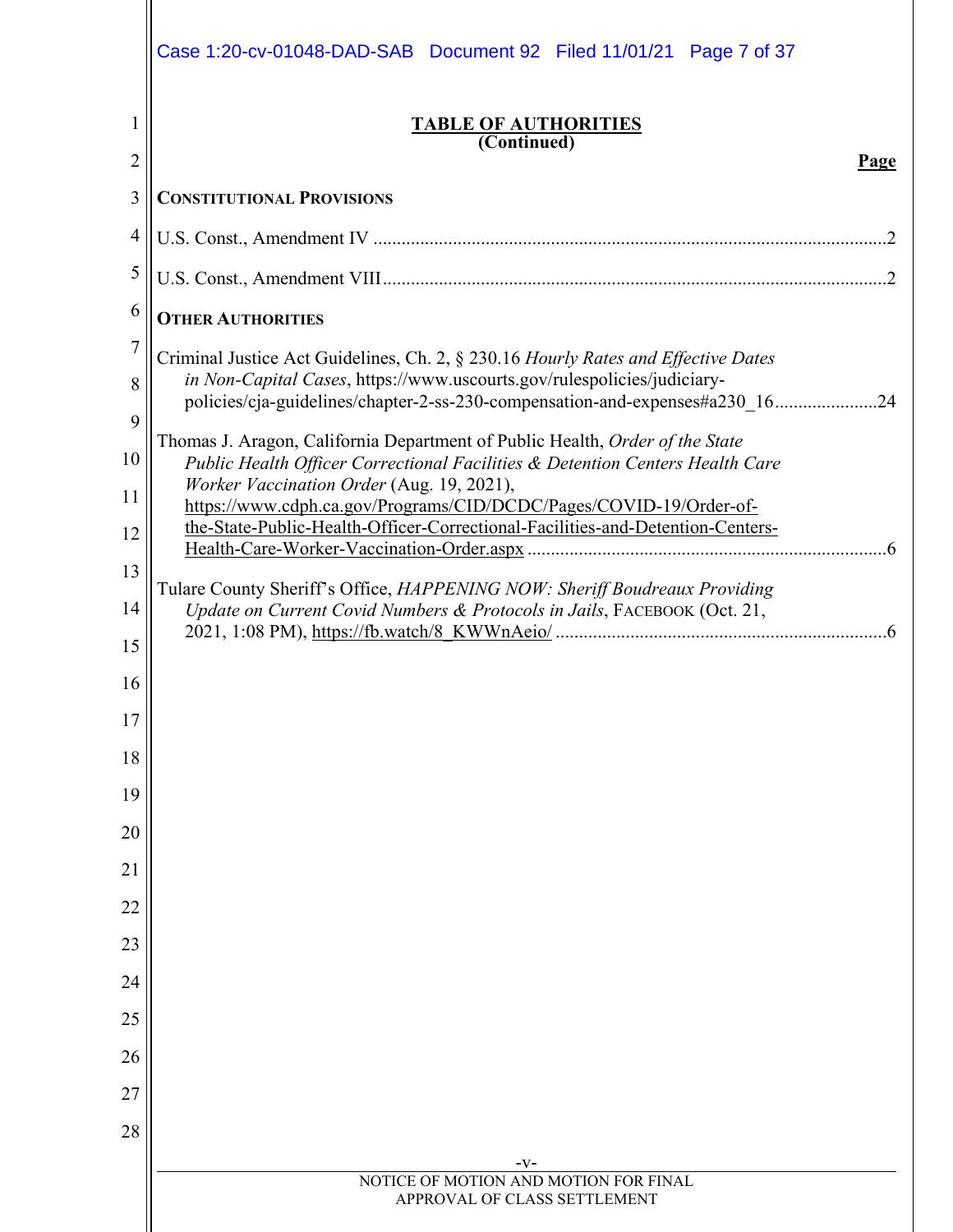#### 1 **I. INTRODUCTION**

2 3 4 5 6 7 8 9 10 11 12 13 Plaintiffs filed this class action lawsuit in late July 2020 on behalf of incarcerated persons in the Tulare County Jails ("Jails")<sup>1</sup> to address Defendant Sheriff Michael Boudreaux's deliberate indifference to the risk of COVID-19 and his unconstitutional attorney visitation policy. Plaintiffs filed a Supplemental Complaint in March 2021 alleging Defendant had failed to respond adequately to a COVID-19 outbreak in the Jails and had imposed an unconstitutional lock-down policy in response to COVID-19. Now Plaintiffs respectfully move for this Court to grant final approval of a Settlement Agreement negotiated between the Parties which provides important protections for incarcerated people from COVID-19. The Settlement Agreement requires Defendant to implement COVID-19 mitigation policies, educate class members about COVID-19 vaccines, provide public information about COVID-19 in the jails; grant access to an independent expert to make recommendations regarding Defendant's compliance with the Settlement Agreement; and ensure adequate out-of-cell time.

14 15 16 17 18 19 20 21 22 23 24 25 26 This Motion comes in the midst of yet another serious COVID-19 outbreak at the Jails. At least 95 class members have been infected with COVID-19; one person with COVID-19 has died, though Defendant contests that COVID was a cause of death; one other class member has been hospitalized; and both detained class representatives are among those infected. Defendant delayed testing and isolating symptomatic class members, delayed implementing surveillance testing outside of the modules where there were known COVID-19 infections, failed to consistently isolate COVID-positive class members, and continues to jointly house COVID-positive and COVID-negative individuals in shared cells against clear public health guidance and the express terms of the Settlement Agreement. Three Objectors, including Class Representative Samuel Camposeco (who here withdraws his objection), have raised understandable concerns about Defendant's response to the outbreak. These concerns are largely the result of Defendant's failure  $\overline{a}$ 

<sup>27</sup> 28 <sup>1</sup> The term "Tulare County Jails" refers to the three facilities currently managed by the Tulare County Sheriff's Office: Bob Wiley Detention Facility, Pre-Trial Facility, and South County Detention Facility. *See* https://tularecounty.ca.gov/sheriff/index.cfm/divisions/detentions1/.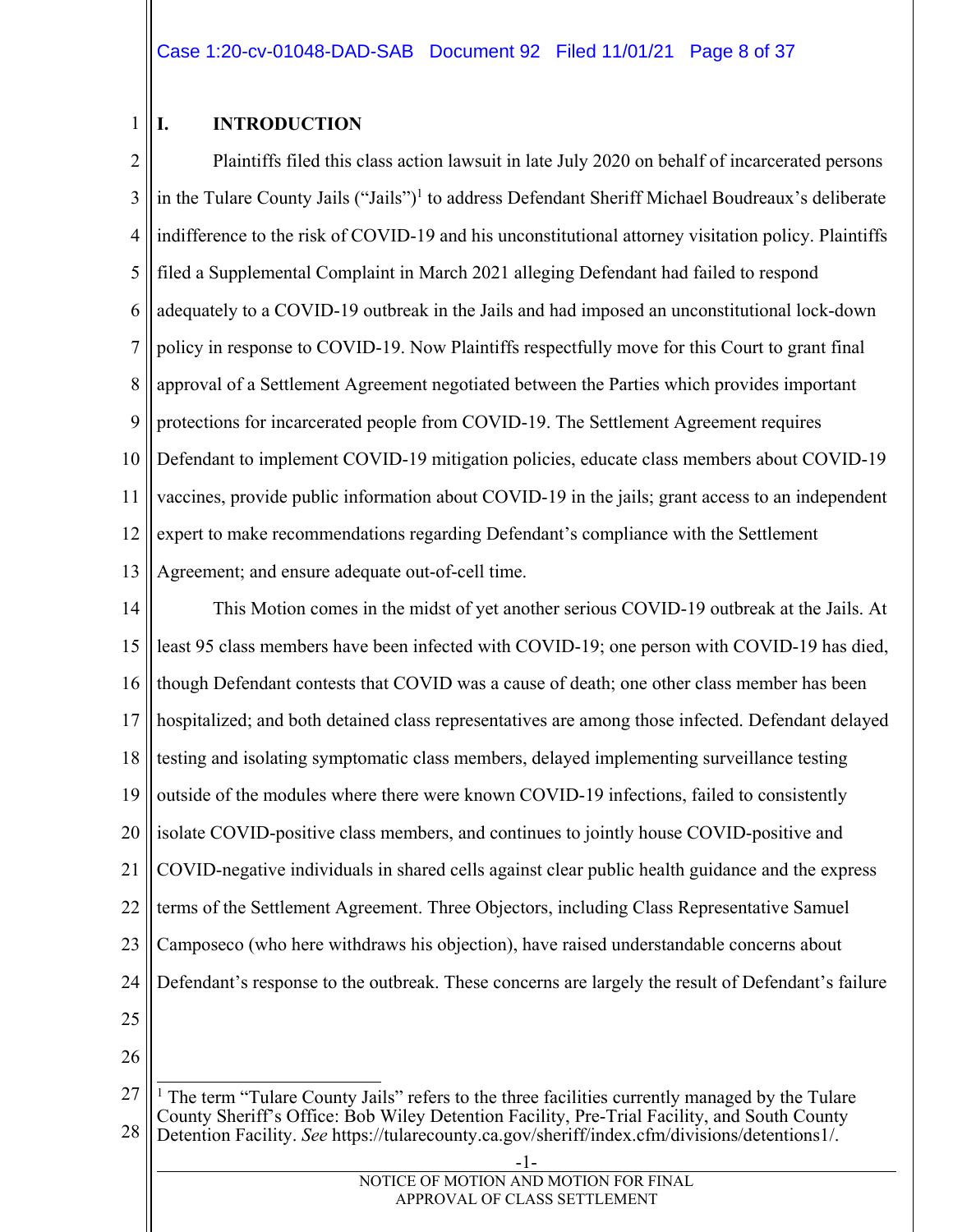1 2 to comply with the Settlement Agreement. Thus, the presence of these Objections should not delay approval of the Settlement Agreement.

3 4 5 6 7 8 9 The Objections, and the ongoing outbreak, highlight the need for this Court to act swiftly to grant final approval of the Settlement Agreement, and for the Defendant to ensure its effective implementation. Although the parties have negotiated in good faith throughout the outbreak and will continue to do so, Defendant's response to the outbreak has made clear that further disputes regarding enforcement and modification of the Settlement Agreement may require the Court's intervention. To avoid disputes regarding the ripeness of any such motions, Class Counsel request that the Court expeditiously enter a final approval order.

10

### **II. FACTUAL BACKGROUND**

11

12

### **A. Plaintiffs Sued, and Successfully Obtained a Temporary Restraining Order, Based on Defendant's Deliberate Indifference to COVID-19.**

13 14 15 16 17 18 19 20 21 22 23 24 25 26 On July 29, 2020, Plaintiffs brought this action on behalf of a prospective class of people incarcerated at the Tulare County Jails at severe risk of harm due to COVID-19. Plaintiffs were comprised of four then-incarcerated individuals—Samuel Camposeco and Adam Ibarra, who are still in Defendant's custody; and Levi Johnson and Charles Criswell, who are no longer in Defendant's custody—and one organization, California Attorneys for Criminal Justice. In the complaint, Plaintiffs raised claims against Defendant Sheriff Michael Boudreaux in his official capacity pursuant to 42 U.S.C. § 1983 for violations of the Fourteenth and Eighth Amendments. Plaintiffs alleged that Defendant failed to prevent the spread of COVID-19 in the Jails by failing to implement—and indeed obstructing—adequate policies and practices like mask-wearing and physical distancing. Plaintiffs also alleged that Defendant's attorney-visitation policy, which restricted class counsel from meeting with current or prospective clients, was unconstitutional and implemented in response to their investigation of COVID-19-related conditions in the Jails. *See generally* ECF No. 11 at 2-11; ECF No. 26 at 11-18.

27 28 On August 12, 2020, Plaintiffs applied for a TRO based on these constitutional violations. *See* ECF No. 11. On September 2, 2020, the Court held that Plaintiffs demonstrated a likelihood of success on their claims and ordered a number of emergency relief measures. ECF No. 26 at 47-49

 <sup>-2-</sup>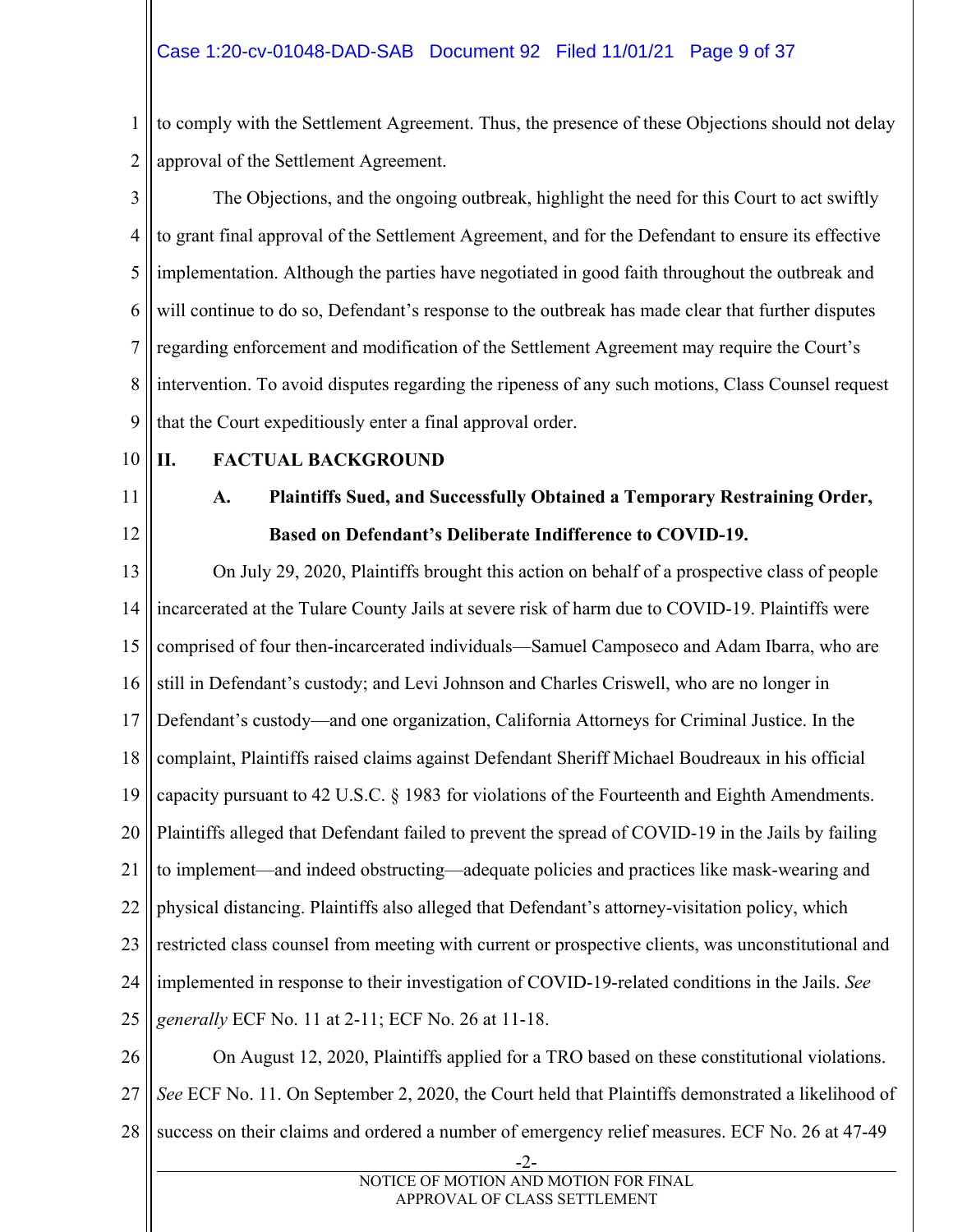#### Case 1:20-cv-01048-DAD-SAB Document 92 Filed 11/01/21 Page 10 of 37

1 2 3 4 5 6 7 8 (ordering Defendant to memorialize a social distancing policy, an isolation, quarantine, and observation policy, a mask policy, and a revised legal visitation policy; and to produce additional data). The Court recognized that Defendant "completely failed to address . . . how social distancing and testing are not reasonable and available here, especially in light of the CDC Guidelines recommending that testing and social distancing measures be taken in correctional facilities to abate the risks of COVID-19." *Id.* at 33. The Court also provisionally certified a class of "[a]ll people who are now, or in the future will be, incarcerated in the Tulare County Jails." *Id.* at 47.

- 9
- 10

### **B. The Court Denied Plaintiffs' Motion for Preliminary Injunction But Noted Serious Deficiencies in Defendant's COVID-19 Response.**

11 12 13 14 15 16 17 18 On November 3, 2020, Plaintiffs moved for a preliminary injunction on three grounds: 1) that Defendant failed to test the overwhelming majority of symptomatic persons; 2) that Defendant failed to identify or protect medically vulnerable incarcerated people from the increased risk of severe illness and death from COVID-19; and 3) that Defendant's social distancing policy limited out of cell time to no more than thirty minutes per day. *See* ECF No. 44 at 1-3. While the Court's preliminary injunction ruling was pending, a TCSO staff person who worked in the kitchen tested positive for COVID-19. Defendant's response to this staff infection ultimately resulted in at least 60 incarcerated people testing positive for the virus. *See* ECF Nos. 52, 53.

19 20 21 22 23 24 25 26 On December 22, 2020, the Court denied Plaintiffs' motion for a preliminary injunction without prejudice and did not factor the December 2020 outbreak into its decision. ECF No. 55 at 40, n.18. Regarding testing, the Court found that Defendant's rate of testing symptomatic incarcerated people was "shockingly low," but that Plaintiffs were unlikely to succeed on this claim in light of Defendant's other preventative measures taken as a result of the TRO. *Id.* at 35. Regarding Defendant's out-of-cell time policy, the Court declined to rule on the substance of those claims and suggested that Plaintiffs file a supplemental pleading. *Id.* at 39.

- 27
- 28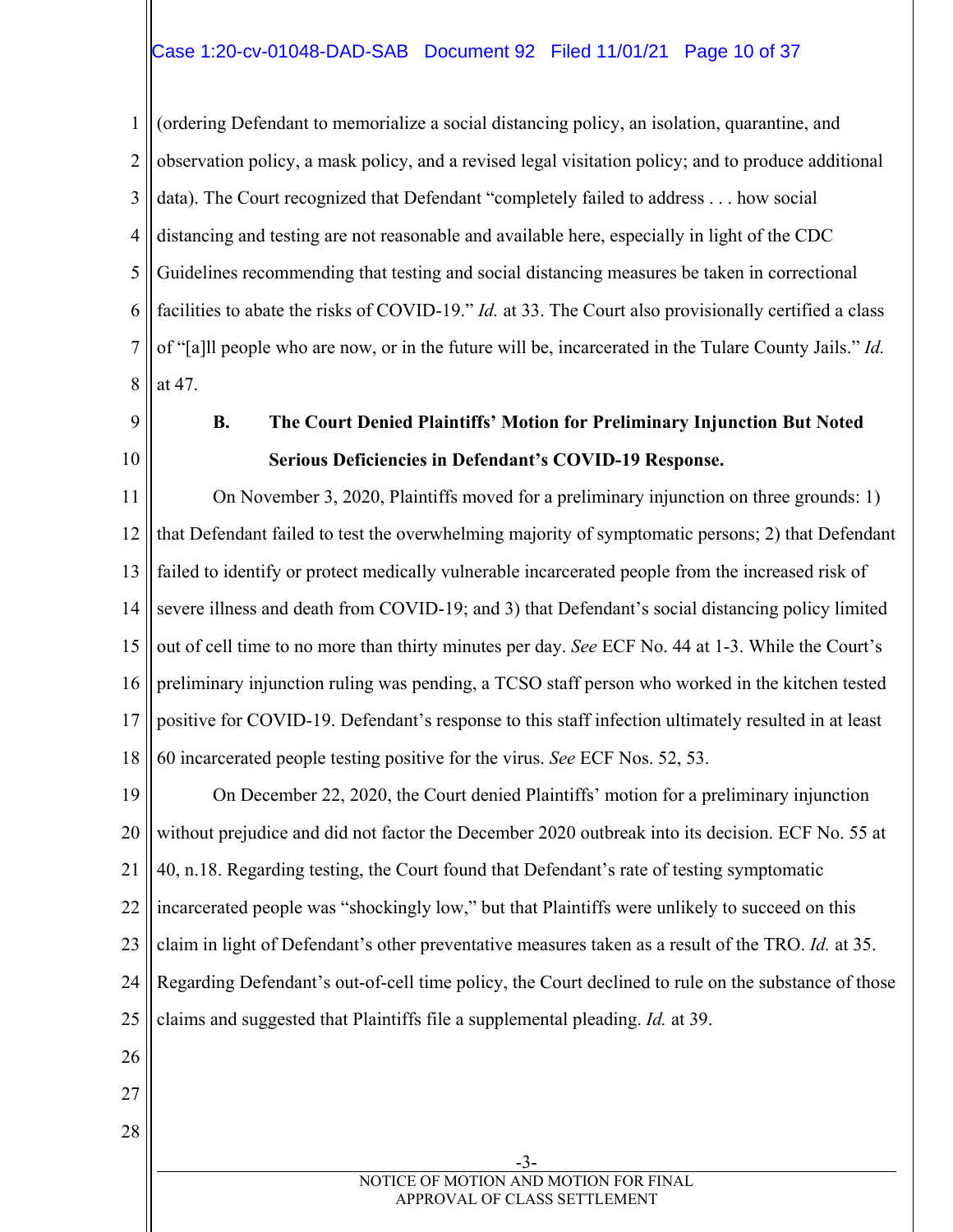1 2

# **C. Plaintiffs Filed a Supplemental Complaint Based on Defendant's Unconstitutional Use of Lockdowns.**

3 4 5 6 7 8 On March 29, 2021, following a noticed motion and the Court's order granting leave, Plaintiffs filed a Supplemental Complaint alleging that Defendant's "social distancing" policy violated incarcerated persons' constitutional rights to exercise, to be free from cruel and unusual punishment, and to receive procedural due process. ECF No. 63 at 28-29. Plaintiffs also alleged that Defendant's response to the December 2020 outbreak was inadequate, including by Defendant failing to conduct adequate testing to determine the scope of the outbreak. *Id.* at 6.

- 9
- 10

### **D. After Lengthy, Arm's-Length Negotiations, the Parties Reached Settlement, Which the Court Preliminarily Approved.**

11 12 13 Following four lengthy settlement conferences with Judge McAuliffe, the parties reached a tentative agreement. (*See* Ex. 1 (Teshuva Decl.) ¶ 3.) The four named individual Plaintiffs participated in some or all of the settlement conferences. *Id.*

14 15 16 17 18 19 20 21 22 23 24 25 26 On September 29, 2021, the Court granted preliminary approval of the settlement. ECF No. 88. The Court certified the following class for settlement purposes: "All people who are currently incarcerated in the Tulare County Jails or will be incarcerated in the Tulare County Jails at any point before the Termination Date of the Settlement Agreement." *Id.* at 4-5. The Court also appointed Munger, Tolles & Olson and the ACLU of Northern California Class Counsel. *Id.* at 10. The Court concluded that the Settlement, which was negotiated at arm's-length with the aid of a neutral federal magistrate judge, was procedurally fair. *Id.* at 6. It also concluded that the Settlement was substantively fair: it held that the class representatives and class counsel adequately represented the class, and that the Settlement treated all class members equally. *Id.* at 7. It also held that "[t]he terms of the settlement agreement provide comprehensive protection [to class members] against the threat of COVID-19," and noted that the parties could agree to extend, or the Court could order the extension of, the settlement term should it prove necessary. *Id.* The Court also approved the attorneys' fees provision. *Id.* at 7-8.

- 27
- 28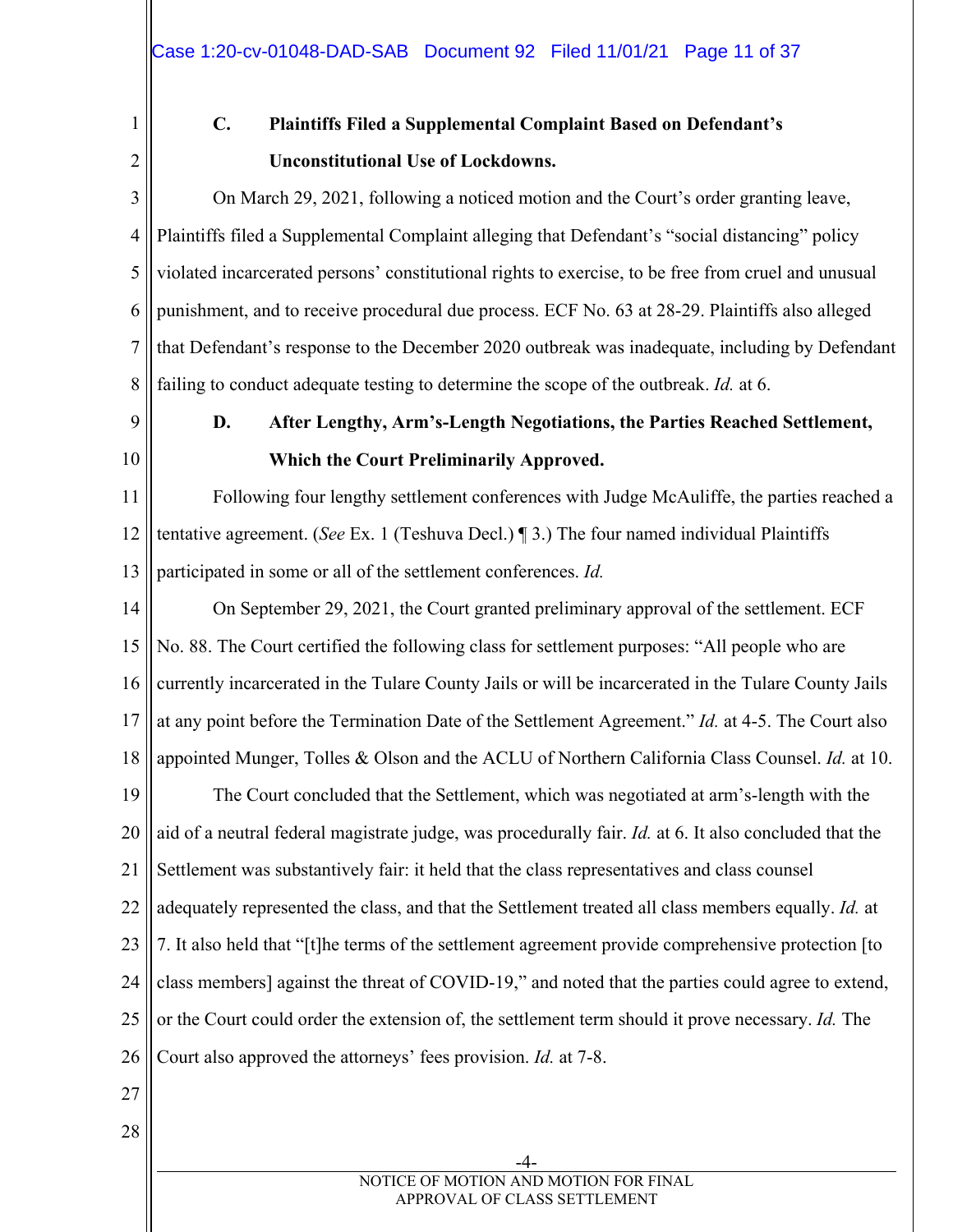1 2

## **E. Another Outbreak of COVID-19 Has Engulfed the Jails—and Defendant Has Failed to Respond Adequately to Protect Class Members.**

3 4 5 6 7 8 9 10 11 12 13 14 15 16 17 18 19 20 21 22 23 24 In early October, the Jails remained vulnerable to an outbreak of COVID-19 with serious effects on morbidity and mortality. Three safe and effective vaccines for COVID-19 are currently available. Yet every indication is that Defendant has failed to effectively offer and administer vaccines to people in custody at the Jails. The Jail administered fewer than 40 initial vaccine doses in each of the past four weeks, including only a single first dose in the most recent week and fourteen first doses in the week prior. (Ex. 1 (Teshuva Decl.)  $\P$  12 Exs. N-Q.)<sup>2</sup> These numbers are particularly notable in light of the County's low vaccination rate of approximately 43 percent, which suggests that many of the hundreds of people who are booked into the Jails on a weekly basis are unvaccinated. (*Id.* ¶ 13.) Defendant's publicly reported statistics seem to confirm poor vaccine outreach by TCSO and not just vaccine resistance from class members. While Defendant has refused to share precise and comprehensive statistics regarding vaccination, Defendant has reported that fewer than 23 class members in each of the past four weeks have *declined*  vaccinations—suggesting a large number of class members who are unvaccinated are not registered as *either* accepting or declining to be vaccinated. (*Id.* 12 Exs. N-Q.)<sup>3</sup> In an October 25 grievance form, a class member reported repeatedly asking for a second vaccine—including in multiple sick call slips—but never receiving the vaccine. (*Id.* ¶ 14 Ex. R.) Incarcerated people also report that vaccine outreach from Jail officials has been poor. (*See, e.g.*, Ex. 4 (Ornelas Decl.) ¶ 9.) In September, Class Counsel identified for Defendant numerous class members who wanted to be vaccinated but were never asked by TCSO staff whether they were willing to be vaccinated. (Ex. 1 (Teshuva Decl.)  $\P$  10 Ex. L [Harding Sept. 3 & 12, 2021 emails].) Moreover, only around half of Jail staff are vaccinated despite a statewide vaccine mandate for employees of carceral institutions

27 3 Twenty-two vaccine declinations for the week ending October 11; 7 for the week ending October 18; 19 for the week ending October 25; and only one declination for the week ending November 1.

<sup>25</sup> 26  $\overline{a}$  $2$  Thirty-four first doses were provided to people in custody for the week ending October 11; 39 first doses for the week ending October 18; only 14 first doses for the week ending October 25; and only a single first dose for the week ending November 1.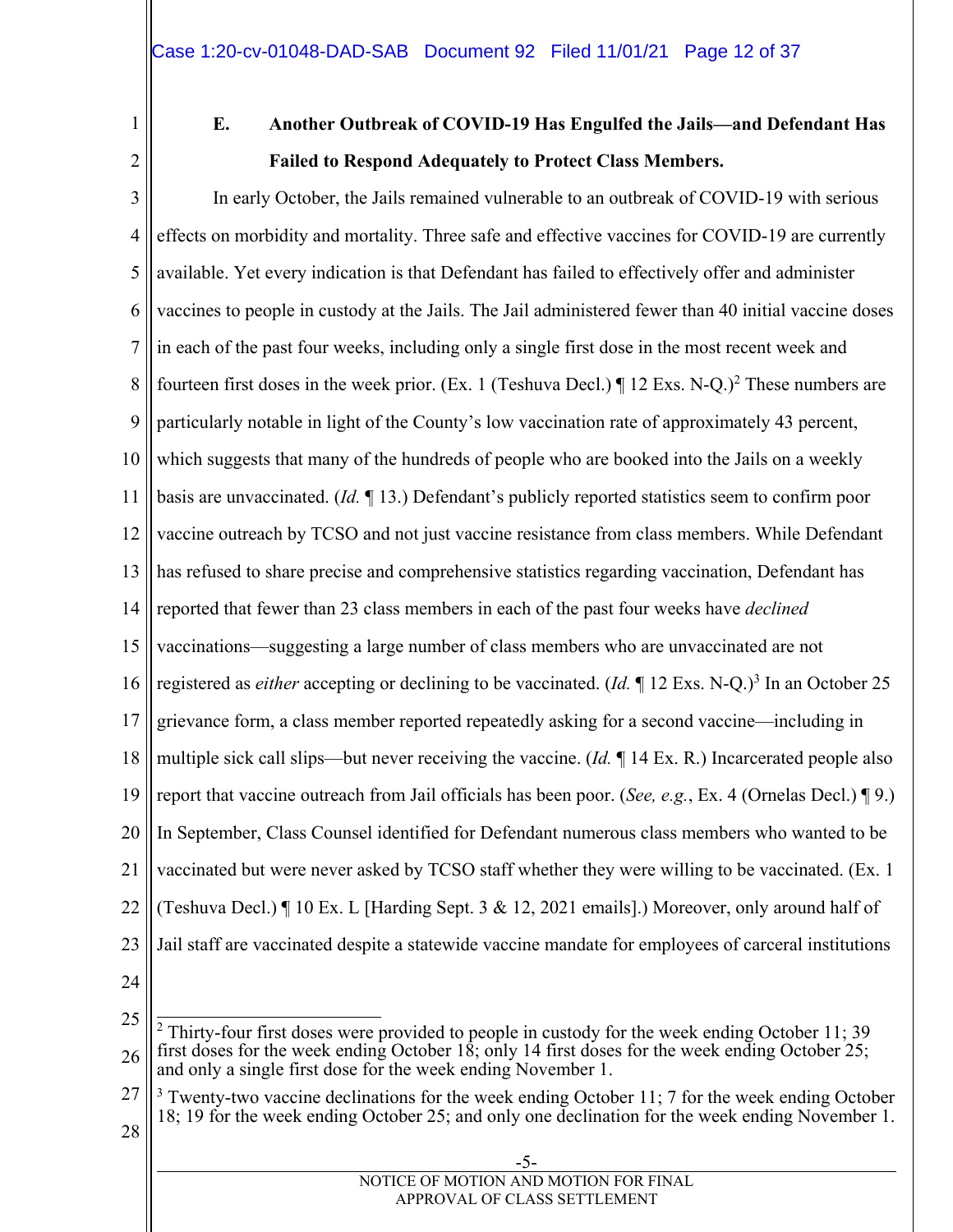#### Case 1:20-cv-01048-DAD-SAB Document 92 Filed 11/01/21 Page 13 of 37

1 2 3 4 5 who deliver health-care services.<sup>4</sup> The particular infectiousness and virulence of the Delta variant currently active in the United States, the unique vulnerability of carceral institutions to COVID-19, and the role of jail outbreaks in exacerbating community spread, make taking precautions to mitigate the risk of COVID-19 in jails particularly important. (Ex. 3 (Greifinger Decl.) ¶¶ 12, 14, 31.)

6 7 8 In the face of a new outbreak, which started in October 2021, Defendant failed to react quickly and effectively, further endangering class members. (*Id.* ¶ 34.) Defendant also failed to adequately prepare for and take steps to prevent this and likely future outbreaks.

9 On October 11, 2021, Defendant notified Plaintiffs of an outbreak at the Jail. By that time,

10 the Jail had already identified 31 COVID-positive individuals in three units at the Bob Wiley

11 Facility. This includes one class member who died on October 8; Defendant disclosed that a post-

12 mortem COVID-19 test for this individual was positive. Another class member was later

13 hospitalized. To date, the outbreak has infected at least 95 class members.

14 The October 2021 outbreak came to light only after class representative Samuel

15 Camposeco demanded that he be tested for COVID-19 symptoms. Mr. Camposeco began

16 experiencing symptoms on October 5. Over the next few days, Mr. Camposeco's symptoms

17 worsened, and he filed repeated sick call slips and made verbal requests for a COVID-19 test. (Ex.

18 5 (Camposeco Decl.) ¶¶ 5-6.) Although Mr. Camposeco was already experiencing serious

19 symptoms and had repeatedly demanded that he be tested, TCSO failed to test him. (*Id.* ¶ 6.)

20 Instead, on October 8, TCSO deputies transported Mr. Camposeco to court—despite that he told

21

22  $\overline{a}$ 4 Tulare County Sheriff's Office, *HAPPENING NOW: Sheriff Boudreaux Providing Update on Current Covid Numbers & Protocols in Jails*, FACEBOOK (Oct. 21, 2021, 1:08 PM),

25 https://www.cdph.ca.gov/Programs/CID/DCDC/Pages/COVID-19/Order-of-the-State-Public-Health-Officer-Correctional-Facilities-and-Detention-Centers-Health-Care-Worker-Vaccination-

26 Order.aspx (statewide vaccine mandate). Although it is not necessary to address this issue for the purposes of this motion, it is Class Counsel's position that, given how health care services are

- 27 delivered in the Tulare County Jails, all TCSO staff who interact with class members are subject to the vaccine mandate. *See id; see also Plata v. Newsom*, No. 4:01-cv-01351-JST (N.D. Cal. Sept. 27, 2021) (ECF No. 3684) (ordering mandatory vaccination for California prison staff members).
- 28

<sup>23</sup> 24 https://fb.watch/8\_KWWnAeio/ (admitting that 50% of Jail staff were vaccinated as of October 21) ("10/21/21 Press Conference"); Thomas J. Aragon, California Department of Public Health, *Order of the State Public Health Officer Correctional Facilities & Detention Centers Health Care Worker Vaccination Order* (Aug. 19, 2021),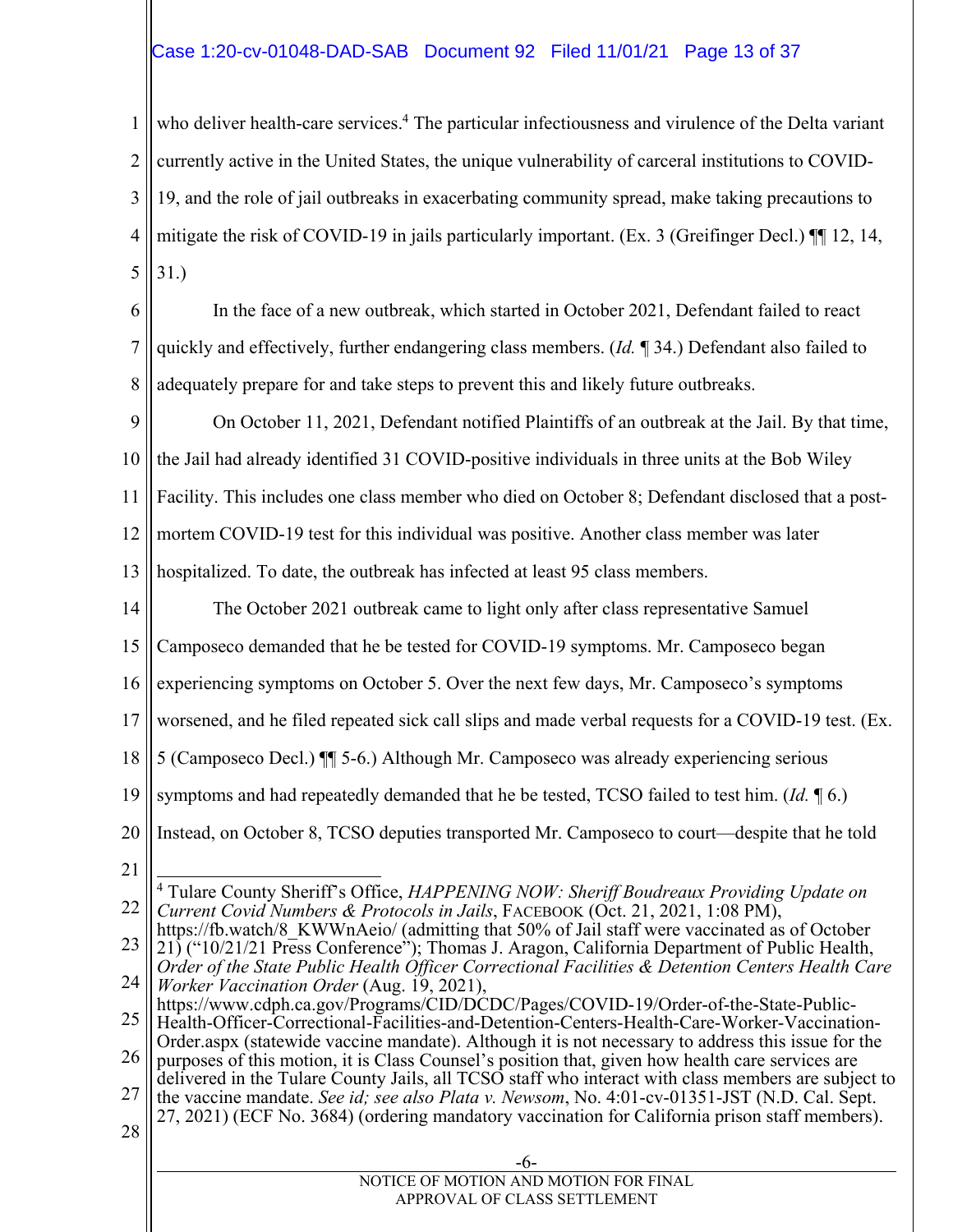#### Case 1:20-cv-01048-DAD-SAB Document 92 Filed 11/01/21 Page 14 of 37

1 2 3 4 5 them that he suspected he had COVID-19. (*Id.* ¶ 7.) Mr. Camposeco was not the only person experiencing symptoms whom TCSO staff transported to court that week—Kevin Brown, the class member who later died, was experiencing symptoms and was transported to court around the same time. (Ex. 6 (Moreno Decl.)  $\P\P$  7, 9.)<sup>5</sup> From the accounts of class members, COVID-19 was already circulating in the Jails early in the week of October 4. (*See* Ex. 7 (Balderas Decl.) ¶ 3.)

6 7 8 9 10 11 12 Mr. Camposeco was finally tested for COVID-19 on October 9, after returning from court. (Ex. 5 (Camposeco Decl.) ¶¶ 11-13.) After he was tested, Mr. Camposeco was isolated, but was not told the reason why. (*Id.* ¶ 13.) He only later learned that he had tested positive for COVID-19. Defendant tested everyone else in Module 42—where Mr. Camposeco was housed—and identified 28 other COVID-positive individuals in that Module. Defendant also identified one class member in Module 41 who tested positive after identifying himself as symptomatic and tested everyone in that Module. (Ex. 1 (Teshuva Decl.) ¶ 10 Ex. K [Pisano 10/11/21 email].)

13 14 15 16 17 18 19 20 21 22 23 24 25 26 One class member in Module 21, identified as Kevin Brown, died on October 8 and was confirmed COVID-positive after his death. (Ex. 1 (Teshuva Decl.)  $\P$  10 Ex. K [Pisano 10/11/21 email].) On October 13, in a meet and confer, Defendant informed Plaintiffs that the TCSO coroner "ruled out COVID as a cause of death and contributing factor in the death" of the class member who died in custody, but did not release the coroner's report or any other information which would support this finding. (*Id.* ¶ 11 Ex. M [MacLean 10/22/21 letter].) Defendant has yet to provide an autopsy report or any documentation regarding his death. Reports of class members confirm, however, that Mr. Brown reported COVID-related symptoms, believed he had COVID, and sought medical attention in the days prior to his death. The day before he died, Mr. Brown told his neighbor in Module 21, Dennis Moreno, that he was feeling very ill and believed that he had COVID-19. (Ex. 6 (Moreno Decl.)  $\P$ , 9.) He had gone to court on the same day and informed the bailiff about his illness. (*Id.* ¶ 7.) Mr. Brown reported to a fellow class member that  $\overline{a}$ 

28 individuals.

<sup>27</sup> <sup>5</sup> Defendant has identified court as the most likely cause of the outbreak. (Ex. 1 (Teshuva Decl.)  $\P$ 10 Ex. H [Pisano 10/27/21 email].) Even if true, this does not eliminate Defendant's responsibility for its spread. Defendant is responsibility for screening class members for illness prior to their transport to court and apparently failed to identify numerous symptomatic and COVID-positive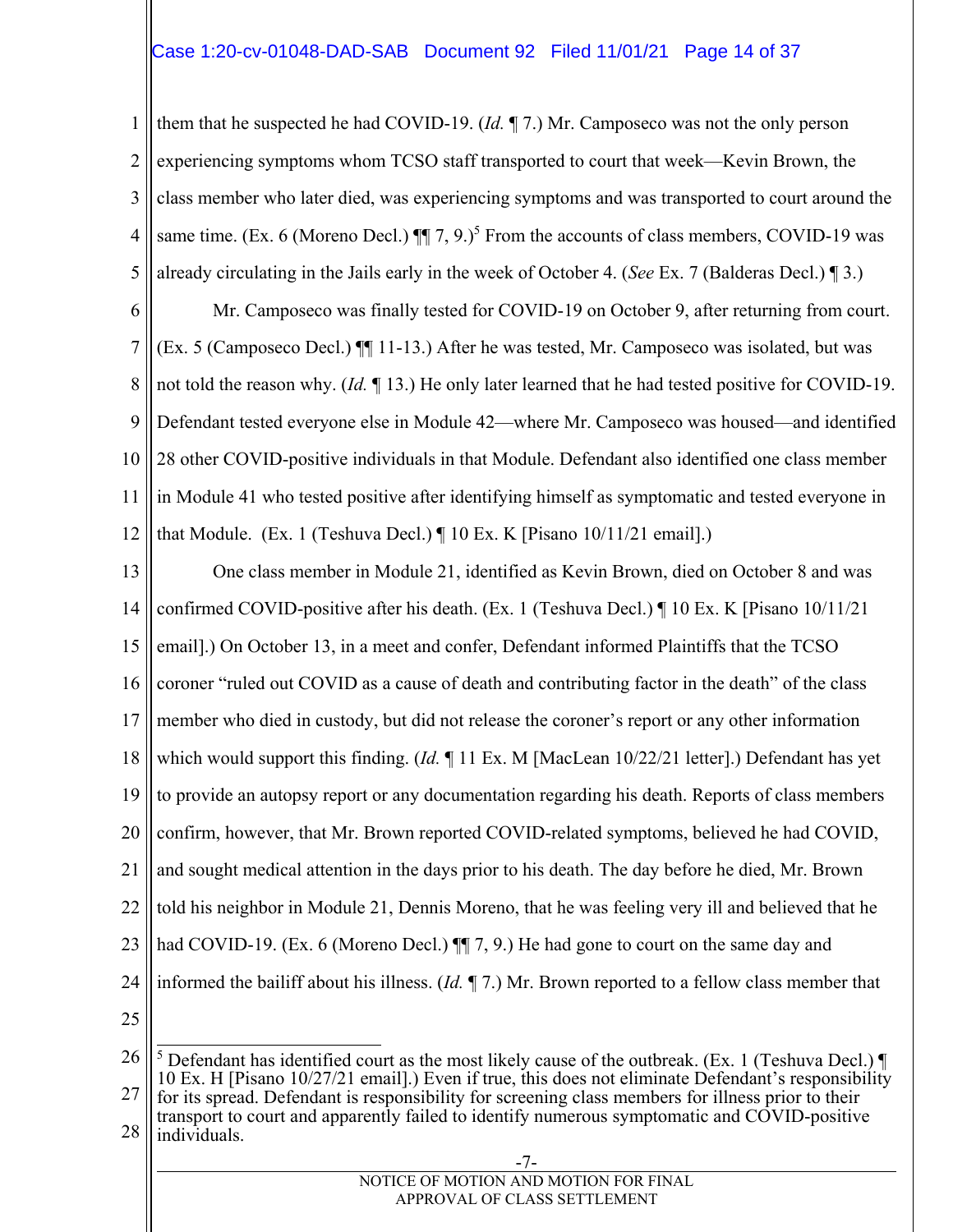#### Case 1:20-cv-01048-DAD-SAB Document 92 Filed 11/01/21 Page 15 of 37

1 2 3 he had COVID symptoms and repeatedly asked for medical assistance from jail staff. (*Id.*) No help came. The next day, Mr. Brown asked Mr. Moreno and other class members for Tylenol and prayers. (*Id.* ¶ 10.) Later that night, Mr. Brown died. (*Id.* ¶¶ 11-13.)

4 5 6 7 8 9 10 11 12 13 14 15 16 17 18 19 20 21 22 23 24 25 26 27 Upon being notified by Defendant of the outbreak, Class Counsel immediately requested urgent measures to ensure compliance with the Settlement Agreement—specifically individual or cohorted isolation of all individuals with confirmed COVID-19; prompt testing of all symptomatic persons and close contacts; quarantine of all close contacts; individual isolation of all symptomatic individuals with suspected COVID-19; ongoing serial testing throughout the outbreak; and rapid surveillance testing within 24 hours for everyone in the facility. (*See* Ex. 1 (Teshuva Decl.) ¶ 10 Ex. K, at 7-10 [MacLean 10/12 email].) As expert witness Dr. Robert Greifinger, a physician who previously served as the Chief Medical Officer for the New York State Department of Corrections, has confirmed "timely and effective quarantine and isolation are essential to stop the spread of COVID-19" and "adequate prevention and quick and effective containment" are highly important "in the event of an outbreak" given the "inherent[] high risk" of jails. (Ex. 3 (Greifinger Decl.) ¶¶ 19-25, 27, 31.) But Defendant was slow to implement mitigation strategies, and never implemented some at all. For example, Defendant did not commit to providing a rapid test of everyone in any facility until October 21, 2021—nine days after Class Counsel first urged that such tests should be given and twelve days after the Jails learned that they had their first positive case. (*See* Ex. 1 (Teshuva Decl.) ¶ 10 Ex. K, at 7-11.) Defendant has not promptly tested and isolated symptomatic class members, has not consistently isolated class members who test positive for COVID-19, and has not committed to ongoing serial testing to last through the duration of the outbreak. (*See* Ex. 1 (Teshuva Decl.) ¶ 10 Ex H [MacLean 10/19/21 email, MacLean 10/26/21 email & Pisano 10/27/21 email].) Defendant's slow response has had consequences. COVID spread rapidly through the facility.<sup>6</sup> On October 21, fewer than two weeks after the first individuals tested positive,  $\overline{a}$  $6$  On October 15, Defendants reported that the number of confirmed COVID-positive individuals in custody increased to at least 46, not including the deceased, and the number of affected units had increased to four. On October 19, Defendant reported that the number of confirmed COVID-

28 positive individuals in custody increased to 74 following the first round of serial testing of affected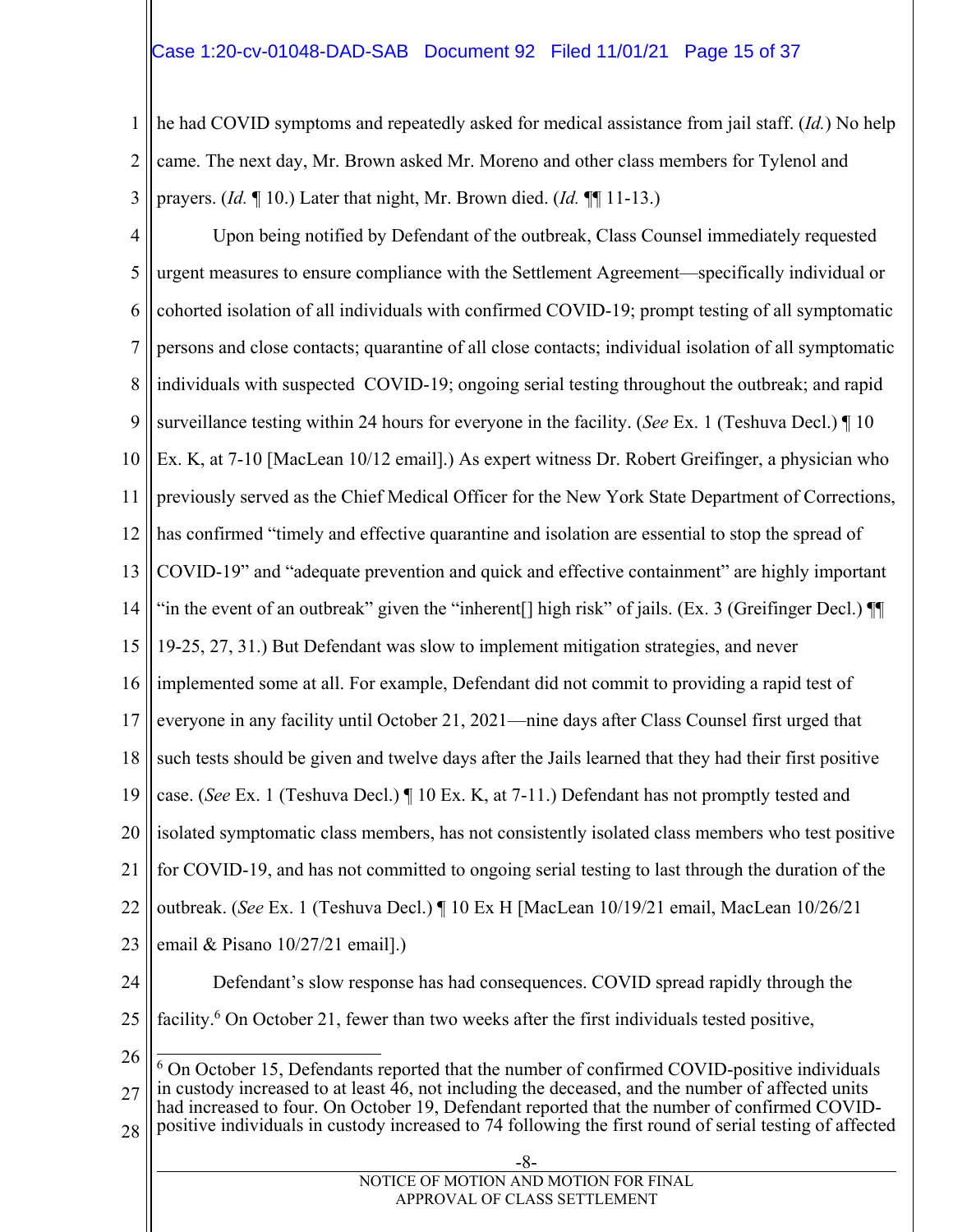#### Case 1:20-cv-01048-DAD-SAB Document 92 Filed 11/01/21 Page 16 of 37

1 2 3 4 Defendant confirmed that 86 class members were infected with COVID, including the overwhelming majority of class members in Module 42. (*Id.*) Already by October 21, class members tested positive for COVID in five different Bob Wiley Modules—and in one unit in South County.

5 6 7 8 9 10 11 12 13 14 15 16 17 18 19 20 21 22 23 24 25 26 27 28 -9- NOTICE OF MOTION AND MOTION FOR FINAL APPROVAL OF CLASS SETTLEMENT On the same day—at least twelve days into the outbreak, and the day after Class Counsel filed a public records request necessitated by Defendant's refusal to share adequate information regarding the outbreak—Sheriff Boudreaux held a press conference concerning the outbreak. Only at this press conference did Defendant commit to test everyone in custody and invite a state public health team to intervene. (*See* Ex. 1 (Teshuva Decl.) Ex H [Pisano 10/21/21 10:57 AM email].) 7 He also misrepresented the breadth and severity of the outbreak. While he acknowledged that one class member was hospitalized due to COVID-19 at that time, Sheriff Boudreaux nonetheless asserted that "none of the [78 inmates who had tested positive through contact tracing at the time of the press conference] had symptoms of COVID-19, and that none of them was having the adverse effects of COVID." (10/21/21 Press Conference.) He went on to declare that "78 of the individuals are completely asymptomatic." (*Id.*) Meanwhile, numerous class members reported that they and others experienced COVID-19 symptoms (including severe symptoms), were not promptly tested, and were not receiving adequate care. (Ex. 8 (Martinez Decl.) ¶ 8; Ex. 9 (Frisby Decl.) ¶ 5; Ex. 4 (Ornelas Decl.) ¶ 10; Ex. 6 (Moreno Decl.) ¶ 13.) While Defendant Boudreaux maintained that at most only four COVID-positive individuals were symptomatic,<sup>8</sup> class members reported widespread symptomatic  $\overline{a}$ units. On October 21, Defendant corrected these figures and reported that, in fact, 84 individuals had tested positive after the 7-day serial testing. (*See* Ex. 1 (Teshuva Decl.) ¶ 11Ex. M [MacLean 10/22/21 letter].)  $7$  This is particularly concerning, as experts have asserted that in responding to COVID-19 in a congregate setting, speed and frequency of testing with high levels of accuracy are critical. Delay in test results can lead to people becoming infected while results are pending; quick identification and isolation of positive cases are of very high importance. During outbreaks in congregate settings, even a delay of 24-48 hours can make test results outdated and limit their usefulness. (Ex. 3 (Greifinger Decl.) ¶ 31.) <sup>8</sup> Counsel for Sheriff Boudreaux asserted that three class members were symptomatic—none in Module 42—and then subsequently confirmed that one class member was hospitalized. (*See* Ex. 1 (Teshuva Decl.) ¶ 11 Ex. M [MacLean 10/22/21 letter]; *Id.* ¶ [Ex. H [Pisano 10/19/21 email] (only identified symptomatic individuals are Mr. Camposeco, one class member in Module 41,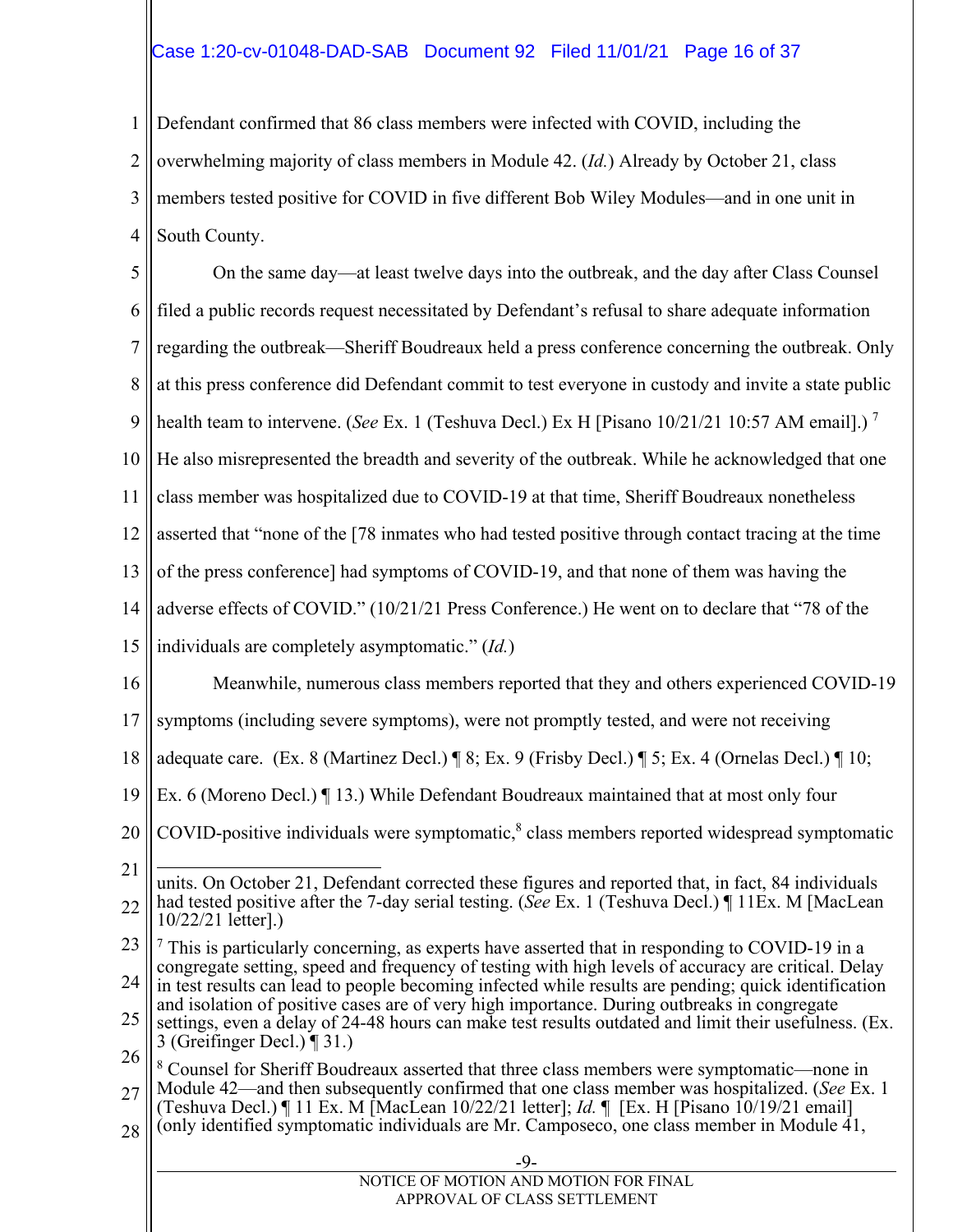1 2 3 4 5 6 7 8 9 10 11 12 13 14 15 16 17 18 19 20 21 22 23 24 25 26 cases in Module 42. (Ex. 8 (Martinez Decl.) ¶ 5; Ex. 4 (Ornelas Decl.) ¶¶ 3-5; Ex. 9 (Frisby Decl.) ¶¶ 4-6; Ex.10 (Ibarra Decl.) ¶¶ 5-6, 10; Ex. 11 (Ruelas-Alvarez Decl.) ¶¶ 3, 6; Ex. 6 (Moreno Decl.) ¶ 6-8.) Class members reported chills, strained breathing, extreme fatigue and weakness, severe headaches, and debilitating coughing fits. (*Id.*) COVID-positive class members described how they felt ignored and disregarded by staff as their symptoms went unmonitored. (Ex. 8 (Martinez Decl.) ¶¶ 4-9; Ex. 9 (Frisby Decl.) ¶¶ 5, 9; Ex. 4 (Ornelas Decl.) ¶ 10; Ex. 6 (Moreno Decl.)  $\P$  7-9.) In Module 42, one COVID-positive individual, Michael Balderas, repeatedly submitted sick call slips and begged for help but received little response. (Ex. 9 (Frisby Decl.) ¶¶ 5-8; Ex. 10 (Ibarra Decl.) ¶¶ 10-13.) Mr. Balderas reported that he "was afraid to go to sleep every night because [he] wasn't sure if [he] would wake up." (Ex. 7 (Balderas Decl.) ¶ 8.) On October 18, he collapsed to the floor "gasping for air"; medical staff took his vitals and returned him to his cell. (*Id.* ¶ 9.) When a doctor came through the unit the next day, Mr. Balderas was removed and taken to the hospital for pneumonia and hospitalized for ten days. (*Id.* ¶¶ 10-11; Ex. 9 (Frisby Decl.)  $\P$ [[ 11-12.) He lost over thirty pounds and continues to experience symptoms. (Ex. 7) (Balderas Decl.) ¶¶ 10-12.) The impact of this outbreak has been widespread and undercounted. Numerous symptomatic individuals were not included in Defendant's report of the total number of symptomatic people in custody. Defendant has confirmed, but not explained, this discrepancy. (Ex. 1 (Teshuva Decl.) ¶ 10 Ex. H, at 7, 9 [MacLean 10/26/21 email & Pisano 10/27/21 email].) Further, class members also reported expressing to jail staff that they exhibited COVID symptoms in the days prior to Mr. Camposeco's positive test and Mr. Brown's death; but that these complaints were not promptly addressed. (Ex. 10 (Ibarra Decl.) ¶¶ 6-8 (symptoms on or around October 5 and notification to staff on October 8 & 9).) Michael Balderas, who was ultimately hospitalized for COVID-19, reported witnessing other class members who were "visibly sick" and requesting medical attention "[e]arly in the week of October 4." (Ex. 7 (Balderas Decl.) ¶ 3.) The failure to identify, isolate and test symptomatic class members almost certainly contributed to the growth of the outbreak. (Ex. 3 (Greifinger Decl.) ¶¶ 6-8.)

27  $\overline{a}$ 

| and one class member in Module 11). <i>Id.</i> .) <i>Id.</i> $\parallel$ 10 Ex. H [Pisano 10/21/21 4:57 PM email] (hospitalization).) |
|---------------------------------------------------------------------------------------------------------------------------------------|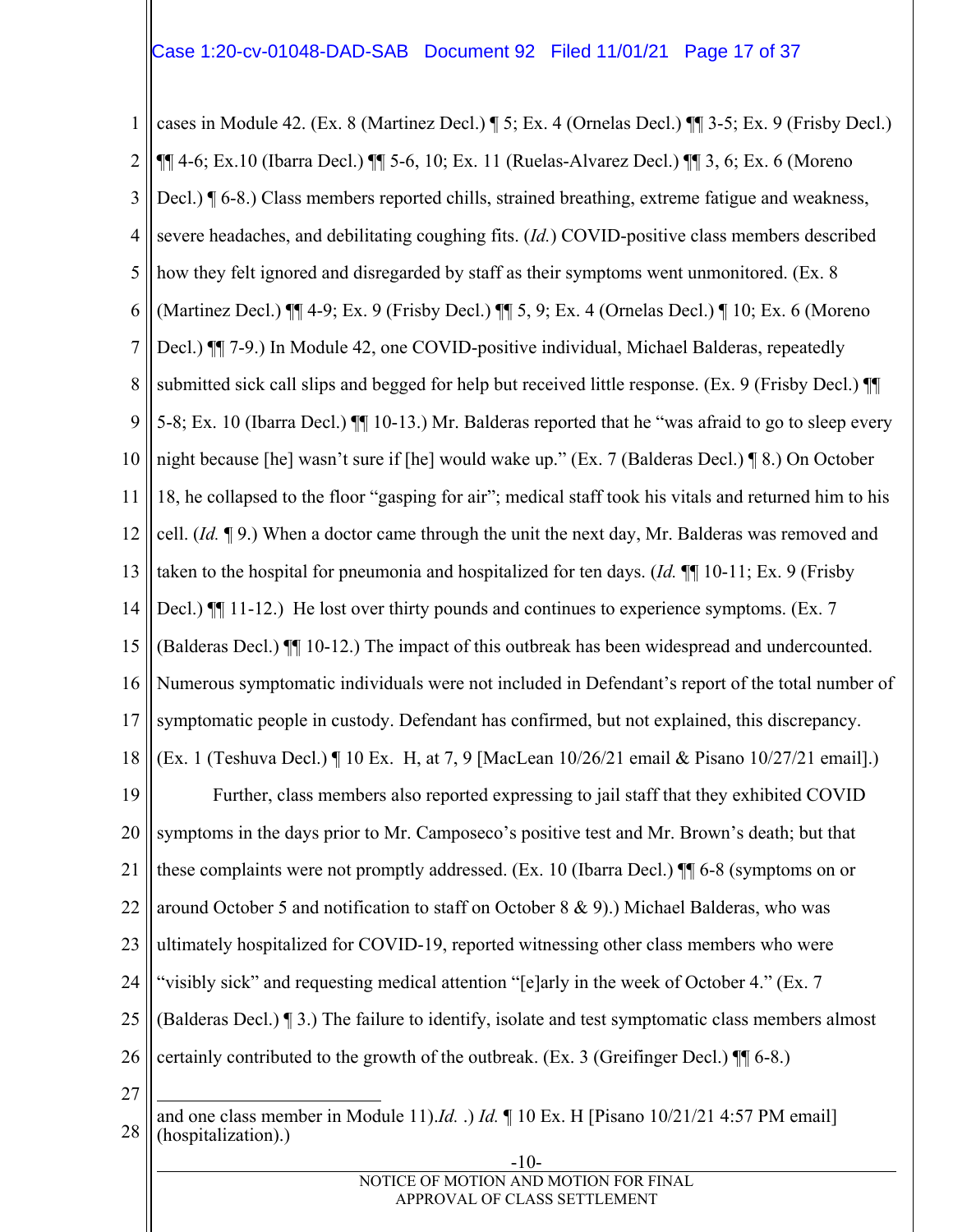#### Case 1:20-cv-01048-DAD-SAB Document 92 Filed 11/01/21 Page 18 of 37

1 2 3 4 5 6 7 Most troubling, numerous class members reported that, despite testing negative for COVID-19, they were "locked down" in two-person cells with class members confirmed to be COVID-positive. (Ex. 9 (Frisby Decl.) ¶¶ 4, 8; Ex. 4 (Ornelas Decl.) ¶ 3; Ex. 10 (Ibarra Decl.) ¶¶ 9-10; Ex. 11 (Ruelas-Alvarez Decl.) ¶ 6.) According to Dr. Greifinger, this practice, which is "against overwhelming and clear medical and public health guidance" "all but guarantee[d] increased transmission with associated health and mortality risks." (Ex. 3 (Greifinger Decl.) ¶¶ 21, 34.)

8 9 10 11 12 13 14 15 16 17 18 19 20 21 22 23 24 The result is predictable, and tragic: The vast majority of incarcerated people in Module 42 ultimately became infected with COVID-19. (Ex. 1 (Teshuva Decl.) ¶ 11 Ex. M [10/22/21 letter].) Numerous class members who had tested negative for COVID-19 subsequently tested positive after being left in confined cells with confirmed COVID-positive cellmates. (Ex. 9 (Frisby Decl.) ¶¶ 4, 7-8; Ex. 4 (Ornelas Decl.) ¶ 5; Ex. 10 (Ibarra Decl.) ¶¶ 9-11.) Class Representative Adam Ibarra, for instance, tested positive on October 10. His cellmate tested negative, but was never moved from the small six-by-eight foot cell the two of them shared. (Ex. 10 (Ibarra Decl.) ¶¶ 9-10; ECF 11-16 ¶ 3.) Inevitably, when Mr. Ibarra's cellmate was tested again the following week, the cellmate tested positive. (*Id*. ¶¶ 10-11.) Another class member, Gene Frisby, tested negative early in the outbreak, while his cellmate tested positive. A nurse who came to check on Mr. Frisby's cellmate, who was experiencing very serious symptoms such as difficulty breathing, wondered why Mr. Frisby wasn't moved. (Ex. 9 (Frisby Decl.) ¶ 6.) Despite submitting a grievance form, Mr. Frisby was never moved, and after a week of confinement with his COVID-19 positive and extremely symptomatic cellmate, Mr. Frisby predictably tested positive. (*Id.* ¶¶ 7-8.) Class member Jordan Alan Ruelas-Alvarez tested negative but reported also being kept in the same small cell with his COVID-positive and highly symptomatic class member. (Ex. 11 (Ruelas-Alvarez Decl.)  $\P$ [ 6-8.)

25 26 27 On October 19, Plaintiffs alerted Defendant to the co-housing of COVID-positive and COVID-negative class members, in clear contravention of CDC guidance and TCSO Policy 716, both of which are incorporated expressly into the Settlement Agreement. (Ex. 1 (Teshuva Decl.)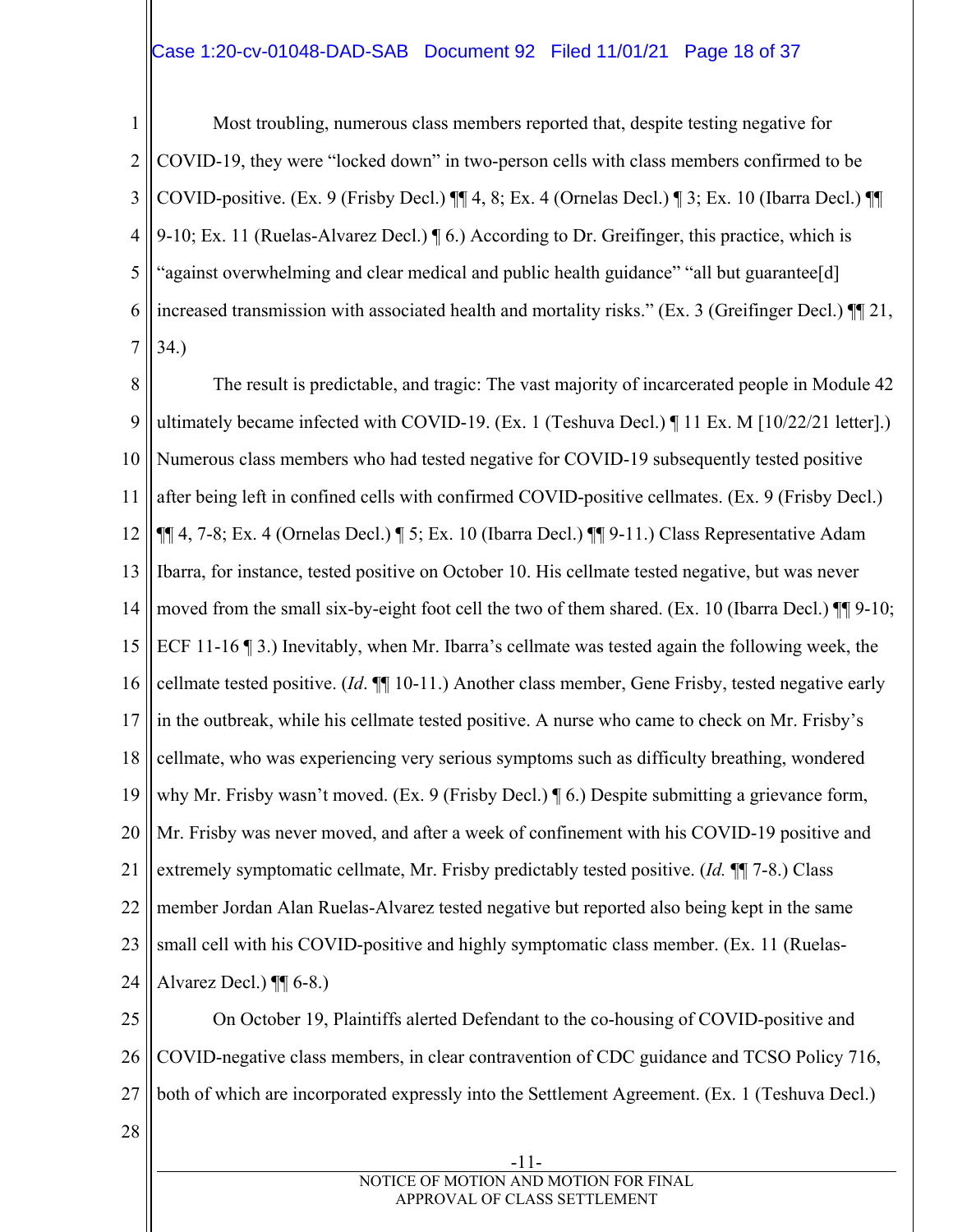1 2 3 Ex. H  $[10/19/21$  email].) Yet the practice persists.<sup>9</sup> Defendant ultimately confirmed that this was their practice in light of the large (and growing) number of COVID-positive people in Module 42, and claimed it was confined to that module.<sup>10</sup>

4 5 6 7 8 9 10 11 12 13 14 15 16 17 18 19 20 21 22 23 24 25 26 27 28 Defendant has asserted that co-housing COVID-positive and COVID-negative class members was necessary in light of the large number of COVID-positive individuals in Module 42. (Ex. 1 (Teshuva Decl.)  $\P$  10 Ex. H, at 1, 10 [Pisano 10/27/21 email].)<sup>11</sup> Defendant also confirmed that this was not the first time that TCSO knowingly failed to isolate confirmed COVID-positive class members, but indeed that this was their practice in response to the December 2020 and June 2021 outbreaks. (*Id.*) Despite co-housing COVID-positive and COVID-negative class members for the past three weeks, Defendant has repeatedly insisted that he is complying with CDC Guidance and the Settlement Agreement. (*See, e.g.*, *Id.* Ex. H [Pisano 10/27/21 email] "TCSD is complying with the settlement agreement and CDC guidelines" and "this strategy [to co-house COVID-positive and COVID-negative class members] is consistent with CDC guidance"); *Id.* Ex. H [Pisano 10/29/21 3:10 pm email] ("This decision was made in consultation with Dr. Haught, and it was based on CDC guidance for how to handle a situation like what occurred in Mod  $(42.")$ .)<sup>12</sup> Relying on his expertise and CDC guidance, Dr. Greifinger has confirmed that this practice violates "the most basic public health standards" and is not justified by the exigent circumstances of this outbreak or the layout of the facilities: "Nothing I have seen regarding the  $\overline{a}$ <sup>9</sup> On October 21, Defendant responded to Class Counsel's demand that this practice be investigated and rectified by noting that "decisions of where to house inmates who test positive outside of intake is made by TCSD on a case-by-case basis," and that because there were "too many positives to move everyone to isolation," TCSD has made the decision to turn the entire module into a lockdown unit and will do "its best to keep those who test positive separated from those who test negative within the module." Defendant noted that "this is exactly how the incident in December 2020 was handled." (Ex. 1 (Teshuva Decl.) Ex. M [Pisano 10/21/21 email].) <sup>10</sup> *Id.*  $11$  Defendant has not explained how the facility structure does not allow for the isolation of COVID-positive individuals. In fact, TCSO has confirmed that it has isolation and quarantine space sufficient for 197 individuals. (*See, e.g.*, *id.* Ex. H [Pisano 10/27/21 email].)  $12$  Upon learning of the outbreak, class counsel immediately sought confirmation that Defendant was complying with CDC Guidance, as required by the Settlement Agreement, and referenced in particular that the "Facility [must] isolate (individually) individuals with suspected COVID-19" and "isolate (individually or cohorted) individuals with confirmed COVID-19." (Ex. 1 (Teshuva Decl.) Ex. K [MacLean 10/12/21 email], Ex. K [MacLean 10/14/21 email].)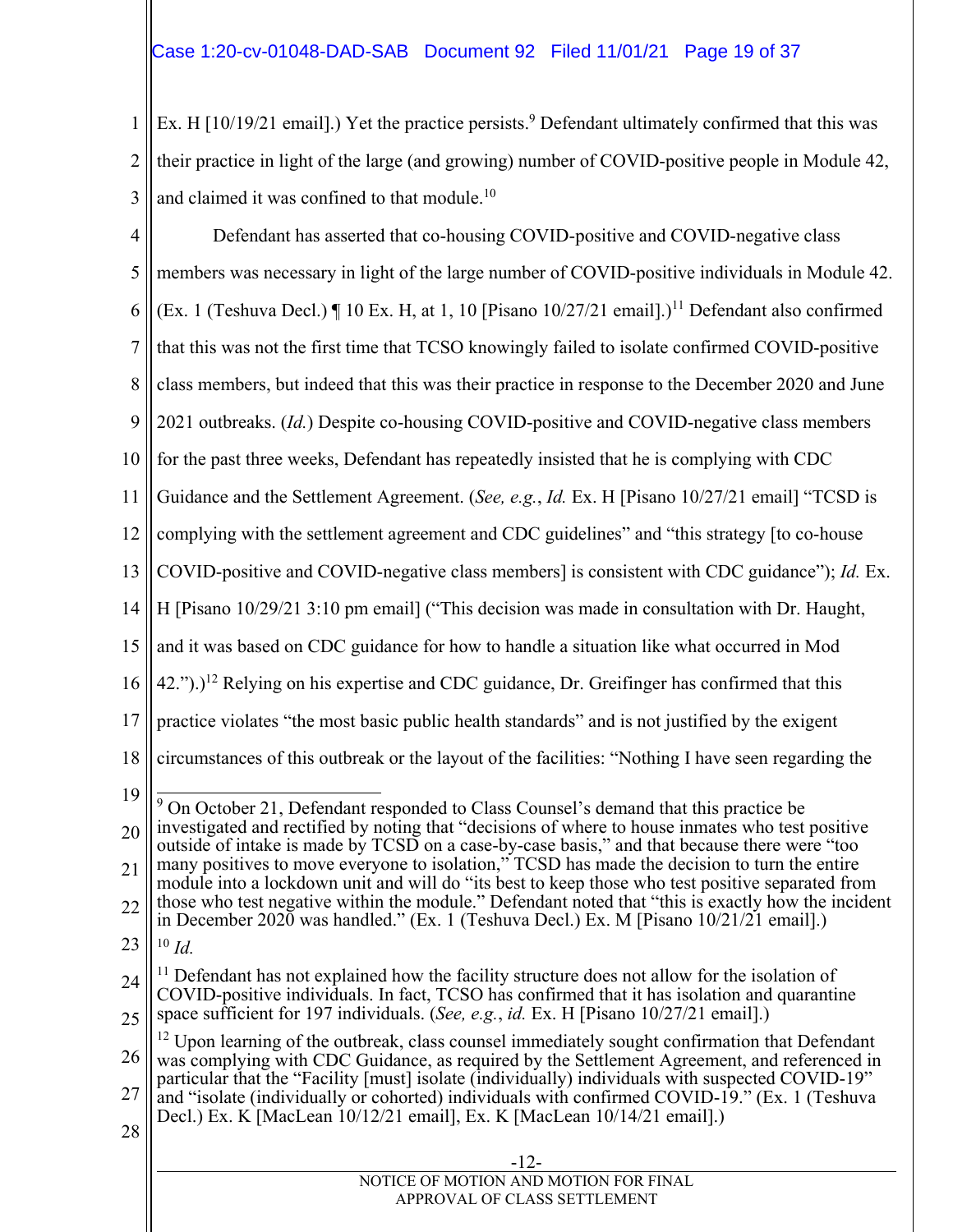#### Case 1:20-cv-01048-DAD-SAB Document 92 Filed 11/01/21 Page 20 of 37

1 facilities and this particular outbreak should require authorities to ignore the most basic public

2 health standards in correctional facilities which urge prompt identification and separation of

3 individuals who have an infectious disease from those who do not have an infectious disease."

4 (Ex. 3 (Greifinger Decl.)  $\P$  36.)<sup>13</sup>

5 6 At the time of this filing, Defendant has confirmed at least 95 class members who have tested positive, in Bob Wiley Modules 11, 21, 22, 31, 41, and 42; and South County Units 1C and

7 2C.14

#### 8 9 **III. TERMS OF SETTLEMENT AGREEMENT AND STIPULATED MODIFICATION REGARDING MONITORING**

10

If effectively implemented, the terms of the parties' Settlement Agreement for the

11 Proposed Settlement Class ensure that class members are meaningfully protected from the risk that

12 COVID-19 poses to their health and safety. The Settlement Agreement defines the class consistent

13 with the class certified by the Court in the TRO; and has four categories of substantive terms: (1)

and one in South County Unit 2C) (*id.* Ex. J).

| $-13-$                                |
|---------------------------------------|
| NOTICE OF MOTION AND MOTION FOR FINAL |
| APPROVAL OF CLASS SETTLEMENT          |

<sup>15</sup> 16 17 18 19 20 21  $\overline{a}$  $13$  The CDC Guidance for Correctional and Detention Facilities concerning COVID-19 is clear that isolation of COVID-positive individuals is an "essential management strategy," *including*  where there are challenging spatial constraints: "If there is an individual with suspected COVID-19 inside the facility (among incarcerated/detained persons, staff, or visitors who have recently been inside), begin implementing Management strategies while test results are pending. Essential Management strategies include *placing individuals with suspected or confirmed COVID-19 under medical isolation*, quarantining their close contacts, and facilitating necessary medical care, while observing relevant infection control and environmental disinfection protocols and wearing recommended PPE. . . Facilities without onsite healthcare capacity or without sufficient space for medical isolation should coordinate with local public health officials to *ensure that individuals with suspected COVID-19 will be effectively isolated*, evaluated, tested (if indicated), and given care." CDC, Guidance on Management of Coronavirus Disease 2019 (COVID-19) in Correctional and Detention Facilities, rev'd June 9, 2021 (emphasis added). <sup>14</sup> The numbers reported by Defendant on the Dashboard, in affirmative reports to Class Counsel,

<sup>22</sup> 23 and in records produced in response to public records requests have been inconsistent. For instance, the Dashboard identifies 101 COVID-positive class members outside of intake in the current outbreak (through today's public Dashboard report) whereas Defendant has reported 96

<sup>24</sup> COVID-positive class members in emails to counsel. It is also difficult to ascertain exact numbers because of the manner of reporting. For instance, Defendant does not always clarify whether

<sup>25</sup> reports are of new positive tests, whether they include the COVID-positive deceased class member, and how refusals are calculated. However, this figure is the cumulative reports of newly

<sup>26</sup> positive COVID tests of class members provided by Defendant's counsel. This includes at least 86 people reported COVID-positive and elaborated in Plaintiffs' Oct. 21 letter to Defendant (Ex. 1

<sup>27</sup> 28 (Teshuva Decl.) Ex. M), five people who were reported on October 27 to have tested positive (one in Module 42, three in Module 21, and one in Module 22 (including two with symptoms) (*id.* Ex. H at 4); and three class members reported on October 29 to have tested positive (two in Module 11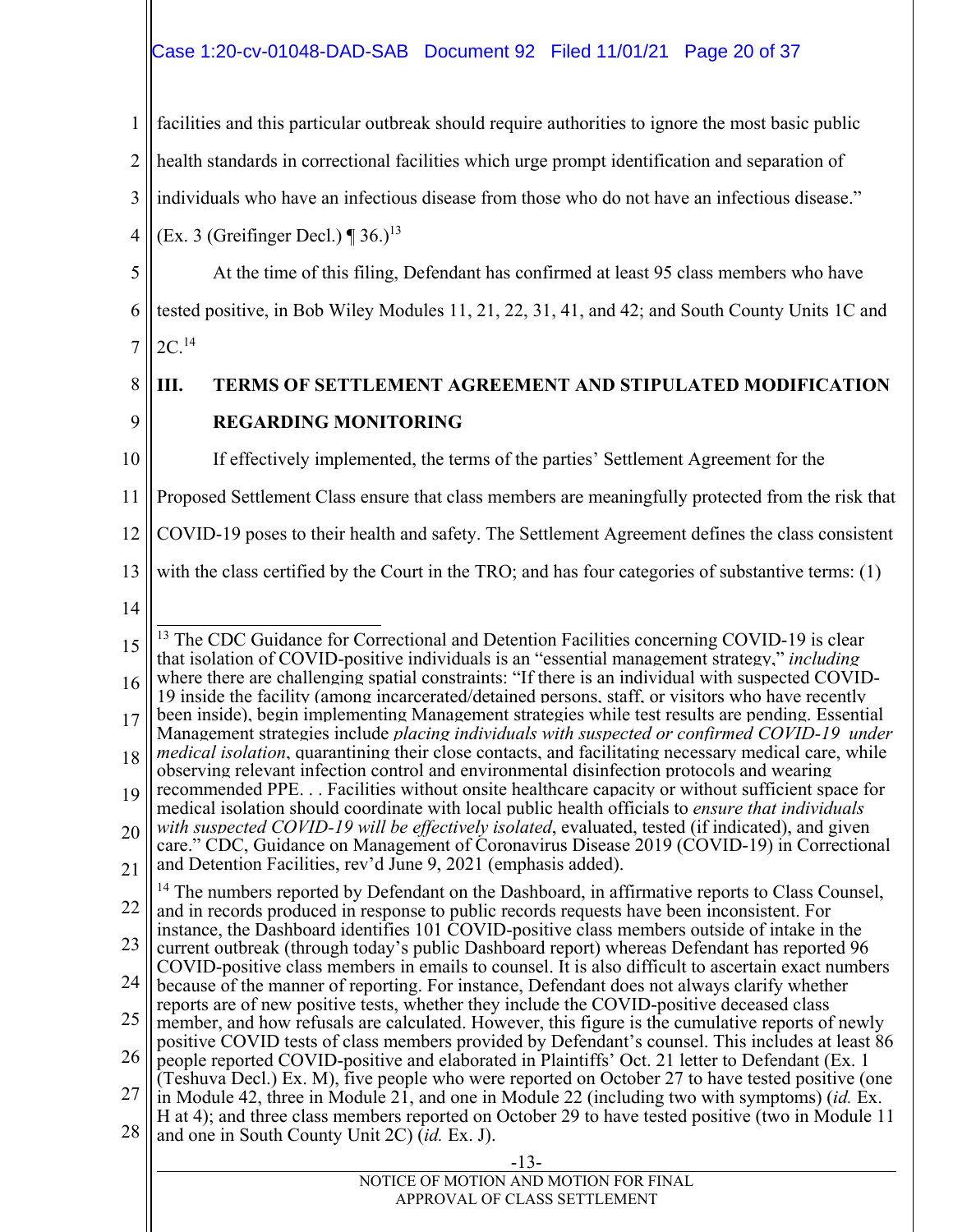#### Case 1:20-cv-01048-DAD-SAB Document 92 Filed 11/01/21 Page 21 of 37

1 2 3 4 5 injunctive relief terms that require Defendant to implement policies to guard against COVID-19; (2) terms aimed at monitoring implementation, including expert site visits and regular public reporting by Defendant; (3) attorneys' fees and expenses; and (4) terms that ensure adequate notice to class members. As is described below, the parties have agreed to an alternate monitor and to an extension of the monitoring period due to the monitor's unforeseen health crisis.

6

#### **A. The Settlement Class**

7 8 9 10 11 12 The Settlement Class is defined as: "All people who are currently incarcerated in the Tulare County Jails or will be incarcerated in the Tulare County Jails at any point before the Termination Date of the Settlement Agreement." (Ex. 1 (Teshuva Decl.) Ex. A, Settlement Agreement ¶ 6.2.) This definition mirrors the class definition the Court previously certified in its TRO, with the addition of the Termination Date of the Settlement Agreement. *See* ECF No. 26 at 47.

13

#### **B. Injunctive Relief**

14 15 16 The Settlement Agreement requires Defendant to implement policies to meaningfully protect incarcerated persons in the Jails against the risk of serious illness or injury from COVID-19. Defendant is required to do the following:15

17 18 19 Masks: Defendant will maintain a mask policy, consistent with, among other things, the policy implemented in response to the Court's TRO and CDC Guidance. (Ex. 1 (Teshuva Decl.) Ex. A, Settlement Agreement ¶ 3.1.)

20 21 22 23 Social Distancing: Defendant will maintain a social distancing policy consistent with, among other things, the policy implemented in response to the Court's TRO and CDC Guidance. Defendant will also provide incarcerated persons with access to meaningful amounts and types of reading materials. (*Id.* ¶ 3.2.)

- 24
- 25

 $\overline{a}$ 

26 27 <sup>15</sup> The summary of terms here is not complete and paraphrases the terms in the attached Settlement Agreement. (*See id.* Ex. A.) The Settlement Agreement specifies that Defendant may "continue to" implement some terms in acknowledgment that Defendant may already be complying with some terms. For clarity, this summary does not include that language. The summary is not intended to supersede or conflict with in any way the terms as written in the Settlement

28 Agreement, whose terms will govern, except where specified.

| $-14-$                                |  |
|---------------------------------------|--|
| NOTICE OF MOTION AND MOTION FOR FINAL |  |
| APPROVAL OF CLASS SETTLEMENT          |  |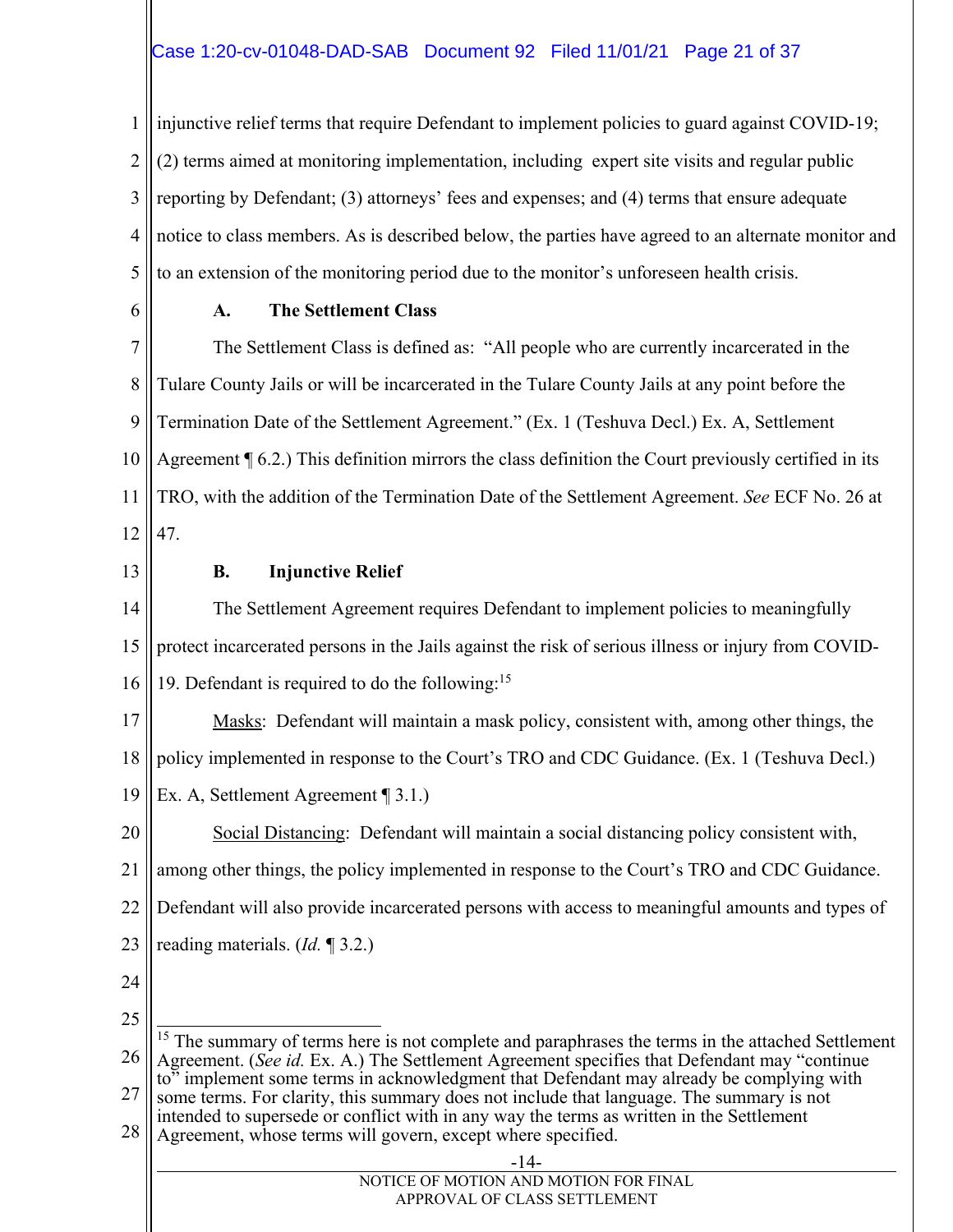#### Case 1:20-cv-01048-DAD-SAB Document 92 Filed 11/01/21 Page 22 of 37

1 2 3 4 Quarantine/Isolation: Defendant will maintain a quarantine and isolation policy in the Jails for incarcerated persons and staff who test positive for COVID-19 or who have been exposed to a positive case. This policy will be consistent with, among other things, the policy implemented in response to the Court's TRO and CDC Guidance. (*Id.* ¶ 3.3.)

5 6 7 8 Testing and Screening: Defendant will maintain a testing policy for incarcerated persons and staff—consistent with CDC Guidance, and including screening and testing all incarcerated persons upon entry to the Jails and re-testing at Day 14, and testing symptomatic incarcerated persons and staff when medically appropriate. (*Id.* ¶ 3.4.)

9 10 11 12 13 14 15 16 17 18 19 Contact Tracing: Defendant will contact trace, test, and/or quarantine following any introduction of COVID-19 in the Jails consistent with the policy implemented in response to the Court's TRO and the CDC Guidance. (*Id.* ¶¶ 3.5, 3.6.) This includes contact tracing, testing, and/or quarantining or isolating when there is a single exposure or positive test result outside of the intake process. Policy Guidance, Sec. 716.4, ECF No. 28-1. All close contacts or confirmed positive class members are housed in an Isolation Unit, which "is a distinct and separate set of cells located in the Adult Pre-Trial Facility." Policy Guidance, Sec. 716.4.1, ECF No. 28-1 . Close contacts will be held "separately from isolation inmates," "monitored by Wellpath daily," and "tested at day(s) 1, 7, and 14." Policy Guidance Sec. 716.4.2, ECF No. 28-1. Any quarantined individuals who test positive "will be moved to the isolation tier." *Id.* Any exposed staff must quarantine at home. (Ex. 1 (Teshuva Decl.) Ex. A, Settlement Agreement ¶ 3.6(b).)

20 21 22 23 24 Out-of-Cell Time: Defendant will provide at least two hours out-of-cell time per day for persons in the General Population and at least 45 minutes per day for those outside the General Population, including persons who are new to the Jails and must quarantine for two weeks. The agreement allows Defendant some discretion to address "exigent safety and security concerns or operational issues that may require reducing such out-of-cell time." (*Id.* ¶ 3.7.)

25 26 27 28 Attorney Visitation Policy: Defendant will ensure that civil and criminal counsel have the ability to promptly (i.e., within two days of a request) have confidential remote meetings with incarcerated persons and ensure that there is no intimidation of, or retaliation against, incarcerated persons who speak with counsel. (*Id.* ¶ 3.9.)

-15-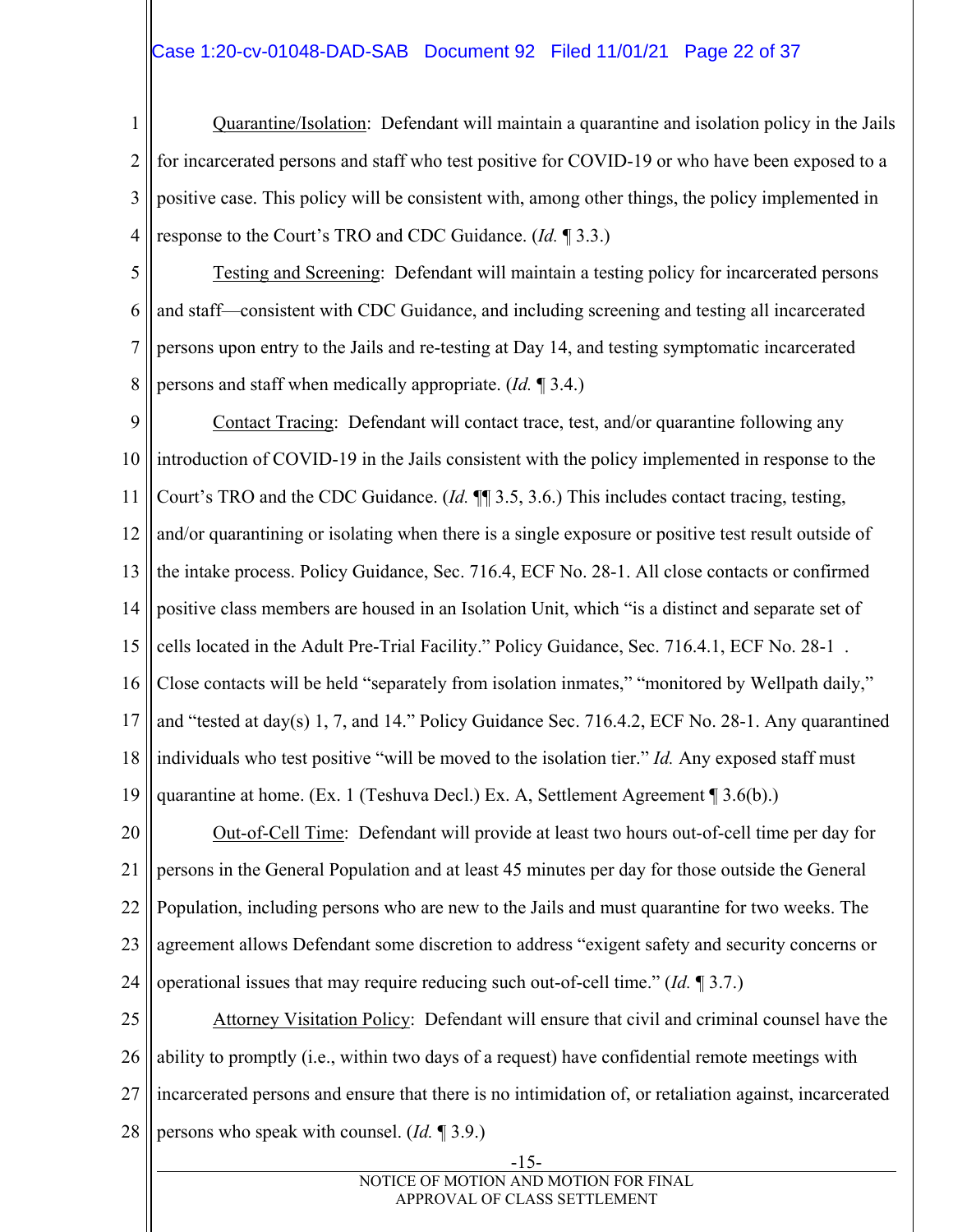#### Case 1:20-cv-01048-DAD-SAB Document 92 Filed 11/01/21 Page 23 of 37

1 2 3 4 Vaccines: Defendant will offer and provide the COVID-19 vaccine to all incarcerated persons and staff, including pregnant individuals, and provide a vaccine record upon release from the Jails. Defendant will also continue to offer the seasonal flu vaccine during flu season. (*Id.* ¶ 3.10.)

5 6 7 8 9 10 Vaccine Education: Defendant will provide vaccine educational materials to incarcerated persons and staff, including certain "Amend" materials prepared by the University of California San Francisco for use in detention facilities. (*See id.* Ex. A to the Agreement.) Defendant will ensure that a public health nurse visits the Jails once every two weeks to answer vaccine-related questions; and ensure that Wellpath staff are available at all times to answer vaccine-related questions. (*Id.* ¶ 3.10.)

11 12 Medically Vulnerable Individuals: Defendant will track and provide routine physical exams for all "chronic care" incarcerated persons. (*Id.* ¶ 3.11.)

13

#### **C. Monitoring Terms**

14 15 The proposed Settlement Agreement includes the following terms aimed at monitoring Defendant's compliance with the Settlement Agreement.

16 17 18 19 Posting of Information: Defendant will maintain, and update weekly, a "dashboard" that provides various information about the status of tests and vaccines in the Jails. Defendant must also notify class counsel "as soon as reasonably possible" of any class member testing positive outside of intake, and any class member "exposed" to COVID-19 while in custody. (*Id.* ¶ 3.8.)

20 21 22 Expert Oversight: The parties agreed in the Settlement Agreement that Michael Brady will serve as an independent expert for the Settlement Agreement. Unfortunately, however, Mr. Brady is unable to serve as a monitor at this time due to unforeseen health circumstances. (Ex. 1

23 (Teshuva Decl.) ¶ 9 Ex. E-F.) As a result, the parties have stipulated that Julian Martinez, a senior

24 consultant at Sabot Consulting (Mr. Brady's firm), will act as Mr. Brady's proxy during his

25 incapacitation. Mr. Martinez is highly qualified and has served as a monitor in other cases

26 involving jails and prisons. (*Id.* Ex. G.)

27 28 The Settlement Agreement originally provided that the monitor will make unannounced visits three times before December 31, 2021 to ensure compliance with the Settlement Agreement.

 <sup>-16-</sup>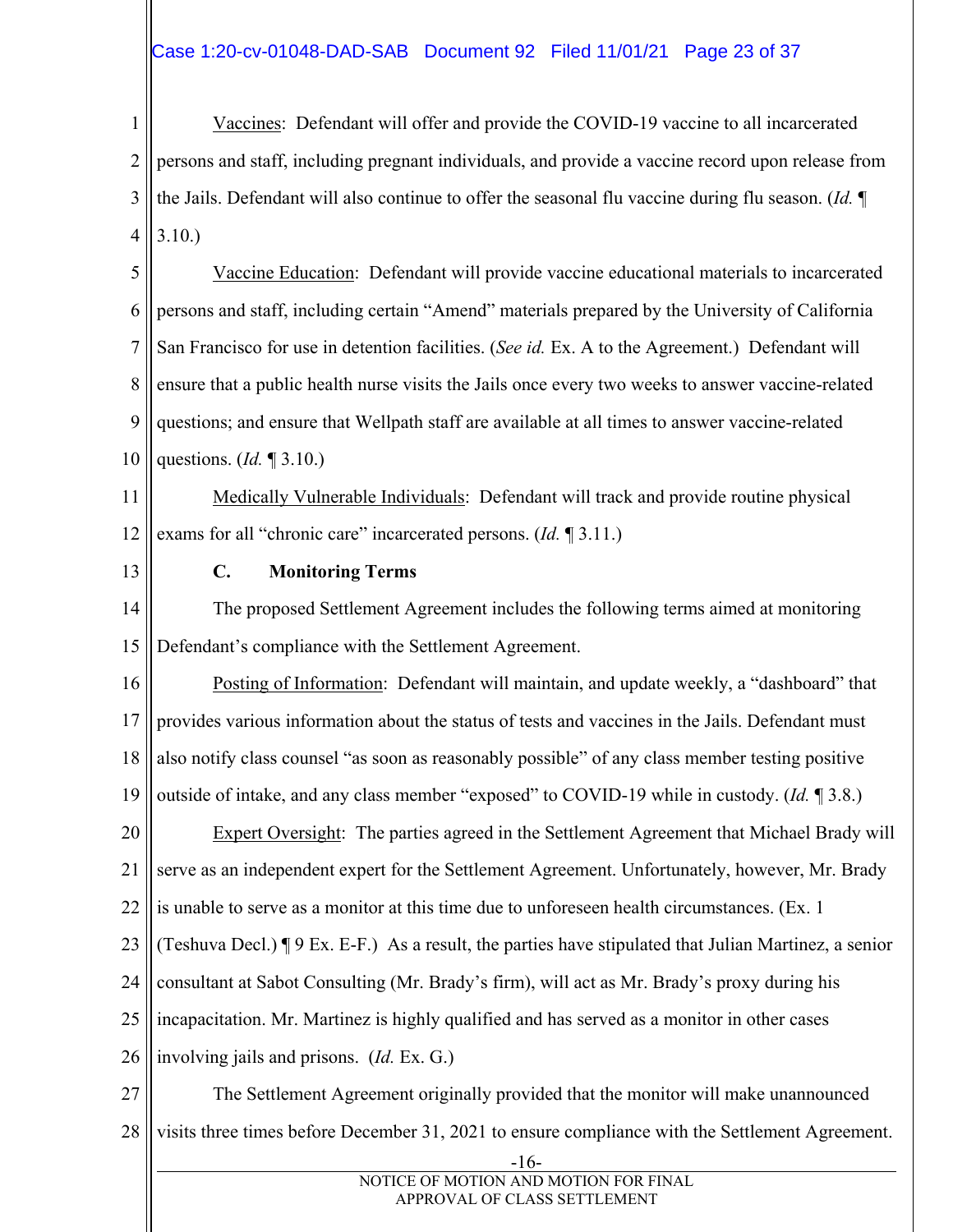#### Case 1:20-cv-01048-DAD-SAB Document 92 Filed 11/01/21 Page 24 of 37

1 2 3 In light of the delays caused by Mr. Brady's health issues, however, the parties have agreed that expert visits may continue until January 31, 2022. (*Id.* ¶ 9 Ex. H, at 2.) The parties therefore request that the Court modify the Settlement in this respect.

4 5 6 7 8 9 10 The monitor must be allowed unlimited access barring exigent circumstances which necessitate limits; and must have access specifically to grievances and sick-call slips mentioning COVID-19 (or related terms), as well as TCSO's response. He will submit reports following each visit, which shall include recommendations to address any perceived non-compliance in the Jails. Defendant is required to explain, in writing and within two weeks of receiving the report, the reasons for not adopting any of the monitor's recommendations. (Ex. 1 (Teshuva Decl.) Ex. A, Settlement Agreement ¶ 3.12.)

11 12 Enforcement: The parties have agreed that this Court will retain jurisdiction for the duration of the Settlement Agreement. (*Id.* ¶¶ 4.1, 4.2.)

13

#### **D. Attorneys' Fees and Costs**

14 15 16 Defendant has agreed to pay \$95,000 in attorneys' fees and costs. (*Id.* ¶ 5.1.) Accounting for the fee caps of the Prison Litigation Reform Act ("PLRA"), this sum represents a significant reduction from Plaintiffs' overall fees and expenses. (Ex. 1 (Teshuva Decl.) ¶ 7.)

17

#### **E. Notice to Class**

18 19 20 21 22 23 24 25 26 27 28 -17- NOTICE OF MOTION AND MOTION FOR FINAL The Court approved the notice method proposed in the Settlement Agreement, which consisted of notices posted throughout the Jails' facilities. ECF No. 88 at 8. On September 30, 2021, in compliance with the Court's ruling, notice was posted in both English and Spanish and also posted on the ACLU's website. (*Id.*; Ex. 1 (Teshuva Decl.) ¶ 8 Exs. B-D.) The Court also directed that the amount of attorneys' fees provision be included in the settlement notice. (*Id.*) In compliance with this ruling, Defendant posted notices in the Jails on September 30, 2021. (*Id.* ¶ 8 Ex. D.) The notices were in both English and Spanish and included the amount in attorneys' fees. (*Id.* at Ex. B-C.) Notice was also posted to the ACLU's website. (*Id.*) **IV. THE COURT SHOULD GRANT FINAL APPROVAL OF THE SETTLEMENT**  There is a "strong judicial policy" favoring settlement of class actions. *Coburn v. City of Sacramento*, No. 2:19-CV-00888-AC, 2020 WL 7425345, at \*3 (E.D. Cal. Dec. 18, 2020)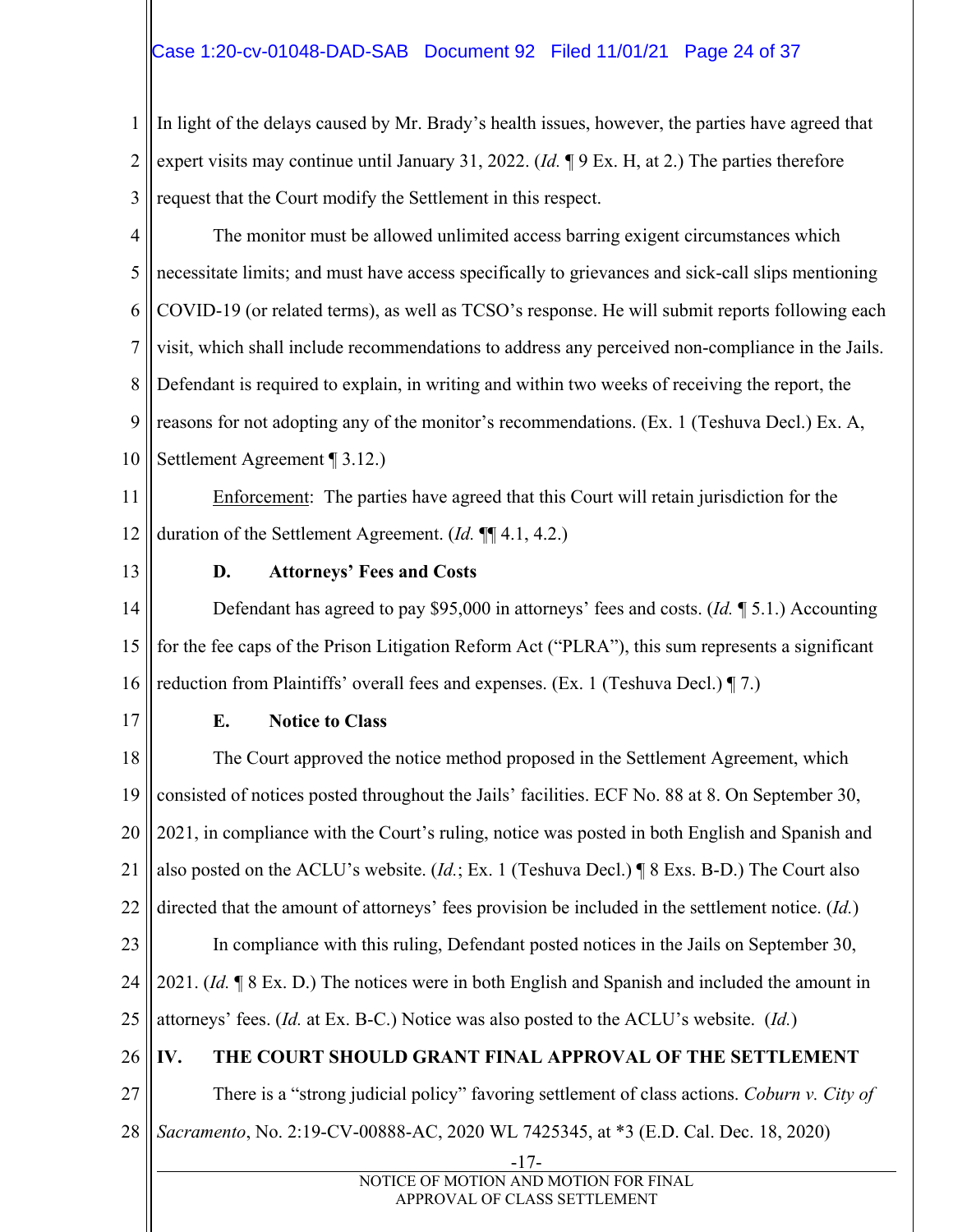#### Case 1:20-cv-01048-DAD-SAB Document 92 Filed 11/01/21 Page 25 of 37

1 2 3 4 5 6 7 8 9 10 11 12 13 14 15 16 17 18 (quoting *Class Plaintiffs v. City of Seattle*, 955 F.2d 1268, 1276 (9th Cir. 1992)); *see also In re Syncor ERISA Litig.*, 516 F.3d 1095, 1101-02 (9th Cir. 2008) (citing *Officers for Justice v. Civil Serv. Comm'n*, 688 F.2d 615, 624 (9th Cir. 1982)). Settlements are afforded a presumption of fairness where experienced class counsel are involved and the settlement is reached through arm's-length negotiations after relevant discovery has taken place. *Linney v. Cellular Alaska P'ship*, No. C-96-3008 DLJ, 1997 WL 450064, \*5 (N.D. Cal. July 18, 1997), *aff'd*, 151 F.3d 1234 (9th Cir. 1998). When considering a motion for final approval, the court's inquiry is whether the settlement is "fair, reasonable, and adequate." Fed. R. Civ. Pro. 23(e)(2). The district court's task is to scrutinize the settlement only "to the extent necessary to reach a reasoned judgment that the agreement is not the product of fraud or overreaching by, or collusion between, the negotiating parties, and that the settlement, taken as a whole, is fair, reasonable and adequate to all concerned." *Officers for Justice*, 688 F.2d at 625. The court's determination "involves the balancing of several factors," which include:  $(1)$  the strength of the plaintiff's case;  $(2)$  the risk, expense, complexity and likely duration of further litigation; (3) the risk of maintaining a class action; (4) the amount offered in settlement; (5) the extent of discovery completed and the stage of the proceedings; (7) the presence of a governmental participant; and (8) the reaction of the class members to the proposed settlement. *City of Seattle*, 955 F.2d at 1291 (quoting *Officers for Justice*, 688 F.2d at 625).

19 20 21 22 23 24 The Court should grant final approval of a class action settlement if it is "fair, reasonable, and adequate." Fed. R. Civ. P.  $23(e)(2)$ . The Settlement was negotiated at arm's-length with the assistance of a neutral magistrate judge. The terms of the Settlement Agreement provide effective protection against the threat of COVID-19 to all persons incarcerated in the Jail. They also provide meaningful provisions for monitoring and enforcement. In light of the ongoing outbreak of COVID-19 in the Jails, prompt approval of the Settlement's terms is urgent.

25

#### **A. The Settlement is Entitled to a Presumption of Fairness**

26 27 28 "The involvement of experienced class action counsel and the fact that the settlement agreement was reached in arm's length negotiations, after relevant discovery had taken place create a presumption that the agreement is fair." *Linney*, 1997 WL 450064 at \*5, *aff'd*, 151 F.3d at

 <sup>-18-</sup>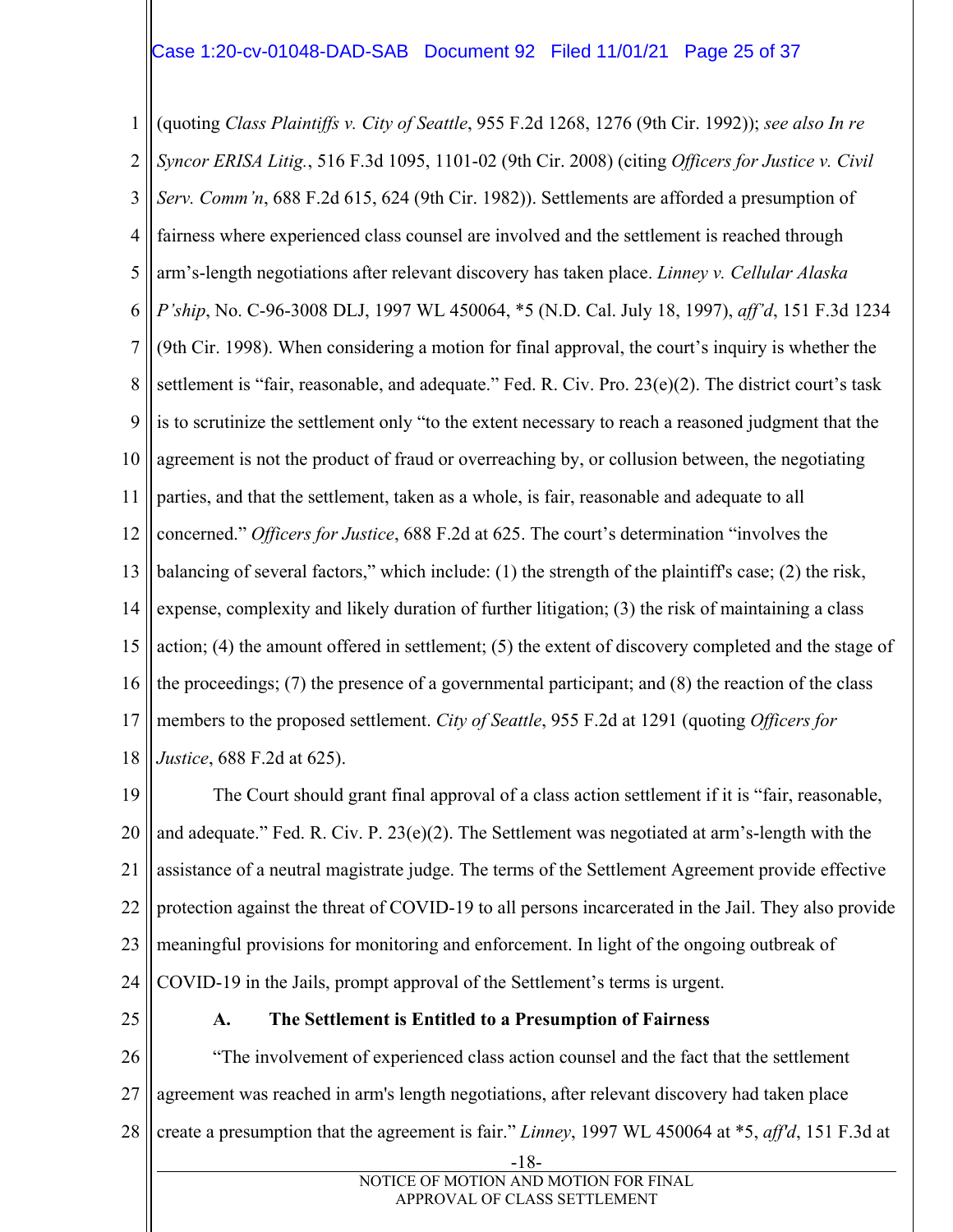1 2 3 4 5 6 7 8 9 1234; *Ellis v. Naval Air Rework Facility*, 87 F.R.D. 15, 18 (N.D. Cal. 1980) (holding that a class action settlement reached after hard-fought negotiations by experienced counsel entitled to "considerable weight"), *aff'd*, 661 F.2d 939 (9th Cir. 1981). Each of these factors is present here. As is outlined in the declarations, both the ACLU and Munger, Tolles & Olson have considerable experience litigating class actions and representing incarcerated people. (Ex. 1 (Teshuva Decl.) ¶ 6; ECF No. 82-1 ¶¶ 1-2).) The settlement was the product of hard-fought, days-long negotiation sessions mediated by a federal magistrate judge. (Ex. 1 (Teshuva Decl.) ¶ 3.) The settlement also followed extensive discovery, allowing for a fair evaluation of the Settlement Agreement. (*Id.* ¶ 2.) These factors all merit a presumption of fairness.

- 10
- 11

12

### **B. The Relief Provided by the Settlement Is Fair, Reasonable, and Adequate.**

**1. Class Representatives and Class Counsel Have Adequately Represented the Class.** 

13 14 15 16 17 18 19 20 21 22 23 24 As the Court agreed in certifying the settlement class<sup>16</sup> and preliminarily approving the settlement, Plaintiffs and their counsel have fairly and adequately protected the interests of the class from the earliest days of this litigation. There is no conflict of interest between Plaintiffs and the class, and Plaintiffs have "vigorously prosecute[d]" this action. ECF No. 26 at 26; *see also* ECF No. 88 at 7. Plaintiffs and their counsel, through their diligence and investigation despite an ongoing pandemic, secured temporary injunctive relief in September 2020 that has resulted in important changes in how the Sheriff protects the settlement class members from the risk of COVID-19 infection. The Settlement Agreement further memorializes the policies that resulted from the TRO. Even after securing the TRO, Plaintiffs did not give up trying to secure additional injunctive relief by moving for a preliminary injunction, conducting extensive discovery, filing a motion to compel, and investigating and filing a supplemental pleading raising additional claims and allegations.

25

<sup>27</sup> 28  $\overline{a}$  $16$  The analysis of whether Plaintiffs and their counsel have adequately represented the class is "redundant of the requirements of Rule 23(a)(4)." *See Mejia v. Walgreen Co.*, No. 2:19-CV-00218 WBS AC, 2020 WL 6887749, at \*9 (E.D. Cal. Nov. 24, 2020).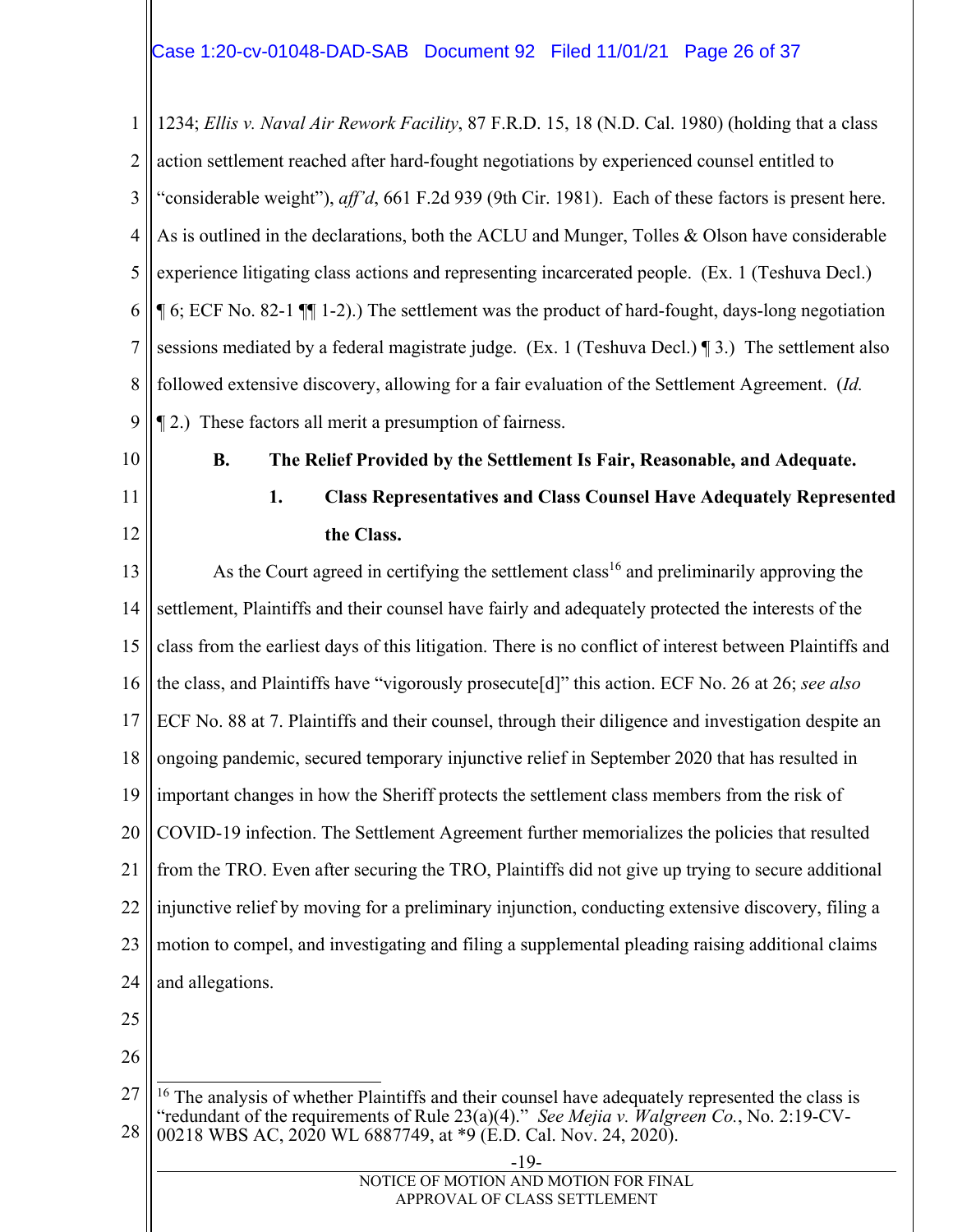#### Case 1:20-cv-01048-DAD-SAB Document 92 Filed 11/01/21 Page 27 of 37

1 2 3 4 5 Named Plaintiffs Ibarra and Camposeco are both currently incarcerated in the Jails, and hence have aligned interests with other members of the proposed class—all of whom seek protection from COVID-19. Throughout the course of this litigation, the named Plaintiffs advised Plaintiffs' counsel in real time on the conditions in the Jails. Plaintiffs were also active and valuable contributors to the settlement discussions.

6 7 8 9 10 11 12 13 14 15 16 17 18 19 20 21 22 Plaintiff Camposeco has now filed an objection to the settlement. *See* ECF No. 90. Mr. Camposeco's objection, and his desire to withdraw it, are addressed in further detail below. But Mr. Camposeco's objection does not, in itself, defeat his adequacy as a class representative. *See Nunez v. BAE Sys. San Diego Ship Repair Inc*., 292 F. Supp. 3d 1018, 1060 (S.D. Cal. 2017) (holding that the named plaintiff's "objection alone did not make him an inadequate class representative"). Mr. Camposeco's objection expresses understandable concerns regarding Defendant's response to the current outbreak of COVID-19 in the Jails, and whether it is adequately protective of the class's rights. His objection, indeed, demonstrates his strong desire to advocate for the best interests of the class and further buttresses his adequacy as a class representative. *Id.* (noting that "in that context, objecting to a Settlement on the grounds that it inadequately provided for the Class actually served to bolster his status as an adequate representative"). Mr. Camposeco has withdrawn his objection, concluding that it was the Sheriff's *failure* to comply with the Settlement Agreement that threatened the class. (*Compare* Ex. 5 (Camposeco Decl.) ¶ 18 *with Nunez*, 292 F. Supp. 3d at 1060-61 (holding that the named plaintiff's failure to withdraw his objection to a settlement "now deemed fair, reasonable, and adequate" rendered him inadequate).) In light of these factors, Mr. Camposeco continues to be an adequate representative for the class.

23 24 25 26 Plaintiffs' counsel from the ACLU and Munger, Tolles & Olson LLP are also experienced litigators with specialized experience involving COVID-19 in detention facilities. (*See* Ex. 1 (Teshuva Decl.) ¶ 6; Ex. 2 (MacLean Decl.) ¶¶ 2-3.) They have vigorously advocated for the class throughout the litigation. *Id.*

27 28 Thus, both the class representatives and Class Counsel have adequately represented the interests of the class.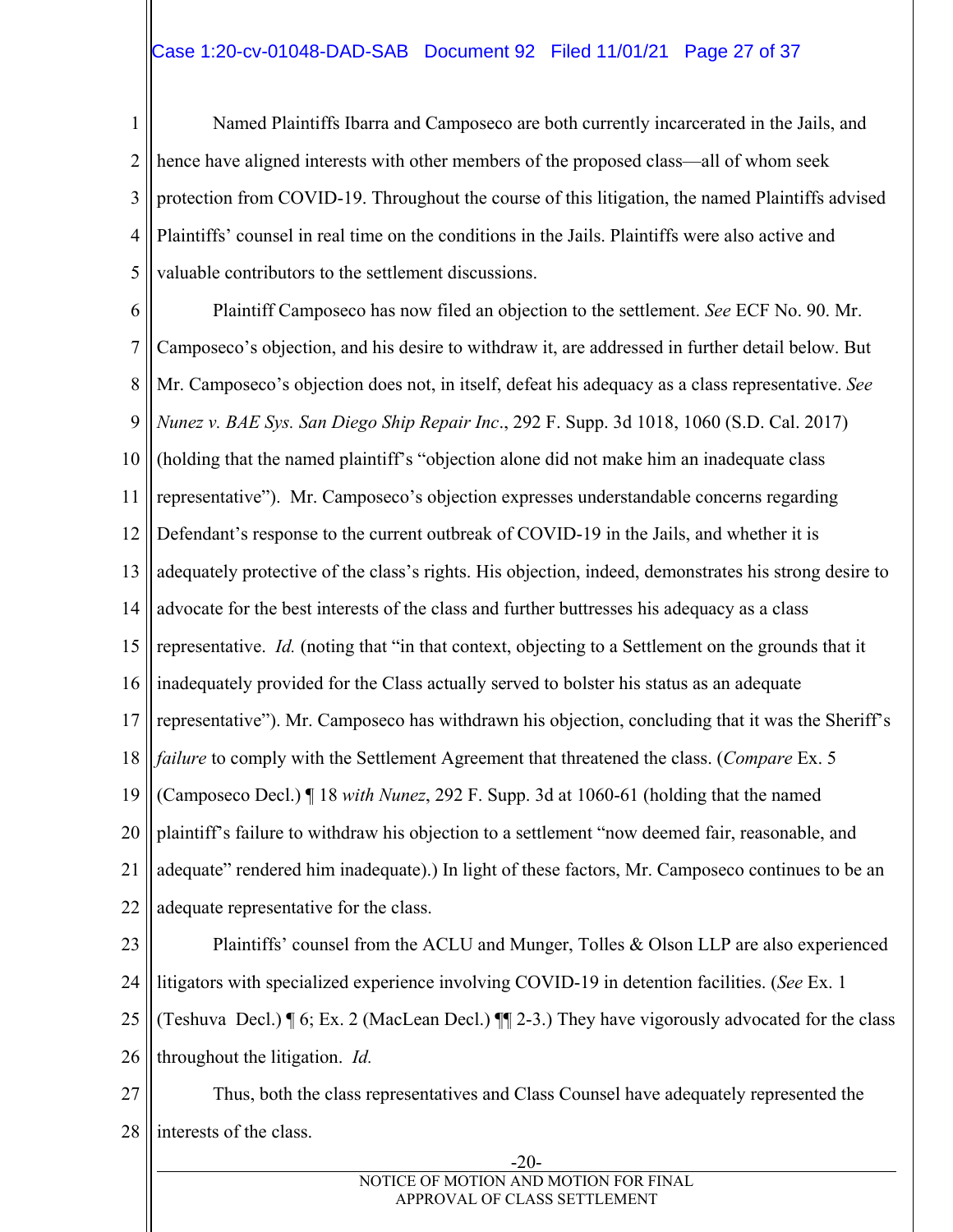1

#### **2. The Proposal Was Negotiated at Arm's Length**

2 3 4 5 6 7 8 9 10 11 12 13 14 15 16 17 18 The negotiation process was "fair and full of adversarial vigor," reflecting an arm's-length negotiation. *City of Colton v. American Promotional Events, Inc*., 281 F. Supp. 3d 1009, 1012 (C.D. Cal. 2017) (quoting *U.S. v. Chevron U.S.A.., Inc*., 380 F. Supp. 2d 1104, 1111 (N.D. Cal. 2005)). Settlement discussions began in October 2020, when Plaintiffs were about to file their preliminary injunction motion. Following extensive discovery, settlement discussions recommenced in Spring 2021, which also marked the widespread arrival of COVID-19 vaccines that helped lower the overall risk of COVID-19. After four separate settlement conferences with Judge McAuliffe, the parties agreed to the proposed Settlement Agreement. During these discussions, the parties discussed (and debated) variations of approximately thirty-four separate substantive injunctive-relief terms. (*See* Ex. 1 (Teshuva Decl.) ¶ 3.) Given the extended and robust settlement discussions, the proposed Settlement Agreement was negotiated at "arm's length." *Fraley v. Facebook, Inc.*, 966 F. Supp. 2d 939, 942 (N.D. Cal. 2013) (settlement achieved by a retired federal magistrate judge following "months of active, adversarial, litigation" was fair and adequate); *In re Tableware Antitrust Litig.*, 484 F. Supp. 2d 1078, 1080 (N.D. Cal. 2007) (approving settlement negotiated at "arm's length" when, as here, "[e]xperienced counsel on both sides, each with a comprehensive understanding of the strengths and weaknesses of each party's respective claims and defenses, negotiated this settlement over an extended period of time").

19

#### **3. All Class Members Are Treated Equitably under the Settlement.**

20 21 22 23 24 All members of the Settlement Class, including future class members who may arrive at the Jails, receive the same benefit from the Settlement Agreement: better protection from the risks posed by COVID-19. By including "all" incarcerated persons in the Jails in the class definition, the Settlement Agreement ensures that every current or future incarcerated person through March 2022 benefits equally from the Agreement's terms.

25 26 27 28 Even the terms that may not directly apply to all class members benefit the class as a whole. For example, the Settlement Agreement requires Defendant to conduct routine wellness checks for persons with "chronic care" needs who also have comorbidities with COVID-19. (Ex. 1 (Teshuva Decl.) Ex. A, Settlement Agreement ¶ 3.11.) Protecting medically vulnerable persons in

 <sup>-21-</sup>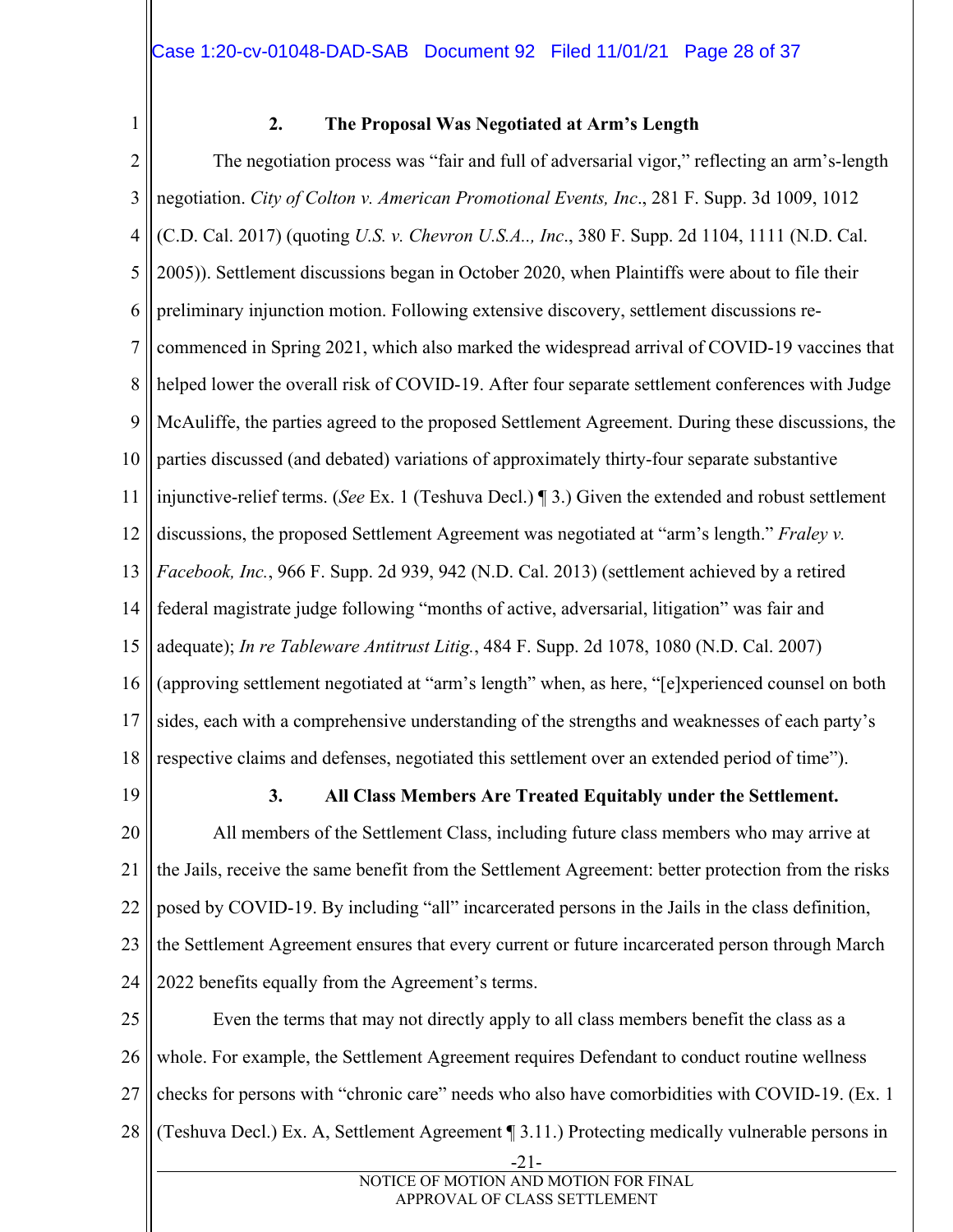#### Case 1:20-cv-01048-DAD-SAB Document 92 Filed 11/01/21 Page 29 of 37

1 2 3 the Jails benefits everyone in the Jails because it helps reduce the overall risk of COVID-19 and the resultant morbidity and mortality (heightened for this population), and because it preserves limited health resources given the greater needs for this population if infected with COVID-19.

4 5

28

### **4. Relief is Adequate Given the Costs, Risks, and Delay of Trial and Appeal.**

6 7 8 9 10 11 12 13 14 15 16 17 18 19 20 21 22 23 24 25 26 27 Plaintiffs believe the Settlement Agreement provides adequate relief, particularly given the costs, risks, and delay associated with extensive litigation, including trial and appeal. Despite the clear successes Plaintiffs obtained for class members through the litigation thus far, they recognize that they did not win every motion before this Court and that a trial date may not be set until the COVID-19 pandemic is no longer as severe, or even after the pandemic is over. (This is especially true in light of the judicial emergency in the Eastern District. *See* ECF No. 88 at 1 n.1.) The changing landscape of the pandemic and the increasing availability of three safe and effective vaccines also make future litigation uncertain. Against this backdrop, the Settlement Agreement is reasonable. *See Coburn v. City of Sacramento*, No. 2:19-CV-00888-AC, 2020 WL 7425345, at \*6 (E.D. Cal. Dec. 18, 2020) (approving class settlement when plaintiffs sufficiently explained "potential impediments to full recovery," including the prospects of losing at trial or on appeal). The Settlement Agreement ensures that, after this case is dismissed, Defendant will commit to implement COVID-19 mitigation tactics. Among other things, Defendant has agreed to implement testing at intake, followed by a quarantine period, to mitigate the risk that the virus enters the Jails. Defendant has also agreed to implement CDC-compliant testing, isolation, and quarantine policies; and ensure meaningful and effective vaccine education and administration. Further, Defendant has committed to ensure a minimum acceptable amount of out-of-cell time for all class members. Through the settlement's required routine reporting of test results and vaccines, Plaintiffs' counsel can continue to play a "watchdog" role for the Jails as the pandemic evolves. Defendant has also agreed to arrange and pay for three site visits to the Jails by an independent expert who is an expert in the prevention of infectious diseases like COVID-19 in detention facilities. In short, the Settlement Agreement mitigates the need for further litigation on

 -22- NOTICE OF MOTION AND MOTION FOR FINAL APPROVAL OF CLASS SETTLEMENT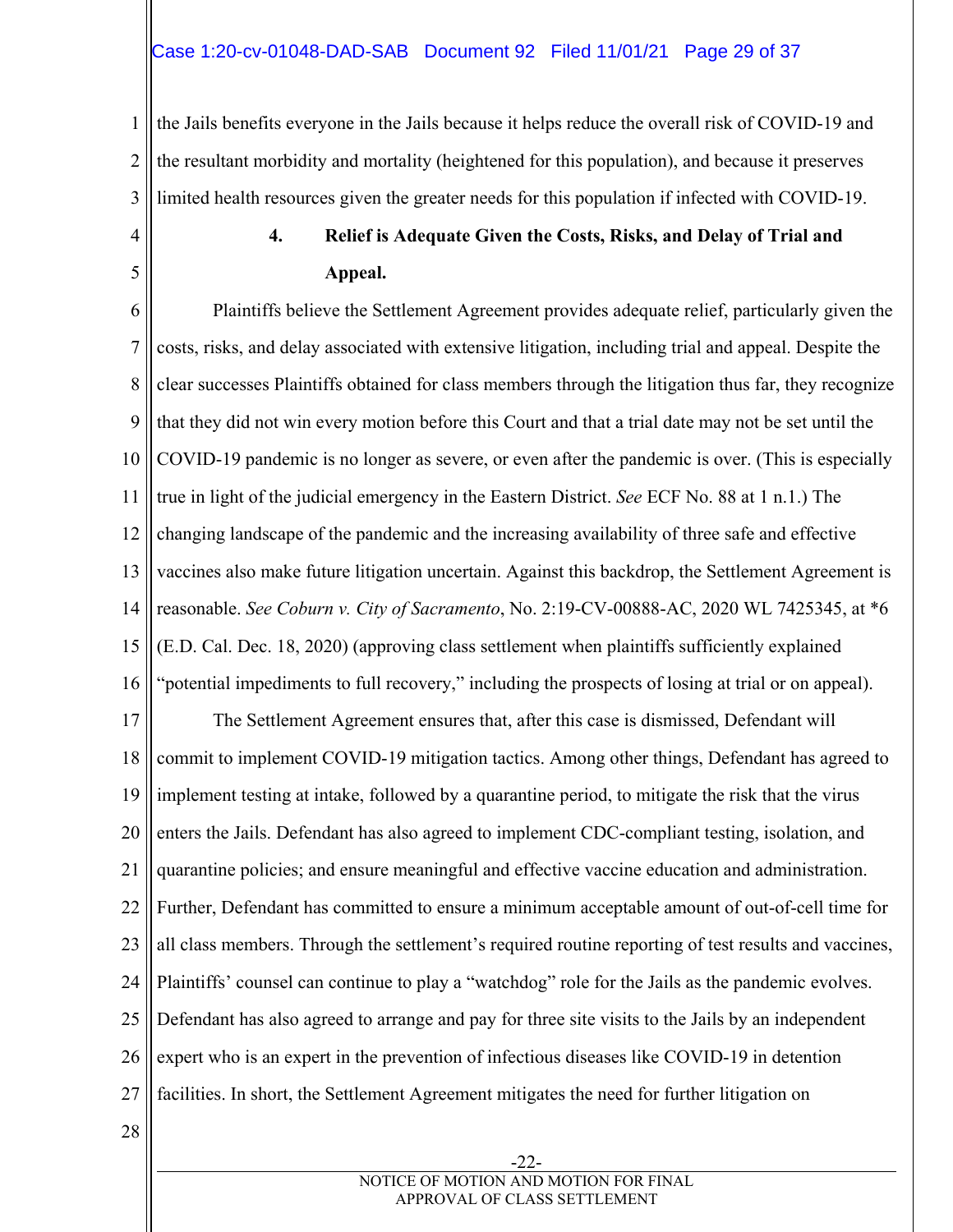1 2 Defendant's COVID-19 policies and helps protect class members from the virus for the next critical period of time.

3

#### **C. Distributing Class Relief Will be Effective.**

4 5 6 7 8 9 10 11 The Settlement Agreement accounts for policies or policy changes that will be provided to *all* members of the proposed Settlement Class without any further action on their part. All current members of the proposed Settlement Class should already benefit from many of the policy changes memorialized in the Settlement Agreement—such as additional out-of-cell time, less restrictive access-to-counsel policies, and protective COVID mitigation measures. Any future members of the Settlement Class—i.e., those who are newly detained between the Court's final approval order and March 31, 2022—will receive the same benefits flowing from the COVID-19 policies and practices memorialized in the Settlement Agreement.

12

#### **D. The Proposed Attorneys' Fees Are Reasonable Under the Circumstances.**

13 14 15 16 17 18 19 20 21 Courts require that "fee awards be reasonable in the circumstances." *Rodriguez v. W. Publishing Corp.*, 563 F.3d 948, 967 (9th Cir. 2009). When evaluating reasonableness, "[f]oremost among these considerations . . . is the benefit obtained for the class." *In re Bluetooth Headset Products Liability Litigation*, 654 F.3d 935, 942 (9th Cir. 2011). Plaintiffs' counsel vigorously advocated for all current and future members of the Settlement Class throughout the COVID-19 pandemic. Plaintiffs never sought money damages throughout the litigation; their focus has been exclusively on obtaining injunctive relief. They obtained it through winning the September 2020 TRO, and obtained further relief for the class in negotiating the Settlement Agreement.

22 23 24 25 26 27 Given Plaintiffs' successes throughout the case, an award of \$95,000 is a reasonable sum for their counsel's time and expense. The agreed-upon award reflects a substantial discount from what Plaintiffs' counsel would have sought and would have reasonably expected to be awarded as part of a fees motion in a successful civil rights litigation. In total, attorneys and other timekeepers for Plaintiffs spent approximately 4,590 hours litigating this matter. (Ex. 1 (Teshuva Decl.)  $\P$ 7; Ex. 2 (MacLean Decl.) ¶ 5.) Accounting for attorneys' time only (and not any other timekeepers),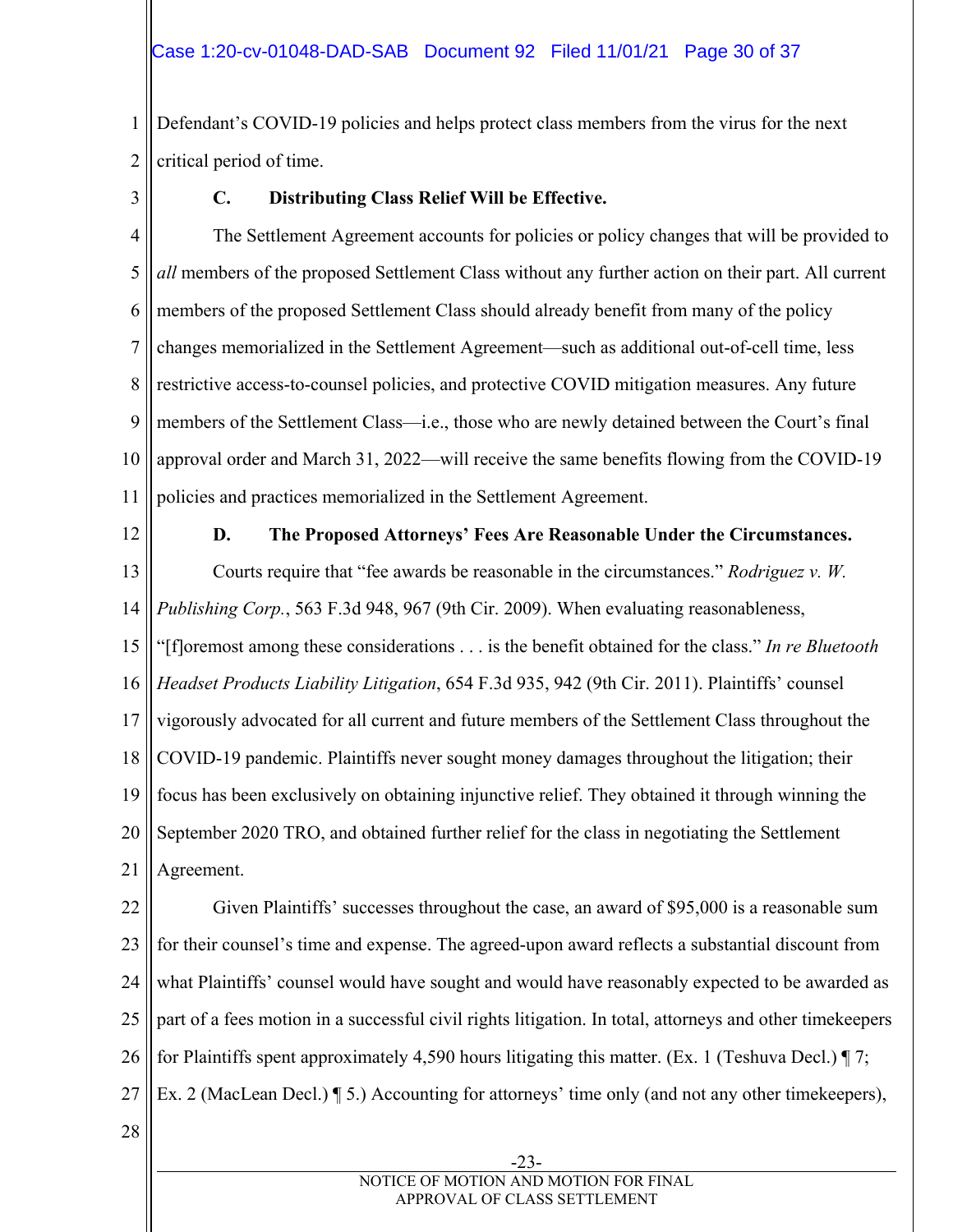1 2 3 4 5 6 and taking into account the fee caps of the PLRA,<sup>17</sup> Plaintiffs would otherwise be entitled to approximately \$800,000 in fees. Plaintiffs also spent approximately \$53,000 in expenses. (Ex. 1 (Teshuva Decl.) ¶ 7.) As such, a sum of \$95,000 is well within the range of reasonable fees that courts approve in civil rights cases like these. *See Garcia v. Los Angeles Cnty. Sheriff's Dep't*, No. CV 09-8943 MMM (SHX), 2015 WL 13646906, at \*19 (C.D. Cal. Sept. 14, 2015) (approving as reasonable a fee award that constituted a 24.45% reduction from the lodestar).

7 8

9

10

#### **V. THE COURT SHOULD APPROVE THE SETTLEMENT DESPITE THE**

### **UNDERSTANDABLE CONCERNS REGARDING DEFENDANT'S RESPONSE TO THE OUTBREAK RAISED BY THE OBJECTORS**

Three of the approximately 1,246 people incarcerated in the Jails have objected to the

11 settlement.18 (*See* Ex. 1 (Teshuva Decl.) ¶ 12 Ex. N.) It is well-established that objections to a

12 class action settlement do not defeat approval. *See In re NASDAQ Market–Makers Antitrust Litig*.,

13 187 F.R.D. 465, 478 (S.D.N.Y. 1998) ("In litigation involving a large class, it would be extremely

14 unusual not to encounter objections.").

15 These Objections highlight the need for the Court to expeditiously enter a final approval

16 order. As is discussed further below, the Objections arise in large part out of Defendant's failure to

17 comply with the Settlement Agreement. The parties have met and conferred regarding Defendant's

18 compliance with the Settlement Agreement and will continue to do so. But because further

<sup>28</sup> objections counsels in favor of concluding that the settlement is fair and adequate.

| $-24-$                                |  |
|---------------------------------------|--|
| NOTICE OF MOTION AND MOTION FOR FINAL |  |
| APPROVAL OF CLASS SETTLEMENT          |  |

<sup>19</sup> 20 21 22  $\overline{a}$ 17 The hourly rate in prison civil litigations is set by statute. *See* 42 U.S.C. § 1997e (hourly rate shall not be more than 150% of the hourly rate established under 18 U.S.C. § 3006A). The current judicial council hourly rates for work in 2020 is \$152 and \$155 for work in 2021. Criminal Justice Act Guidelines, Ch. 2, § 230.16 Hourly Rates and Effective Dates in Non-Capital Cases, https://www.uscourts.gov/rulespolicies/judiciary-policies/cja-guidelines/chapter-2-ss-230 compensation-and-expenses#a230\_16. Multiplying those figures by 150% equals \$228 and \$232.5, respectively.

<sup>23</sup> 24  $18$  This low number of objections weighs in favor of approval. "A court may appropriately infer that a class action settlement is fair, adequate, and reasonable when few class members object to

<sup>25</sup> it." *Cruz v. Sky Chefs, Inc.,* No. C-012-02705 DMR, 2014 WL 7247065, at \*5 (N.D. Cal. Dec. 19, 2014); *see also White v. Experian Info. Solutions, Inc*., 803 F. Supp. 2d 1086, 1099 (C.D. Cal.

<sup>2011) (&</sup>quot;Although several groups have pursued their objections with notable vigor, the total number of objectors and/or opt-outs is small when compared with the number of class members

<sup>26</sup> who responded favorably."). "It is established that the absence of a large number of objections to a proposed class action settlement raises a strong presumption that the terms of a proposed class

<sup>27</sup> settlement action are favorable to the class members." *Nat'l Rural Telecomms. Coop. v. DIRECTV, Inc*., 221 F.R.D. 523, 528-29 (C.D. Cal 2004). Here, the very low number of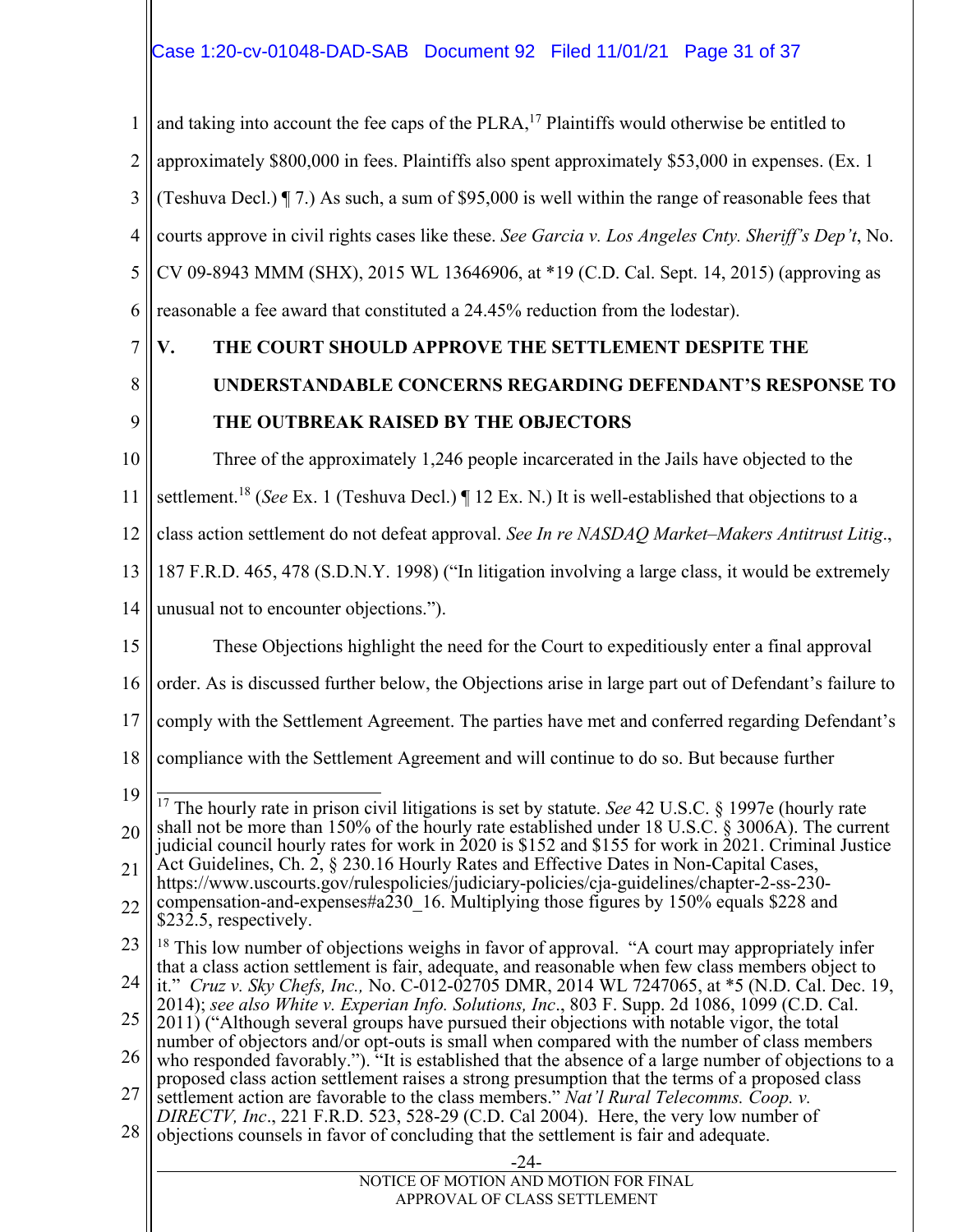1 2 disputes may well require the Court's intervention, the Court should expeditiously enter the final approval order to avoid any doubt that these disputes are ripe for the Court's adjudication.

3

### **A. Summary of Objections**

4 5 6 7 8 9 10 11 12 13 14 **Camposeco and Anaya–Casarez Objections.** Both the Camposeco and the Anaya-Casarez objections were drafted on October 10, 2021, shortly after Defendant confirmed the most recent outbreak and after Mr. Camposeco and Mr. Anaya Casarez tested positive for COVID-19. ECF Nos. 89; 90. Both Objectors raised concerns regarding the Sheriff's response to the outbreak. *See, e.g.,* ECF No. 90 ¶¶ 3, 10, 12 (noting that Mr. Camposeco was not tested despite being symptomatic and requesting testing "as early as  $10-7-21$ "; that he was denied access to any out of cell time; and that class members are not being offered vaccines); ECF No. 91 (asserting that he is denied access to out of cell time; that he has contracted COVID-19 "as a result of the Sheiff's [sic] Department negligence"; and that "Sheriff Michael Boudreaux has and continues to violate my constitutional rights and has not upheld the terms of the Settlement Agreement in Case No. 1:20 cv-01048-DAD-SAB *Criswell v. Boudreaux*.").

15 16 17 18 **Sanchez Objection.** The Sanchez objection raises two concerns: First, Mr. Sanchez is concerned that the Settlement Agreement does not provide for out-of-cell time for individuals not in protective custody. Second, Mr. Sanchez is concerned that the Settlement's termination date is too early, and should be extended to March 2023. ECF No. 91 at 2-4.

19

20

### **B. Class Counsel Shares the Objectors' Concerns Regarding Defendant's Failure to Comply with the Settlement Agreement**

21 22 23 24 25 26 27 28 To the extent that the Objectors raise concerns regarding Defendant's failure to comply with the Settlement Agreement, Class Counsel share those concerns. Class Counsel advocated fiercely throughout the outbreak for Defendant to adopt greater protections, and Defendant eventually adopted some but not all of the protections recommended by class counsel. (*See* Ex. 1 (Teshuva Decl.) ¶ 11 Ex. M (10/22/21 MacLean Letter).) The resulting Agreement is an adequate set of protections that benefit class members at heightened risk of COVID-19 because of their incarceration. But, as a result of the Settlement Agreement, it is the minimum set of COVID-19 mitigation measures required of Defendant.

-25-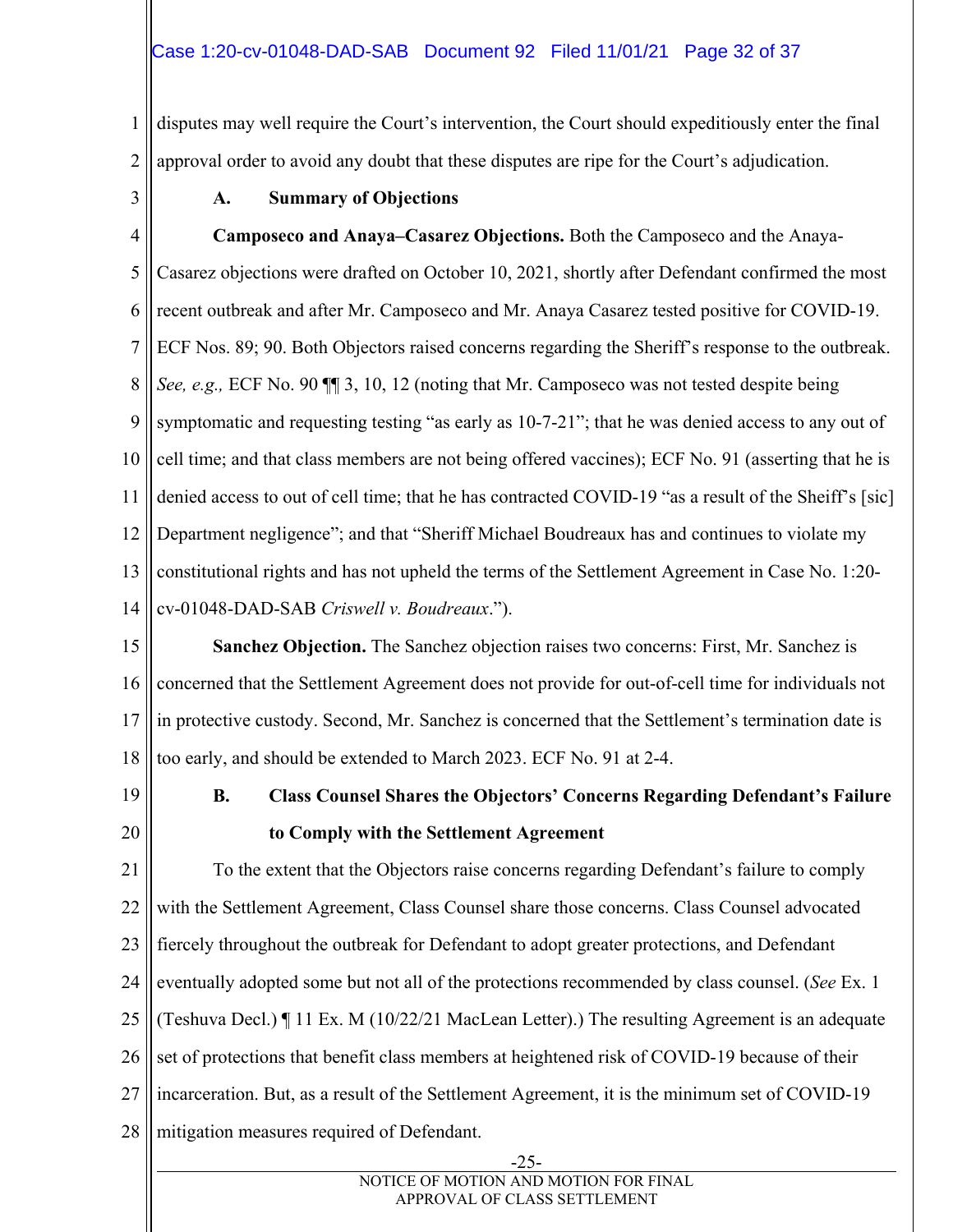#### Case 1:20-cv-01048-DAD-SAB Document 92 Filed 11/01/21 Page 33 of 37

1 2 3 4 5 6 7 8 9 10 11 12 13 14 15 16 17 18 19 20 21 22 23 24 25 26 27 28 -26- NOTICE OF MOTION AND MOTION FOR FINAL APPROVAL OF CLASS SETTLEMENT However, Defendant must comply with the terms of the Agreement for it to be protective. As described above, Defendant's response to the outbreak has been slow and halting. He failed to adopt many important measures required under the Settlement Agreement, including surveillance testing, until long after he was urged to do so by Class Counsel. To this date, Defendant maintains a dangerous policy of housing incarcerated people who test positive with those who have tested negative in shared cells in modules that are under "lockdown." (*See* Ex. 1 (Teshuva Decl.) ¶ 10 Ex. H, at 1, 10 (confirming that TCSO maintains a shelter-in-place lockdown policy and only does its "best" to move people who are infected with COVID-19 out of lockdown modules; *see also*, *e.g.,* Ex. 9 (Frisby Decl.) ¶¶ 4, 9; Ex. 4 (Ornelas Decl.) ¶ 3; Ex. 10 (Ibarra Decl.) ¶ 9; Ex. 11 (Ruelas-Alavarez Decl.) ¶ 5.) Plaintiffs contend that this policy violates the Settlement Agreement which expressly requires compliance with County Policy 716, mandating individual isolation of COVID-positive people in a "distinct and separate set of cells"<sup>19</sup>; and with relevant CDC Guidance, which is unequivocal that correctional facilities must "ensure that separate physical locations (dedicated housing areas and bathrooms) have been identified to 1) isolate individuals with confirmed COVID-19 (individually or cohorted), 2) isolate individuals with suspected COVID-19 (individually – do not cohort), and 3) quarantine close contacts of those with confirmed or suspected COVID-19 (ideally individually; cohorted if necessary)." (*See* Ex. 1 (Teshuva Decl.) Ex. A, Settlement Agreement ¶ 3.) Furthermore, it states that "Incarcerated/detained individuals with COVID-19 symptoms . . . should be placed under medical isolation immediately." Despite these clear violations, Defendant has not rescinded the policy of co-housing COVID-positive and COVID-negative class memebers together in double cells.<sup>20</sup> Instead,  $\overline{a}$ <sup>19</sup> County Policy 716, incorporated by reference into the Settlement Agreement (see Section 3.3), requires isolation of COVID-positive people in a "distinct and separate set of cells." See Policy Guidance 716, Sec. 716.4 ("all inmates who have been exposed or tested positive are housed at the Adult Pre-Trial Facility"); *id*. Sec. 716.4.1 ("Inmates who test positive will be isolated for 14 days and must be symptom free for the last three days of isolation. . . The Isolation Unit is a distinct and separate set of cells located in the Adult Pre-Trial Facility. . . Each inmate in isolation is housed individually in a single cell.").  $20$  This policy would independently be a constitutional violation and constitute deliberate indifference. *See Criswell v. Boudreaux*, No. 1:20-CV-01048-DAD-SAB, 2020 WL 5235675, at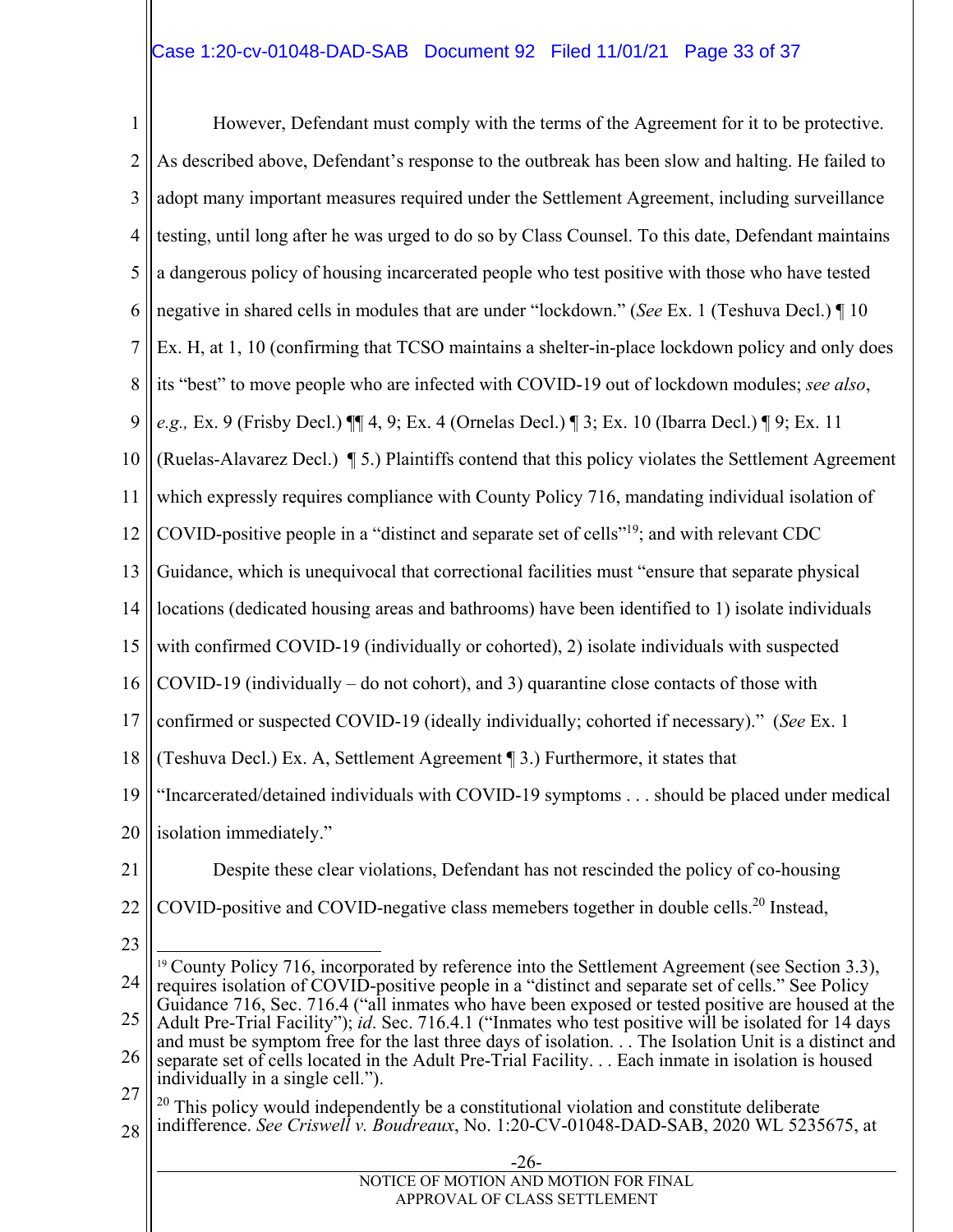#### Case 1:20-cv-01048-DAD-SAB Document 92 Filed 11/01/21 Page 34 of 37

1 2 3 4 5 6 7 8 9 10 11 12 13 14 15 16 17 18 19 20 21 22 23 24 25 26 27 28 Defendant contends that because this policy was approved by his own health director, Dr. Karen Haught, he is free to disregard his own policies, the CDC Guidance, and a legally binding contract. (*See* Ex. 1 (Teshuva Decl.) ¶ 10 Ex. H, at 1, 10.) This argument strains credulity. Although the Settlement Agreement provides that Defendant must follow the guidance of HHSA, it also provides that Defendant must follow the CDC Guidance and his own policies. (*See id.* Ex. A, Settlement Agreement ¶ 3.3.) Defendant cannot unilaterally choose to disregard one over the other, particularly where the purported advice of the health director is directly contrary not only to CDC Guidance and Defendant's own policies, but to universally accepted public health principles. Defendant's duty is instead to reconcile the conflicting advice and ensure his response to the outbreak is consistent with the CDC Guidance, his own policy, and the Settlement Agreement.<sup>21</sup> He has not done so. As provided by noted expert Dr. Greifinger, the CDC Guidance and Policy 716—which require the prompt isolation of COVID-positive class members—are consistent with basic public health guidance. (Ex. 3 (Greifinger Decl.) ¶ 3.) The failure to follow them places class members at extraordinary risk. (*Id.*) The current exigent circumstances cannot justify the abandonment of policies that were established to respond *to just these exigent circumstances*—an outbreak of COVID-19 in a detention facility. (*See id.* ¶ 36.) Plaintiffs contend that Defendant has also not been fully in compliance with other terms of the Settlement Agreement. (Ex. 1 (Teshuva Decl.) ¶ 11 Ex. M [10/22/21 Maclean Letter].)  $\overline{a}$ \*18 n.14 (E.D. Cal. Sept. 2, 2020) (citing, *e.g., Duvall v. Dallas Cnty., Tex.*, 631 F.3d 203, 208– 209 (5th Cir. 2011) (affirming a jury's finding of deliberate indifference to a MRSA outbreak where jury heard evidence "that the Sheriff and other jail officials had long known of the extensive MRSA problem yet had continued to house inmates in the face of the inadequately controlled staph contamination," and "that it was feasible to control the outbreak through tracking, isolation, and improved hygiene practices, but that the County was not willing to take the necessary steps or spend the money to do so") and *Lareau v. Manson*, 651 F.2d 96, 109, 111 (2d Cir. 1981) (affirming a district court's order requiring defendant correctional center to institute "screening procedures to identify and isolate new inmates who may have a 'communicable disease,'" and directing that upon remand, defendants be ordered not to introduce any new inmate into general population without first being examined, including "such tests as are necessary in the opinion of the physician to identify and isolate those who have communicable diseases")). <sup>21</sup> Moreover, as this Court has noted: "the CDC Guidelines represent the floor, not the ceiling of an adequate response to COVID-19 at the Jail." ECF No. 26 at 9 n.3 (quoting *Ahlman v. Barnes*, 445 F. Supp. 3d 671, 691 (C.D. Cal. 2020).

| $-27-$                                |  |
|---------------------------------------|--|
| NOTICE OF MOTION AND MOTION FOR FINAL |  |
| APPROVAL OF CLASS SETTLEMENT          |  |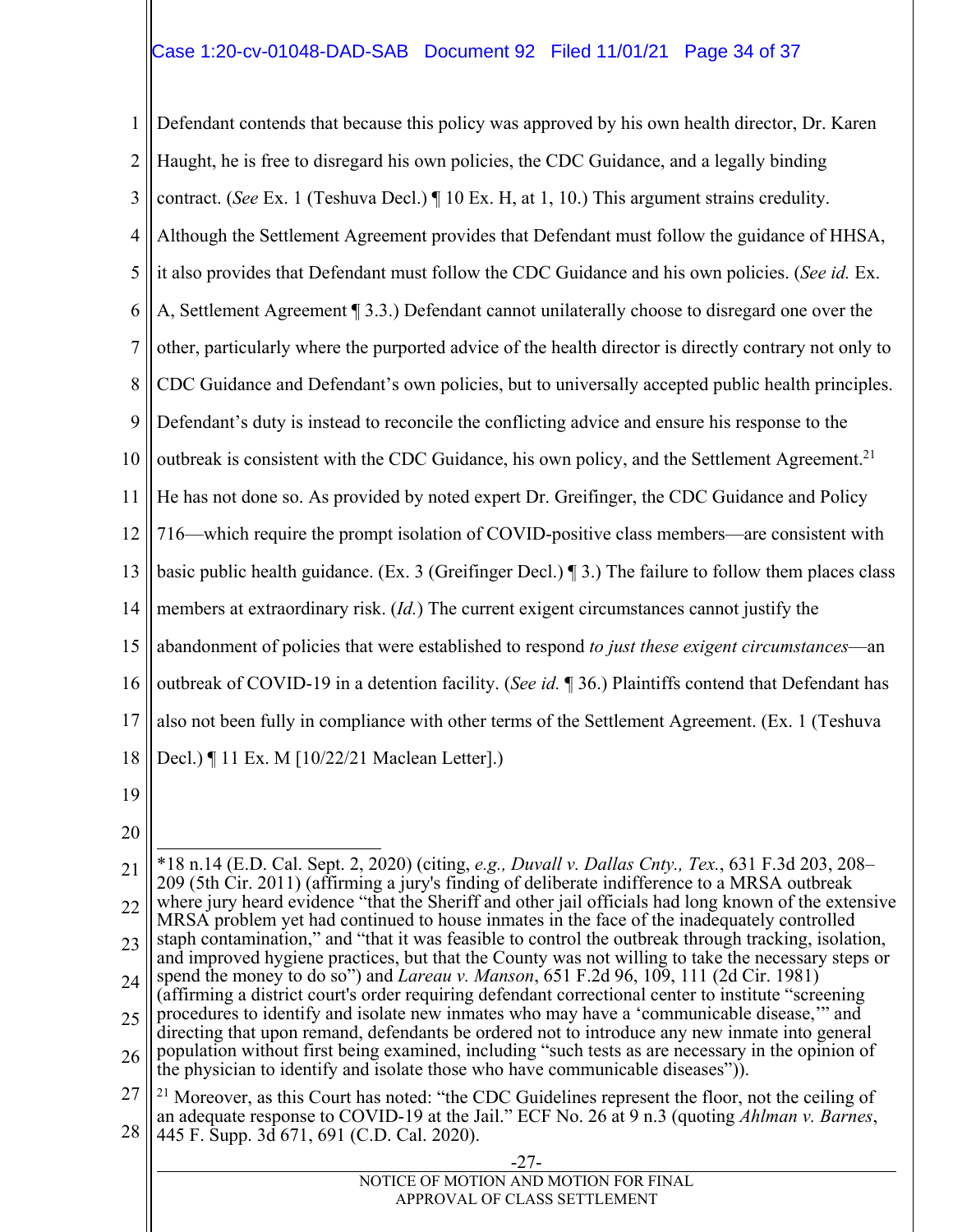1 2 3 4 5 6 Under the Settlement Agreement, Defendant is also required to properly identify, test, and treat symptomatic individuals. (*Id.* ¶¶ 3.4(d), 3.11*. See also* CDC Guidance (incorporated by reference and requiring that "Incarcerated/detained individuals with COVID-19 symptoms . . . should be placed under medical isolation immediately."). The Settlement Agreement also requires Defendant to provide prompt and effective vaccine education and administration. Plaintiffs also contend that Defendant has failed to comply properly with these obligations.

7 8 9 10 11 12 That Defendant may be in breach of the Settlement Agreement, however, is no reason not to grant final approval. The Settlement Agreement's terms remain adequate and fair. Instead, Defendant's failure to comply with the agreement is at the root of the Objectors' concerns and continues to be a concern of Class Counsel. The asserted non-compliance with the Settlement Agreement is further cause for this Court to expeditiously approve the Settlement Agreement and order Defendant to comply with its terms as soon as possible.

- 13
- 14

**C. To the Extent that the Objectors Raise Concerns Regarding the Terms of the Settlement Agreement, Those Concerns Should Not Preclude Final Approval** 

15 16 The Objectors' remaining concerns, while understandable, should not preclude this Court from granting final approval.

17 18 19 20 21 22 23 24 25 26 27 28 -28- *First*, to the extent that the Objections are based on a failure to include certain terms in the agreement, Class Counsel share these frustrations. As reflected in the Complaint and Supplemental Complaint, Class Counsel have deep concerns regarding conditions in the Tulare County Jails. But Class Counsel continue to believe that the Settlement Agreement is in the best interests of the class in light the need for urgent relief and the long delay to trial, and the risks of further litigation. The Settlement Agreement also includes a limited release of claims for unnamed class members and bars only systemic litigation related to the claims in the Supplemental Complaint and Complaint until the Termination Date. *Cf. W. v. City of New York*, No. 15 CV 5273-LTS-HBP, 2016 WL 4367969, at \*10 (S.D.N.Y. Aug. 12, 2016) (finding injunctive consent decree unfair and unreasonable based, in part, on "the extraordinary length of time for which the parties propose to bar further systemic litigation"). The Settlement Agreement also preserves the ability of class members to seek retrospective damages. *See Stinson v. City of New York*, 256 F.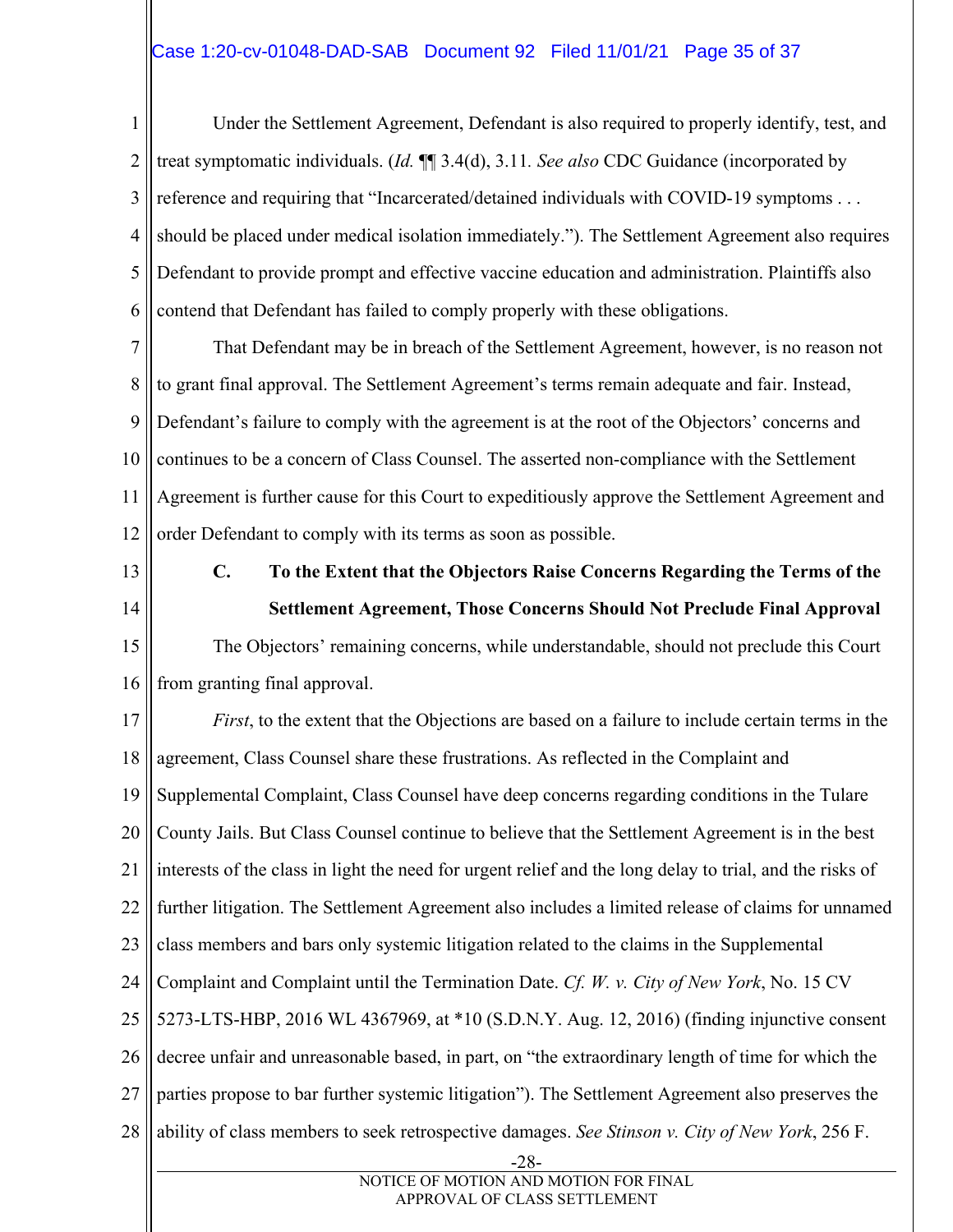1 2 3 4 Supp. 3d 283, 292–93 (S.D.N.Y. 2017) (approving a settlement where it did not release any class members' individual damage claims arising from the same allegations). The Settlement Agreement thus allows incarcerated people to vindicate their rights while also providing them important protections against COVID-19.

5 6 7 8 9 10 11 12 13 14 *Second*, Mr. Sanchez's interpretation of the Settlement Agreement is not consistent with Class Counsel's or the Sheriff's.<sup>22</sup> Mr. Sanchez interprets the Settlement Agreement not to provide out-of-cell time to people in protective custody. But people in protective custody are included in Section 3.7(a) of the Settlement Agreement, which provides that individuals in the general population are allowed two hours of out-of-cell time "barring exigent safety and security concerns or operational issues that may require reducing such out-of-cell time." Currently, because Mr. Sanchez is under COVID-19 isolation, he would be covered by Section 3.7(b) of the Settlement Agreement, which requires that Defendant guarantee 45 minutes of out-of-cell time. If Defendant has not provided that to Mr. Sanchez, then that is another instance of breach of the Settlement Agreement.

15 16 17 18 19 20 21 22 23 24 25 26 *Third*, Mr. Sanchez argues that the termination date should be extended. Class Counsel agree. Class Counsel has asked Defendant to stipulate to extend the Settlement Agreement to one year after final approval of the settlement, and to extend the monitoring period to 45 days before the termination date. (Ex. 1 (Teshuva Decl.) ¶ 8 Ex. H, at 3, 7-8.) Defendant has agreed to extend the monitoring period to January 2022. (*Id.* at 1.) The parties will continue to meet and confer regarding further extensions. If Defendant and Class Counsel are unable to agree to a further extension, Class Counsel may move the court for an extension as contemplated by the Settlement Agreement. (*See id.* Ex. A, Settlement Agreement ¶ 2.2.) Because the Settlement Agreement contemplates the possibility of extension, Mr. Sanchez's objection, while understandable, should be disregarded. Instead, Class Counsel requests that the Court expeditiously enter the final approval order so that any remaining disputes regarding modification can be timely brought to the Court's attention.

<sup>28</sup>  $\overline{a}$  $2<sup>22</sup>$  Defendant's counsel appears to agree, contending that the Objector was provided two hours of out-of-cell time prior to the current outbreak. (*See* Ex. 1 (Teshuva Decl.) ¶ 10 Ex. H, at 2.)